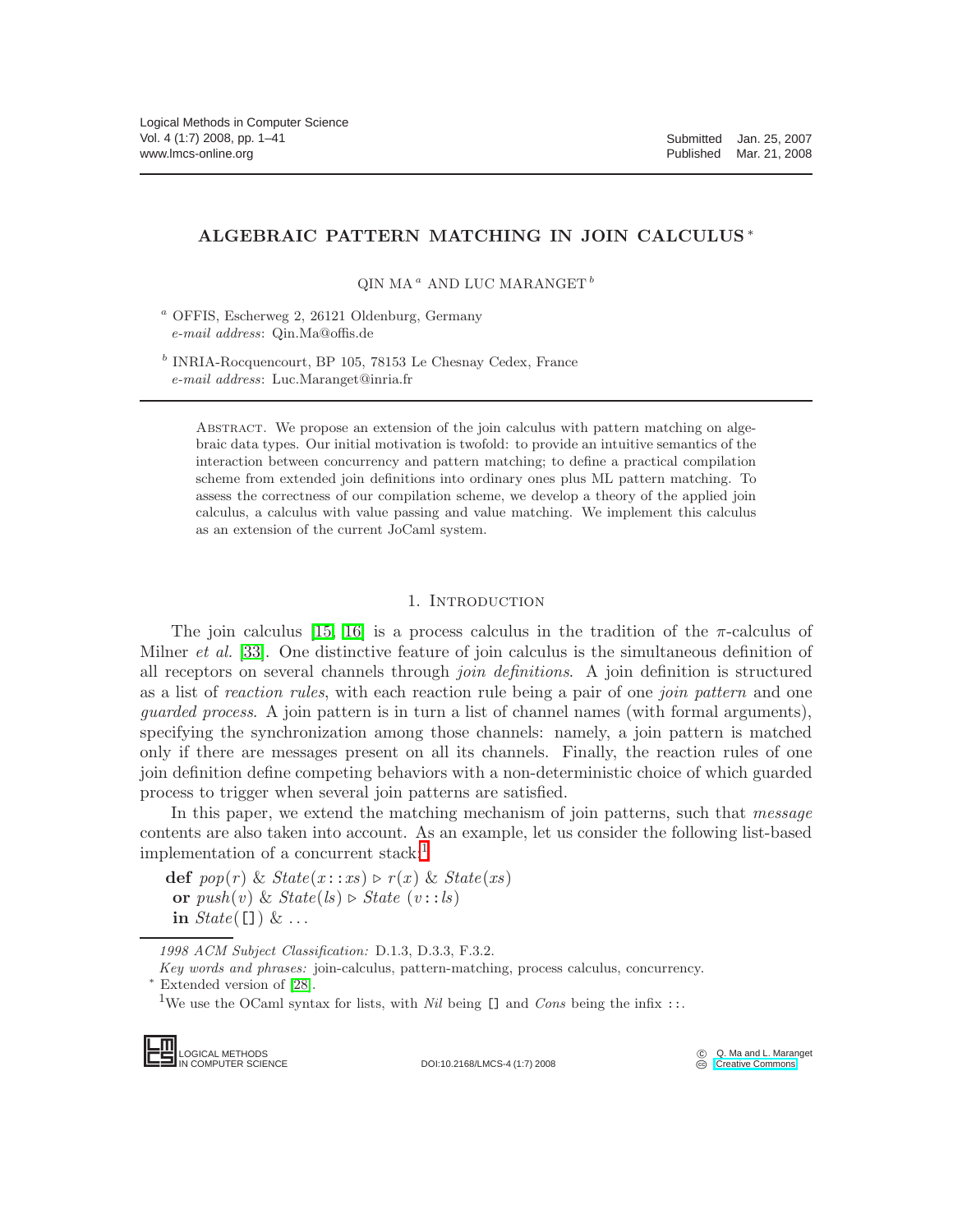The second join pattern  $push(v) \& State(s)$  is an ordinary one: it is matched whenever there are messages on both *State* and *push*. By contrast, the first join pattern is an *extended* one, where the formal argument of channel *State* is an *algebraic pattern*, matched only by messages that are cons cells. Thus, when the stack is empty (*i.e.*, when message  $[]$  is pending on channel State), pop requests are delayed. Note that we follow the convention that capitalized channels are private: only push and pop will be visible outside.

A similar stack can be implemented without using extended join patterns, but instead, using an extra private channel and ML pattern matching in guarded processes:

def  $pop(r)$  &  $Some(ls)$  ⊳ match ls with

 $\vert$  [x]  $\rightarrow r(x) \& Empty()$ |  $y::x::xs \rightarrow r(y) \& Some(x::xs)$ or  $push(v) \& Empty() \triangleright Some (\lbrack v \rbrack)$ or  $push(v) \& Some(ls) \triangleright Some(v::ls)$ in  $Empty() \& \ldots$ 

This second definition encodes the empty/non-empty status of the stack as a message on channels Empty and Some respectively. Pop requests on an empty stack are still delayed, since there is no rule for the join pattern  $pop(r) \& Empty()$ . The second definition obviously requires more programming effort. Moreover, it is not immediately apparent that messages on Some are non-empty lists, and that the partial ML pattern matching thus never fails.

Join definitions with (constant) pattern arguments appear informally in functional nets [\[36\]](#page-40-2). Here we generalize this idea to full algebraic patterns. A similar attempt has also been scheduled by Benton *et al.* as an interesting future work for  $C\omega$  [\[7\]](#page-39-2).

The new semantics is a smooth extension, since both join pattern matching and pattern matching rest upon classical substitution (or semi-unification). However, an efficient implementation is more involved. Our idea is to address this issue by transforming programs whose definitions contain extended join patterns into equivalent programs whose definitions use ordinary join patterns and whose guarded processes use ML pattern matching. Doing so, we leave most of the burden of pattern matching compilation to an ordinary ML pattern matching compiler. However, such a transformation is far from obvious. More specifically, there is a gap between (extended) join pattern matching, which is non-deterministic, and ML pattern matching, which is deterministic (following the "first match policy"). For example, in our definition of a concurrent stack with extended join patterns,  $State(s)$  is still matched by any message on *State*, regardless of the presence of the more precise  $State(x::xs)$  in the competing reaction rule that precedes it. Our solution to this problem relies on partitioning matching values into non-intersecting sets. In the case of our concurrent stack, those sets simply are the singleton  $\{[] \}$  and the set of non-empty lists. Then, pattern  $State(s)$  is matched by values from both sets, while pattern  $State(x::xs)$  is matched only by values of the second set.

The rest of the paper is organized as follows: Section [2](#page-2-0) first gives a brief review of algebraic patterns and ML pattern matching. Section [3](#page-4-0) presents the applied join calculus an extension of join with algebraic pattern matching. We introduce the semantics and the appropriate equivalence relations. Section [4](#page-18-0) informally explains the key ideas to transform the extension to the ordinary join calculus, and especially how we deal with the nondeterminism problem. Section [5](#page-20-0) formalizes the transformation as a compilation scheme and presents the algorithm which essentially works by building a meet semi-lattice of patterns. We go through a complete example in Section [6,](#page-22-0) and finally, we deal with the correctness of the compilation scheme in Section [7.](#page-24-0) Implementation has been carried out as an extension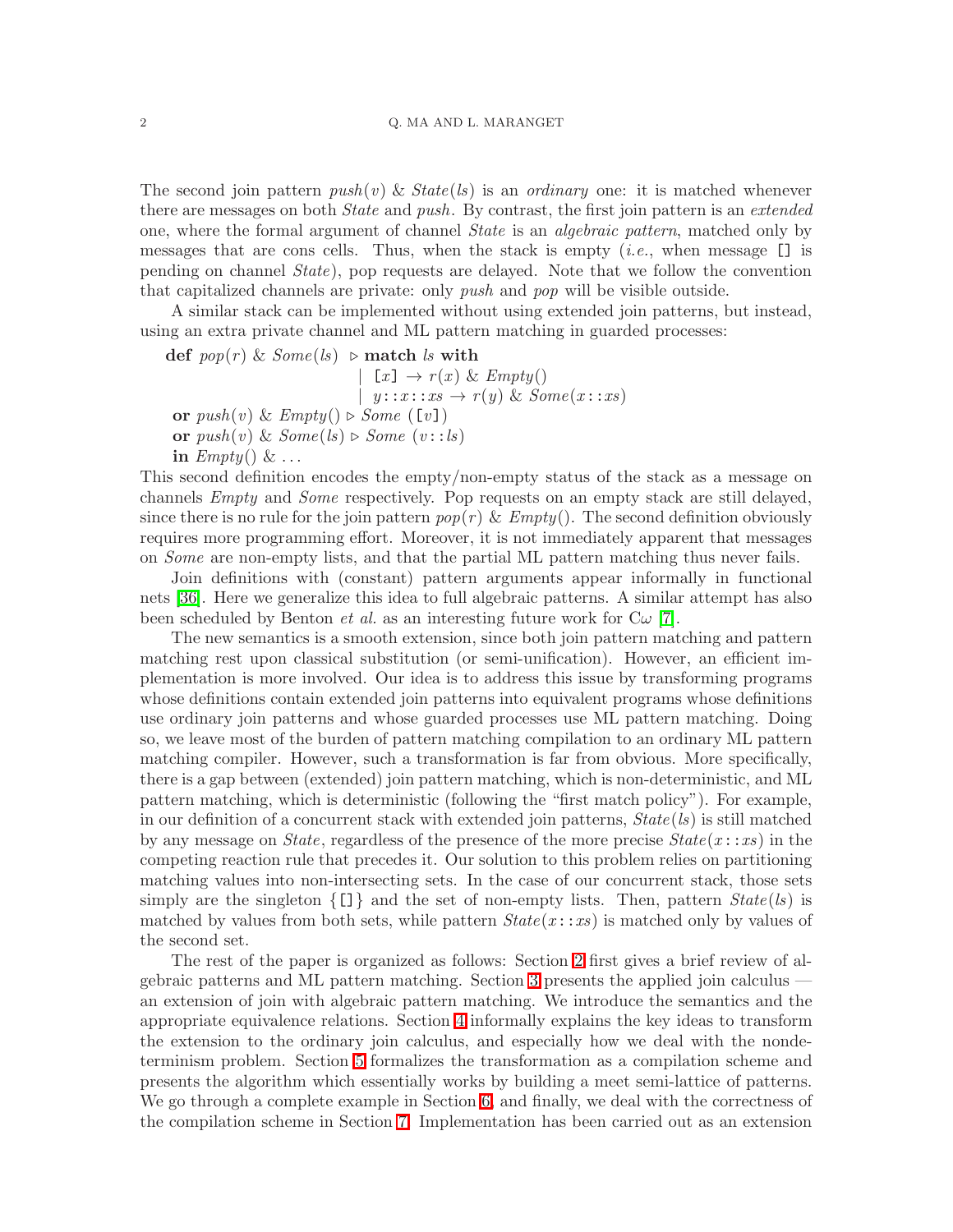of the JoCaml system. We discuss the issues that have arisen during the implementation work in Section [8.](#page-28-0)

<span id="page-2-0"></span>An earlier version of this paper (lacking the detailed proofs and the discussion of the implementation) appeared as [\[28\]](#page-40-1).

#### 2. Algebraic data types and ML pattern matching

This section serves as a brief introduction to algebraic data types and ML pattern matching. Interested readers are referred to [\[30,](#page-40-3) [26\]](#page-39-3) for further details.

<span id="page-2-2"></span>2.1. Algebraic data types. In functional languages, new types can be introduced by using data type definitions and such types are algebraic data types. For example, using OCaml syntax, binary trees can be defined as follows:

#### type tree =  $Empty \mid Leaf$  of int  $\mid Node$  of tree  $*$  tree

The *complete signature* of type *tree* has three *constructors: Empty, Leaf,* and *Node,* which are used to build the values of this type. Every constructor has an arity, i.e. the number of arguments it requires and meanwhile specifies the corresponding types of each argument. In this definition, *Empty* is of arity zero, *Leaf* is of arity one (and accepts integer arguments), and Node is of arity two (both its arguments being themselves of type tree). A constructor of zero arity is sometimes called a constant constructor.

Most native ML data types can be seen as particular instances of algebraic data types. For example, lists are defined by two constructors: constant Nil (written  $\Box$ ) for empty lists and Cons (written as the infix ::) for nonempty ones; pairs are defined by one constructor with arity two, (written as the infix ","); and integers are defined by infinitely many (or  $2^{31}$ ) constant constructors.

Formally, the algebraic values (for short values) of type  $t$  are well-typed terms built from the constructors of t. "Well-typed" here means correct with respect to constructor arity and argument types. Assuming a countable set of identifiers for constructors, ranged over by  $\kappa$ , we give the formal definition of values as follows:

> $v$  ::=  $\qquad \qquad \text{Algebraic values}$  $\kappa(v_1, v_2, \dots, v_n)$   $\kappa$  of arity  $n \geq 0$

Type correctness is left implicit: we shall consider well typed terms only.

Algebraic patterns (for short patterns) of type  $t$  are also well-typed terms built from the constructors of  $t$ , but with variables.<sup>[2](#page-2-1)</sup> The formal definition of patterns is given as follows.

| $\pi$ | $\cdots$ | Algebraic patterns |                                                                    |
|-------|----------|--------------------|--------------------------------------------------------------------|
|       |          |                    | variable                                                           |
|       |          |                    | $\kappa(\pi_1, \pi_2, \ldots, \pi_n)$ $\kappa$ of arity $n \geq 0$ |
|       |          |                    |                                                                    |

We further require all variables in a pattern to be pairwise distinct, that is, we only consider linear patterns.

Again, we assume a typed context. More precisely, we rely on the ML type system to guarantee that values and patterns are well-typed. Moreover, we rely on a ML type inferer to enrich syntax with explicit types (which we leave implicit), and consider that the type of any syntactic structure is available whenever needed. Doing so, we focus on our main issue and avoid complications that would be of little explanatory value.

<span id="page-2-1"></span><sup>&</sup>lt;sup>2</sup>We freely replace variables whose names are of no importance by wildcards  $\frac{u}{v}$ .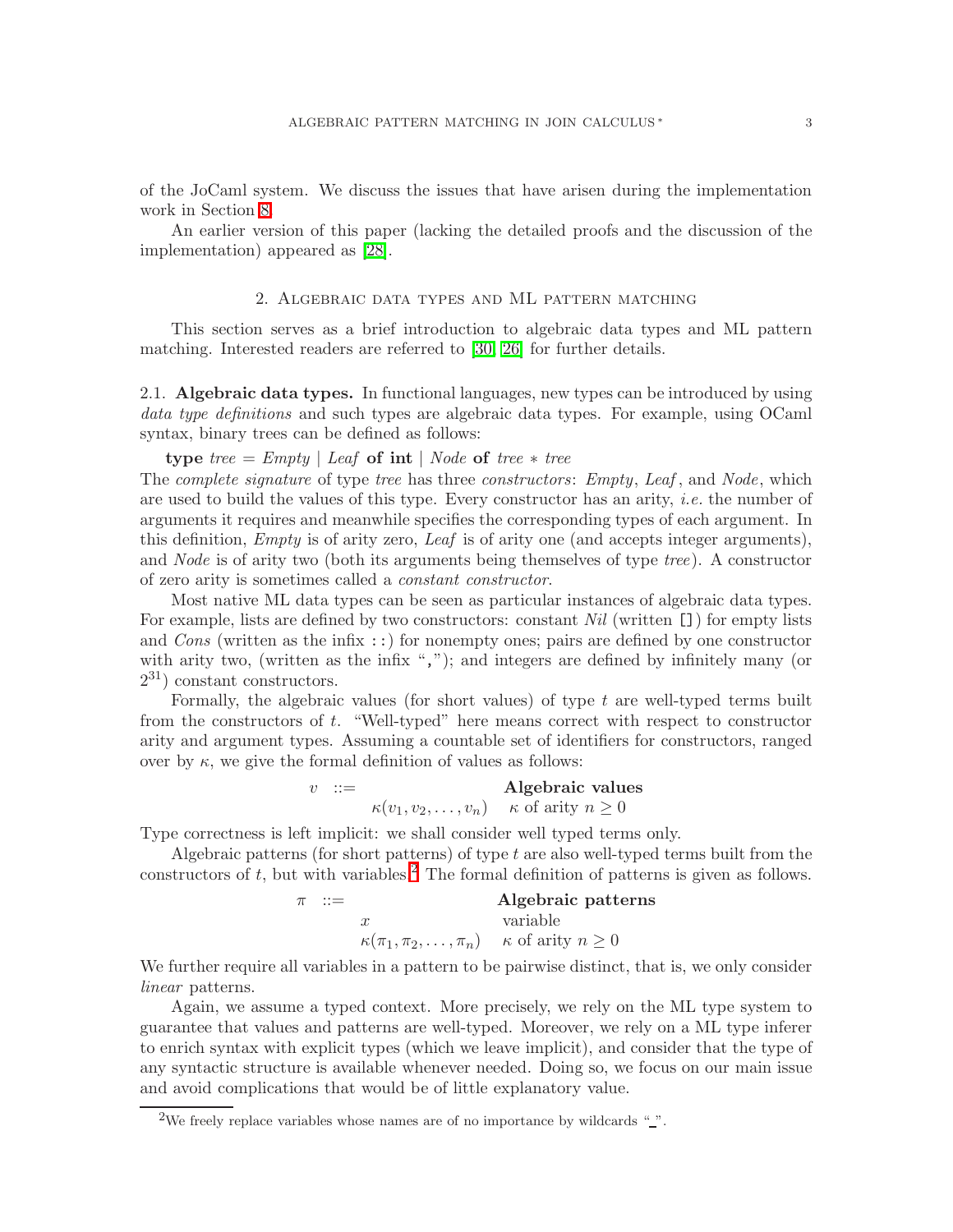Patterns are used to discriminate values according to their structures. More specifically, a pattern denotes a set of values that have a common prefix specified by the pattern. We say a value v (of type t) is an *instance* of pattern  $\pi$  (of type t), or that v matches  $\pi$ , when  $\pi$  describes the prefix of v, in other words, when there exists a substitution  $\sigma$ , such that  $\pi\sigma = v$ . For linear patterns, the instance relation can be defined inductively as follows:

**Definition 2.1** (Instance). Let  $\pi$  be a pattern and v be a value, such that  $\pi$  and v have the same type, the instance relation  $\pi \preceq v$  is defined as:

$$
\begin{array}{rcl}\n & \preceq & v \\
\kappa(\pi_1, \ldots, \pi_n) & \preceq & \kappa(v_1, \ldots, v_n) \quad \text{iff } \pi_i \preceq v_i \text{ for all } 1 \leq i \leq n\n\end{array}
$$

We write  $\textsf{Ins}(\pi)$  for the set of the instances of pattern  $\pi$ . The instance relation induces the following relations among patterns. These relations apply to patterns  $\pi_1$  and  $\pi_2$  that have the same type.

Definition 2.2 (Pattern relations).

- Patterns  $\pi_1$  and  $\pi_2$  are **compatible** when they share at least one instance. Otherwise  $\pi_1$ and  $\pi_2$  are **incompatible** written  $\pi_1 \# \pi_2$ . Two compatible patterns admit a least upper bound written  $\pi_1 \uparrow \pi_2$ , whose instance set is  $\ln(s(\pi_1) \cap \ln(s(\pi_2))$ .
- Pattern  $\pi_1$  is less precise than pattern  $\pi_2$  written  $\pi_1 \preceq \pi_2$  when  $\text{Ins}(\pi_2) \subseteq \text{Ins}(\pi_1)$ .
- Patterns  $\pi_1$  and  $\pi_2$  are equivalent written  $\pi_1 \equiv \pi_2$  when  $\text{Ins}(\pi_1) = \text{Ins}(\pi_2)$ . If so, their least upper bound is their representative, written  $\pi_i \updownarrow \pi_2$ .

Note that we use the same notation  $\preceq$  for both relations: "being an instance of" (which is between a pattern and a value) and "being less precise" (which is between two patterns). Indeed, values are in fact a special case of patterns (with no variables), and in that case, both relations collapse.

The least upper bound of two patterns can be computed at the same time when compatibility is checked by the following rules:

$$
\begin{array}{rcl}\n-\uparrow \pi & = & \pi \\
\pi \uparrow \quad & = & \pi \\
\kappa(\pi_1, \ldots, \pi_n) \uparrow \kappa(\omega_1, \ldots, \omega_n) & = & \kappa(\pi_1 \uparrow \omega_1, \ldots, \pi_n \uparrow \omega_n)\n\end{array}
$$

Deciding the relation "being less precise" is more involved. Because of typing, there exists nontrivial such relations, for instance  $($ ,  $)$   $\preceq$   $\_$ . The JoCaml compiler relies on an efficient algorithm for this task, called the  $\mathcal U$  algorithm, with  $\mathcal U$  standing for "Useful-ness" [\[30\]](#page-40-3). Algorithm U takes two parameters: a list of patterns  $\Pi$  and a pattern  $\pi$ , and returns a boolean. Roughly speaking, it checks the usefulness of  $\pi$  with respect to  $\Pi$ . More specifically, algorithm U tests the existence of at least one value v such that  $\pi$  admits v as an instance, and none of the patterns in  $\Pi$  does.

From the point of view of algorithm U, deciding the relation  $\pi_1 \preceq \pi_2$  amounts to compute the negation of  $\mathcal{U}([\pi_1], \pi_2)$ . Namely,  $\pi_1$  is less precise then  $\pi_2$ , if and only if all the instances of  $\pi_2$  are instances of  $\pi_1$ .

$$
\pi_1 \preceq \pi_2 \iff \mathcal{U}([\pi_1], \pi_2) = \text{useless}
$$

We now give a simplified definition of algorithm  $U$ . The simplified definition suffices for our needs and also conveys the basic idea behind the algorithm.

Consider  $\mathcal{U}([\pi_1], \pi_2)$ , where  $\pi_1$  and  $\pi_2$  are patterns of a common type t. The following two cases are distinguished.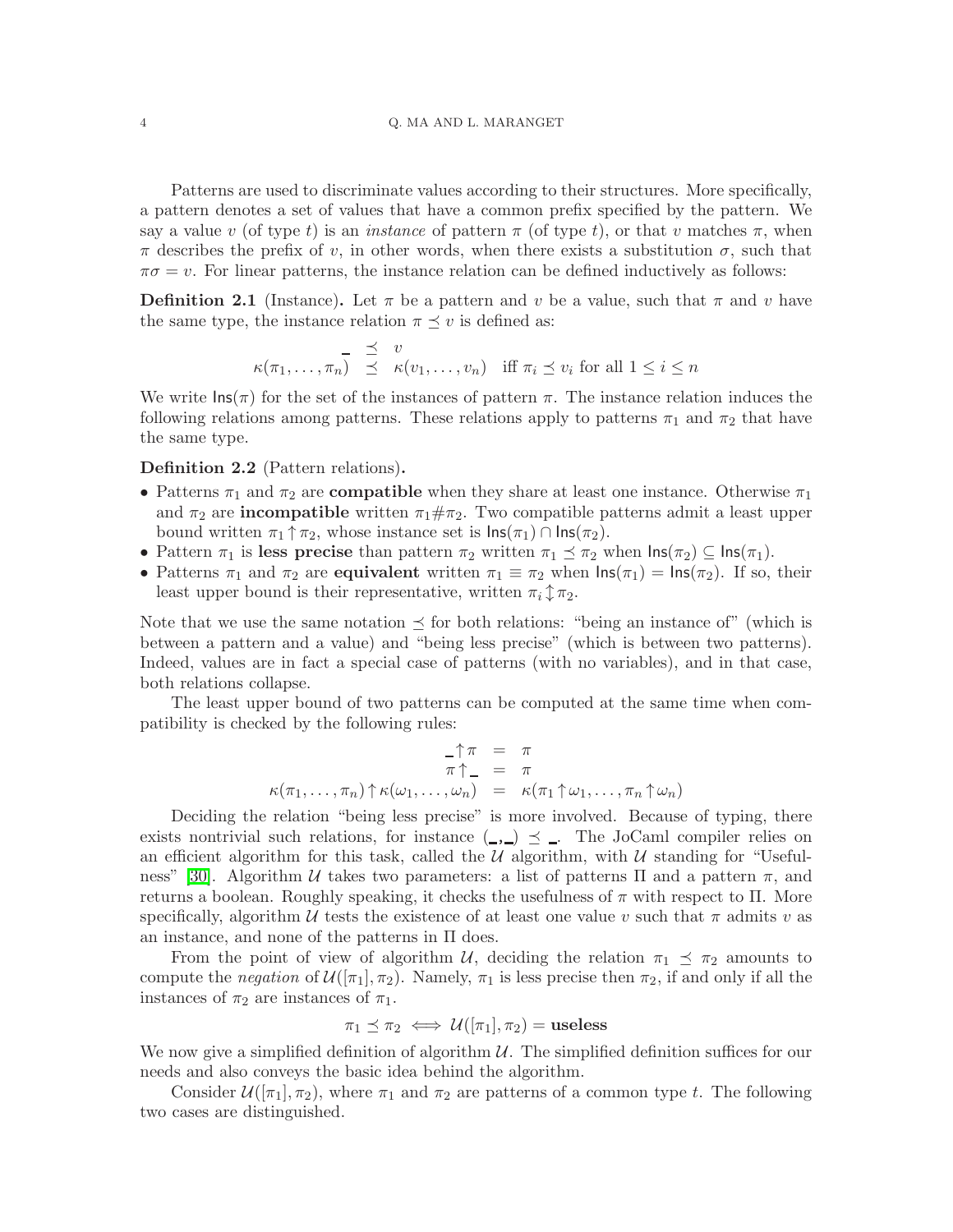Case  $\pi_2 = \kappa(\omega_1, \ldots, \omega_n)$ 

- If  $\pi_1 = \kappa(\gamma_1, \ldots, \gamma_n)$ , then check if  $\exists i, 1 \leq i \leq n$ , s.t.  $\mathcal{U}([\gamma_i], \omega_i)$ .
- If  $\pi_1 = \kappa'(\gamma_1, \ldots, \gamma_n)$  and  $\kappa \neq \kappa'$ , then **useful** (*i.e.* false for  $\pi_1 \preceq \pi_2$ ).
- If  $\pi_1 = \square$ , then useless (*i.e.* true for  $\pi_1 \preceq \pi_2$ ).

Case  $\pi_2 = \square$ 

- If  $\pi_1 = \underline{\phantom{a}}$ , then useless (*i.e.* true for  $\pi_1 \preceq \pi_2$ ).
- If  $\pi_1 = \kappa(\gamma_1, \ldots, \gamma_n),$ 
	- − if  $\kappa$  is the unique constructor of type t, then check if  $\exists i, 1 \le i \le n$ , s.t.  $\mathcal{U}([\gamma_i], \_).$
	- − otherwise **useful** (*i.e.* false for  $\pi_1 \preceq \pi_2$ ).

Once we can decide relation " $\preceq$ ", we can easily decide pattern equivalence, since, by definition,  $\pi_1 \equiv \pi_2$  means  $\pi_1 \preceq \pi_2$  and  $\pi_2 \preceq \pi_1$ .

2.2. ML pattern matching. In ML, operating on algebraic data types is performed by the use of the following **match** construct that we extend to processes  $(Q_1, Q_2)$  etc. below are processes of the join calculus).

match v with  $\pi_1 \rightarrow Q_1 | \pi_2 \rightarrow Q_2 | \dots | \pi_n \rightarrow Q_n$ 

Above, we attempt a matching of value v against a sequence of patterns  $\pi_1, \ldots, \pi_n$  of the same type.

ML pattern matching is deterministic. It follows the "first match policy". That is, when value v is an instance of more than one of the patterns  $\pi_i$ , the **match** construct chooses the one with the smallest index i. This can be seen as checking patterns  $\pi_1$ ,  $\pi_2$ ,  $\ldots$ ,  $\pi_n$  for admitting v as an instance sequentially, stopping as soon as a match is found. As a consequence, pattern  $\pi_i$  is matched only by the values in set  $\textsf{Ins}(\pi_i) \setminus (\bigcup_{1 \leq j < i} \textsf{Ins}(\pi_j)).$ Moreover, patterns in ML pattern matching also act as binding constructs. Once a successful match is found, say  $\pi_k \leq v$ , the variables in  $\pi_k$  are all bound to the corresponding subterms of v in the guarded process  $Q_k$ .

Additionally, we say a **match** construct is *exhaustive* when  $\bigcup_{1 \leq i \leq n} \ln(\pi_i)$  is the whole set of values of the considered type. We accept non-exhaustive **match** constructs.

# 3. The applied join calculus

<span id="page-4-0"></span>We define the applied join calculus by analogy with the applied  $\pi$ -calculus [\[1\]](#page-38-0). The applied join calculus inherits its capabilities of communication and concurrency from pure join. Moreover it supports algebraic value passing and algebraic pattern matching in both join patterns and processes.

3.1. Syntax and scopes. The syntax of the applied join calculus is given in Figure [1.](#page-5-0) As it is customary in process calculi definitions, we assume an infinite set of identifiers for variables, ranged over by  $x, y, z$ .

With respect to pure join calculus, two new syntactic categories are introduced: expressions and patterns. At first glance, both expressions  $e$  and patterns  $\pi$  are terms constructed from variables and constructors, where n stands for the arity of constructor  $\kappa$ . We make them different syntactic categories for clarity, and also because we require patterns to be linear. We also formalize the ML pattern matching in processes, as the new **match** construct. Moreover, in contrast to ordinary name passing join calculus, there are two other,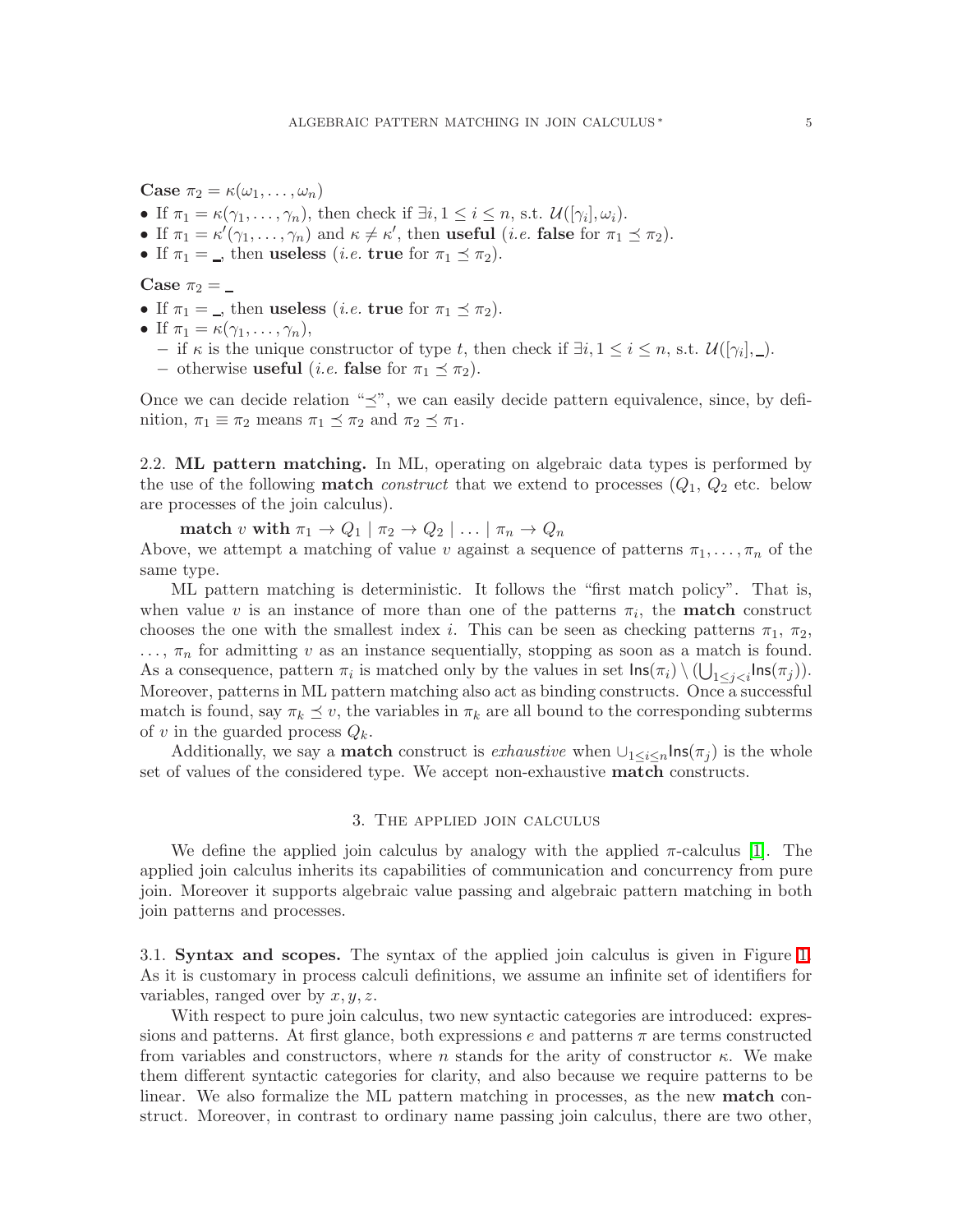| $\boldsymbol{P}$ | $\cdot =$    |                                                                             | <b>Processes</b>       |
|------------------|--------------|-----------------------------------------------------------------------------|------------------------|
|                  |              | $\left( \right)$                                                            | null process           |
|                  |              | x(e)                                                                        | message sending        |
|                  |              | $P \& P$                                                                    | parallel               |
|                  |              | $def D$ in $P$                                                              | definition             |
|                  |              | match e with $\pi_1 \rightarrow P_1 \mid \ldots \mid \pi_m \rightarrow P_m$ | pattern matching       |
|                  | $\mathbf{H}$ |                                                                             | Join definitions       |
|                  |              | Τ                                                                           | empty definition       |
|                  |              | $J \triangleright P$                                                        | reaction               |
|                  |              | $D$ or $D$                                                                  | disjunction            |
|                  | $::=$        |                                                                             | Join patterns          |
|                  |              | $x(\pi)$                                                                    | message pattern        |
|                  |              | $J \& J$                                                                    | synchronization        |
| $\pi$            | $::=$        |                                                                             | Algebraic patterns     |
|                  |              | $\mathcal{X}$                                                               | variable               |
|                  |              | $\kappa(\pi_1, \pi_2, \ldots, \pi_n)$                                       | constructor pattern    |
| $\epsilon$       | $::=$        |                                                                             | <b>Expressions</b>     |
|                  |              | $\boldsymbol{x}$                                                            | variable               |
|                  |              | $\kappa(e_1, e_2, \ldots, e_n)$                                             | constructor expression |

<span id="page-5-0"></span>Figure 1: Syntax of the applied join calculus

more radical, extensions: first, in message sending, message contents become expressions as  $x(e)$ , that is, we have value passing; second, when a channel name is defined in a join pattern, in addition to the synchronization requirement, we also specify what pattern the message content should satisfy by  $x(\pi)$ .

There are two kinds of bindings: the definition process  $\det D$  in P binds all the channel names defined in D (written  $dV[D]$ ) with scope P; and the reaction rule  $J \triangleright P$  or the ML pattern matching **match** e with  $\pi_1 \to P_1 \mid \ldots \mid \pi_m \to P_m$  bind all the local variables (written  $\text{IV}[J]$  or  $\text{IV}[\pi_i]$ ) with scope P or  $P_i$ ,  $i \in \{1, ..., m\}$ . The definition of the sets of defined channel names  $d\nu[\cdot]$  is the same as in pure join. By contrast, the definition of sets  $\lceil \mathsf{TV} \rceil \cdot \rceil$  has to be extended, so as to take pattern arguments into account. Meanwhile, the definition of sets  $\text{fv}[\cdot]$  should also be extended, to cater for the new match process and expressions. We present the formal definitions of  $dv[\cdot]$ ,  $vv[\cdot]$ , and  $tv[\cdot]$  in Figure [2.](#page-6-0) In these rules, ⊎ is the disjoint union, which expresses linearity constraints on both algebraic and join patterns.

In applied join, values become of two kinds: channel names or algebraic values. We assume a type discipline in the style of the type system of the join-calculus [\[18\]](#page-39-4), extended with algebraic data types and the rule for ML pattern matching. Without making the type discipline more explicit, we consider only well-typed terms (whose type we know), and assume that substitutions preserve types. It should be observed that tuples are now represented as a kind of constructed expressions and the arity checking of polyadic join calculus is now replaced by a well-typing assumption in applied join, which is thus monadic. One important consequence of typing is that any (free) variable in a term possesses a type and that we know this type. Hence, we can discriminate between those variables that are of a type of constructed values and those that are of channel type. Following the semantics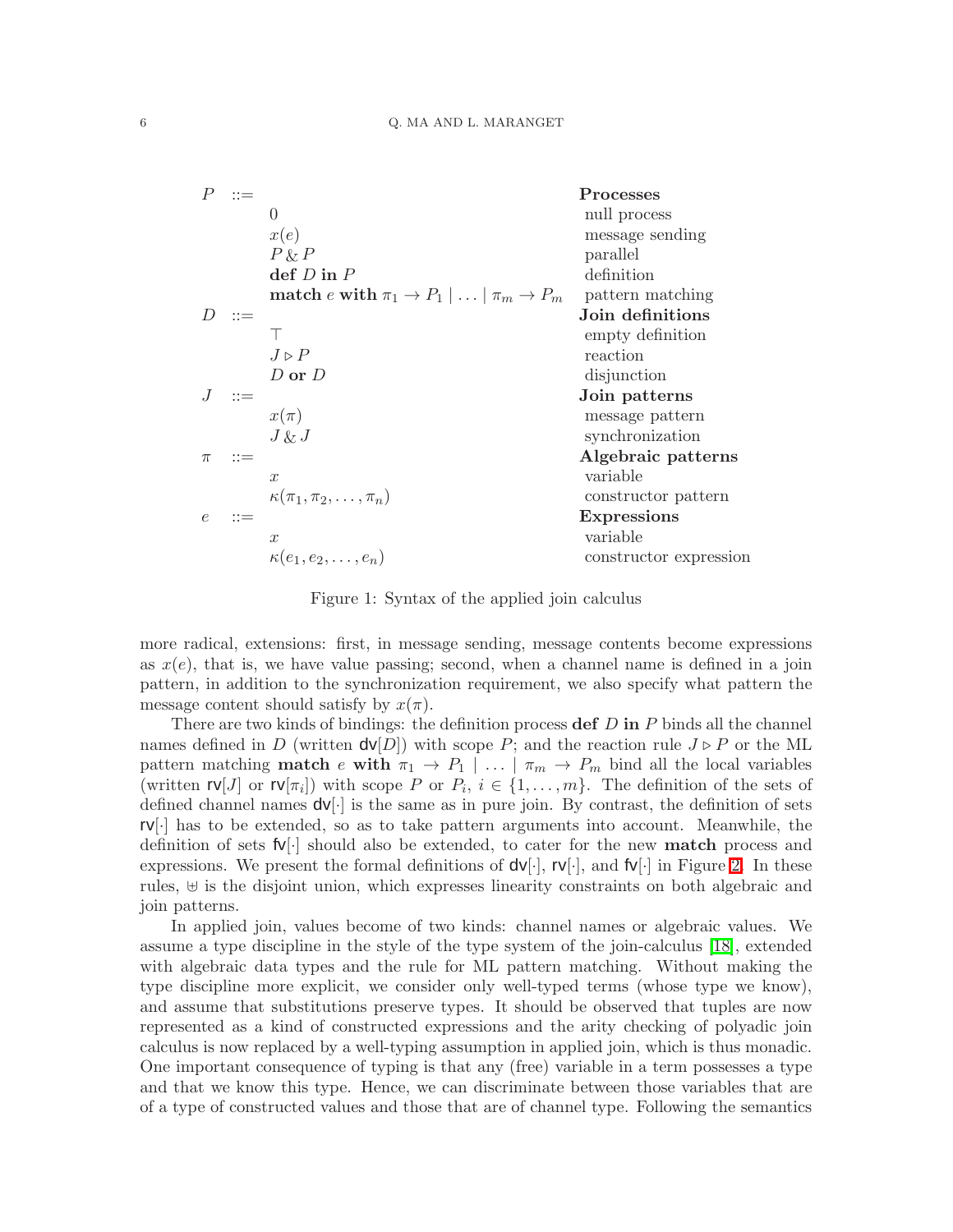For algebraic patterns :

$$
\mathsf{rv}[x] \quad \stackrel{\text{def}}{=} \quad \{x\}
$$
\n
$$
\mathsf{rv}[\kappa(\pi_1, \pi_2, \dots, \pi_n)] \quad \stackrel{\text{def}}{=} \quad \mathsf{rv}[\pi_1] \uplus \mathsf{rv}[\pi_2] \uplus \dots \uplus \mathsf{rv}[\pi_n]
$$

For expressions :

$$
\begin{array}{rcl}\n\mathsf{fv}[x] & \stackrel{\text{def}}{=} & \{x\} \\
\mathsf{fv}[\kappa(e_1, e_2, \dots, e_n)] & \stackrel{\text{def}}{=} & \mathsf{fv}[e_1] \cup \mathsf{fv}[e_2] \cup \ldots \cup \mathsf{fv}[e_n]\n\end{array}
$$

For join patterns :

$$
\begin{array}{rcl}\n\mathsf{rv}[x(\pi)] & \stackrel{\text{def}}{=} & \mathsf{rv}[\pi] \\
\mathsf{rv}[J_1 \& J_2] & \stackrel{\text{def}}{=} & \mathsf{rv}[J_1] \uplus \mathsf{rv}[J_2] \\
\mathsf{dv}[x(\pi)] & \stackrel{\text{def}}{=} & \{x\} \\
\mathsf{dv}[J_1 \& J_2] & \stackrel{\text{def}}{=} & \mathsf{dv}[J_1] \uplus \mathsf{dv}[J_2]\n\end{array}
$$

For join definitions :

$$
d\mathbf{v}[T] \stackrel{\text{def}}{=} \emptyset
$$
  
\n
$$
d\mathbf{v}[J \triangleright P] \stackrel{\text{def}}{=} d\mathbf{v}[J]
$$
  
\n
$$
d\mathbf{v}[D_1 \text{ or } D_2] \stackrel{\text{def}}{=} d\mathbf{v}[D_1] \cup d\mathbf{v}[D_2]
$$
  
\n
$$
\mathbf{f}\mathbf{v}[T] \stackrel{\text{def}}{=} \emptyset
$$
  
\n
$$
\mathbf{f}\mathbf{v}[J \triangleright P] \stackrel{\text{def}}{=} d\mathbf{v}[J] \cup (\mathbf{f}\mathbf{v}[P] \setminus \mathbf{r}\mathbf{v}[J])
$$
  
\n
$$
\mathbf{f}\mathbf{v}[D_1 \text{ or } D_2] \stackrel{\text{def}}{=} \mathbf{f}\mathbf{v}[D_1] \cup \mathbf{f}\mathbf{v}[D_2]
$$

For processes :

$$
\begin{array}{rcl} \mathsf{fv}[0] & \stackrel{\mathrm{def}}{=} & \emptyset \\ \mathsf{fv}[x(e)] & \stackrel{\mathrm{def}}{=} & \{x\} \cup \mathsf{fv}[e] \\ \mathsf{fv}[P_1 \& P_2] & \stackrel{\mathrm{def}}{=} & \mathsf{fv}[P_1] \cup \mathsf{fv}[P_2] \\ \mathsf{fv}[\mathbf{def}\ D \textbf{ in } P] & \stackrel{\mathrm{def}}{=} & \mathsf{fv}[D] \cup \mathsf{tv}[P]) \setminus \mathsf{dv}[D] \\ \mathsf{fv}[\mathbf{match}\ e \textbf{ with}]^{i \in I} \ \pi_i \to P_i] & \stackrel{\mathrm{def}}{=} & \mathsf{fv}[e] \cup (\bigcup_{i \in I} \mathsf{fv}[P_i] \setminus \mathsf{rv}[\pi_i]) \end{array}
$$

For solutions :

$$
\begin{array}{ccc} \textsf{dv}[\mathcal{D}] & \stackrel{\mathrm{def}}{=} & \bigcup_{D \in \mathcal{D}} \textsf{dv}[D] \\ \textsf{fv}[\mathcal{D}] & \stackrel{\mathrm{def}}{=} & \bigcup_{D \in \mathcal{D}} \textsf{fv}[D] \\ \textsf{fv}[\mathcal{P}] & \stackrel{\mathrm{def}}{=} & \bigcup_{P \in \mathcal{P}} \textsf{fv}[P] \end{array}
$$

<span id="page-6-0"></span>Figure 2: Bindings and scopes in the applied join calculus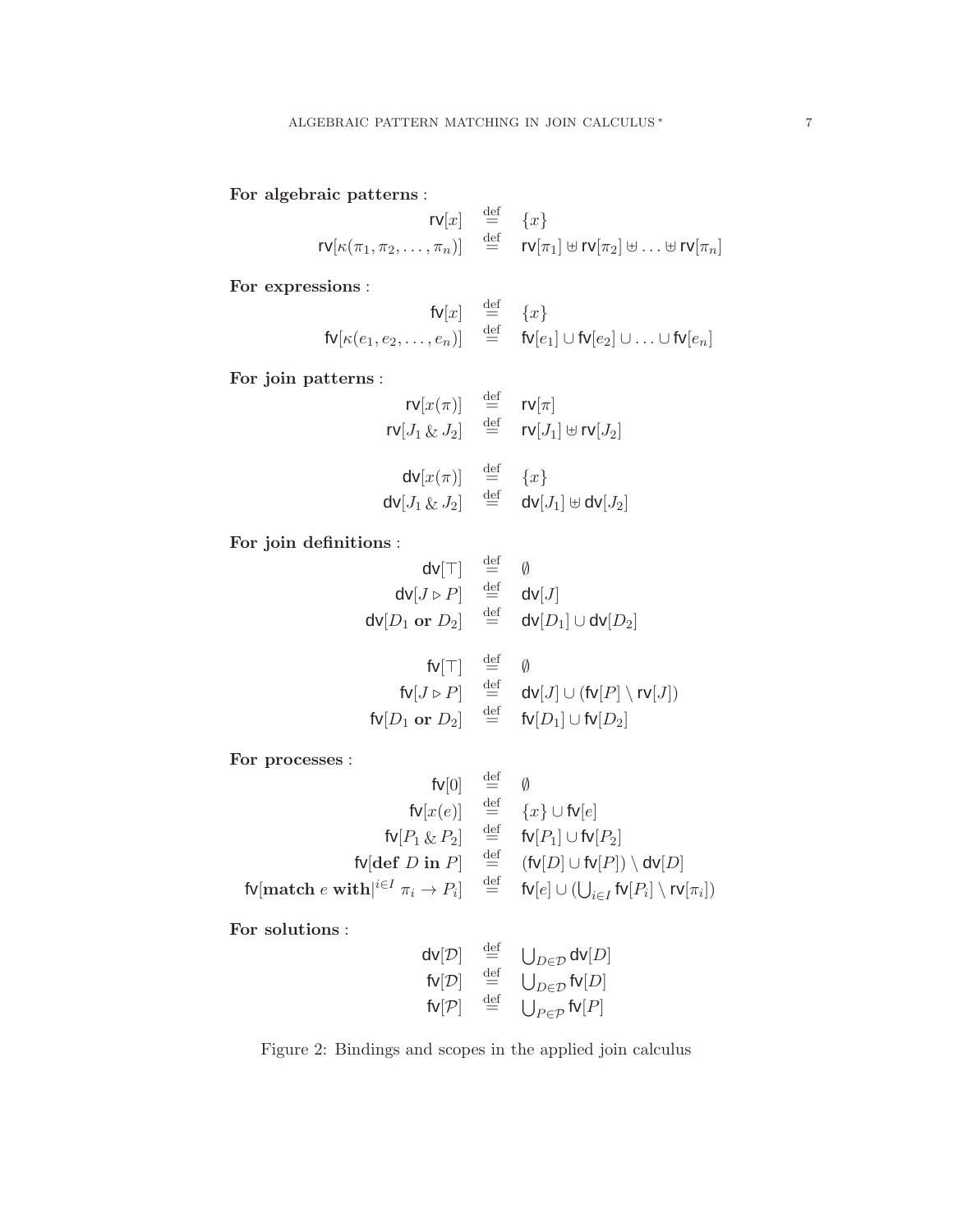Str-Null ⊢ 0 ⇋ ⊢ Str-Par ⊢ P<sup>1</sup> & P<sup>2</sup> ⇋ ⊢ P1, P<sup>2</sup> Str-Top ⊤ ⊢ ⇋ ⊢ Str-Def ⊢ def D in P ⇋ D ⊢ P React J ⊲ P or D ⊢ Jσ −→ J ⊲ P or D ⊢ P σ Match ⊢ match πiη with π<sup>1</sup> → P<sup>1</sup> | . . . | π<sup>m</sup> → P<sup>m</sup> −→ ⊢ Piη

| Side conditions: |                                                                |
|------------------|----------------------------------------------------------------|
| <b>STR-DEF</b>   | $dv[D]$ is fresh                                               |
| <b>REACT</b>     | $\sigma$ substitutes closed expressions for $\mathsf{rv}[J]$   |
| МАТСН            | $\eta$ substitutes closed expressions for $\mathsf{rv}[\pi_i]$ |
|                  | and $\forall j \leq i, \pi_j \npreceq \pi_i \eta$              |

<span id="page-7-0"></span>Figure 3: RCHAM of the applied join calculus

of name passing calculi such as join, we treat the latter kind of variables as channel names, that is, values. While, in any reasonable semantics, the former kind of variables cannot be treated so. We call a term *variable-closed* (*closed* for short) when its free variables are all of channel type, and otherwise open.

3.2. Chemical semantics. We establish the semantics following the reflexive chemical abstract machine (RCHAM) style — the reflexive variant of CHAM  $[8]$ , whose states are chemical solutions. A *chemical solution* is a pair  $\mathcal{D} \vdash \mathcal{P}$ , where  $\mathcal{D}$  is a multiset of (active) join definitions, and  $\mathcal P$  is a multiset of (running) processes. Extending the notion of closeness to solutions in the member-wise manner, we say a solution is closed when all its active join definitions and running processes are closed, namely, free variables are all of channel type. We define semantics only on closed solutions. The chemical rewriting rules are given in Figure [3,](#page-7-0) consisting of two kinds as in join: structural rules  $\rightarrow$  or  $\rightarrow$  represent the syntactical rearrangement of the terms, and reduction rules → represent the computation steps. We follow the convention to omit the part of the solution that remains unchanged during rewrite. This can also be expressed by the following context rule:

$$
\begin{array}{ccc}\n\text{Contrext} \\
\mathcal{D}_0 \vdash \mathcal{P}_0 & \xrightarrow{\rightharpoonup} & \mathcal{D}_1 \vdash \mathcal{P}_1 \\
\hline\n\mathcal{D}, \mathcal{D}_0 \vdash \mathcal{P}_0, \mathcal{P} & \xrightarrow{\rightharpoonup} & \mathcal{D}, \mathcal{D}_1 \vdash \mathcal{P}_1, \mathcal{P}\n\end{array}
$$

where  $\frac{\longrightarrow}{\longrightarrow}$  stands for either  $\rightleftharpoons$  or  $\longrightarrow$ , and D and P are the independent context of the considered subsolution. Rule STR-DEF is a bit of exception because its side condition actually requires the following relationship hold between the rewriting part and its context:  $dv[D] \cap (fv[D] \cup fv[P]) = \emptyset.$ 

Finally, it is perhaps to be noticed that, amongst the various, slightly different, semantics of join-machines, we extend the one of [\[18\]](#page-39-4), which is adapted to static typing. This means that we need to state explicitly that or is an associative-commutative operator. As a consequence, the notation  $J \triangleright P$  or D in rule REACT stands for a definition that possesses a reaction rule whose pattern is J.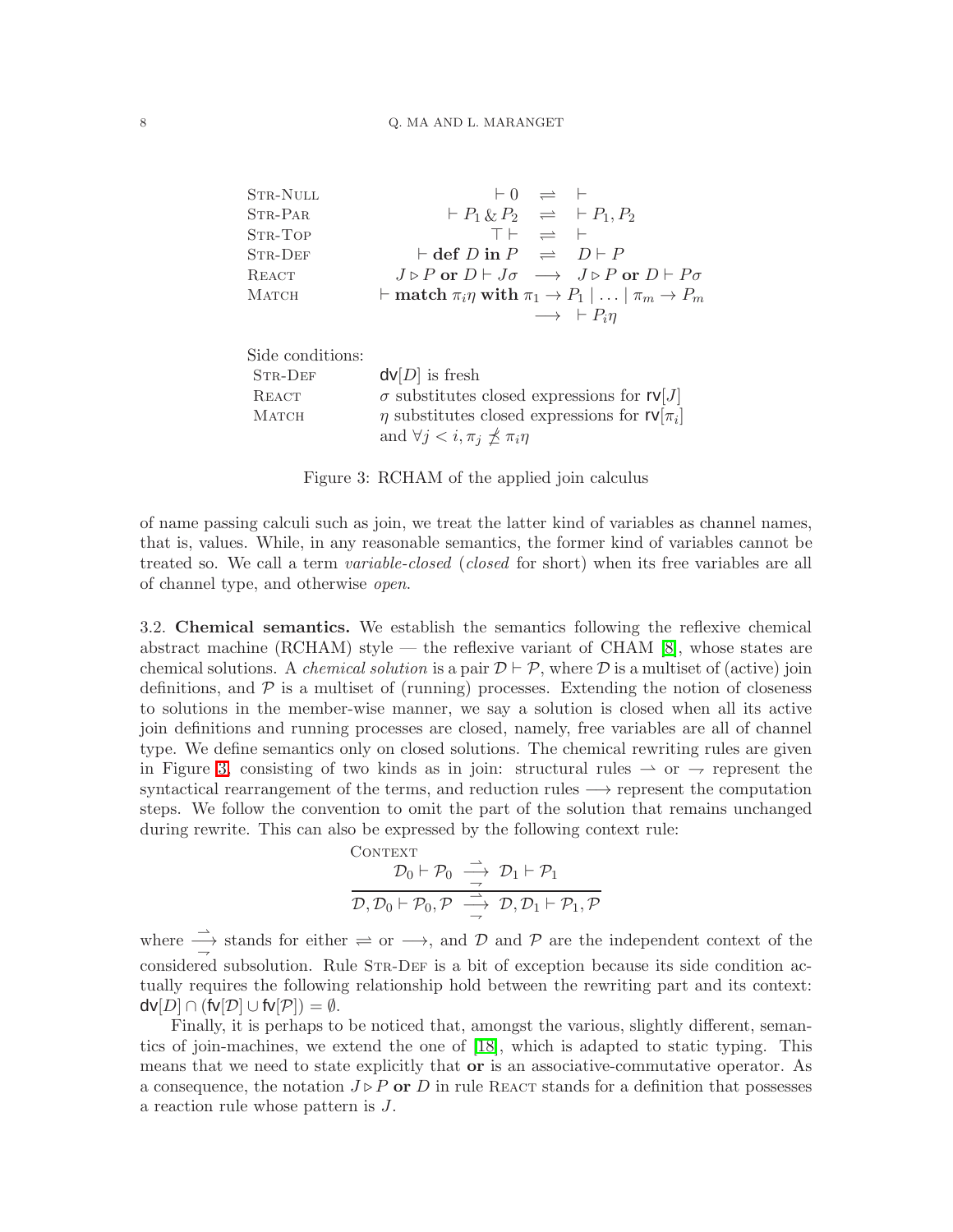Matching of message contents against formal pattern arguments is integrated in the substitution  $\sigma$  in rule REACT. As a consequence this rule does not formally change with respect to ordinary join calculus. However its semantical power has much increased. The Match rule is new and expresses ML pattern matching. Its side condition enforces the first match policy.

According to the convention of processes as solutions, namely P as  $\vdash P$ , the semantics is also defined on closed processes in the following sense.

**Definition 3.1.** Let  $\rightleftharpoons$ <sup>\*</sup> denote the transitive closure of  $\rightarrow \cup \rightarrow$ ,

- (1)  $P \equiv Q$  iff  $\vdash P \rightleftharpoons^* \vdash Q$
- (2)  $P \longrightarrow Q$  iff  $\vdash P \rightleftharpoons^* \rightarrow \rightleftharpoons^* \vdash Q$

Subsequently, we have the following structural rule:

<span id="page-8-0"></span>**Lemma 3.2.** If  $P \longrightarrow Q$ ,  $P \equiv P'$ , and  $Q \equiv Q'$ , then  $P' \longrightarrow Q'$ .

*Proof.* Trivially follow the definitions of  $\equiv$  and  $\rightarrow$ , and the transitivity of  $\rightleftharpoons$ <sup>\*</sup>.

3.3. Equivalence relation. In this section, we equip the applied join calculus with equivalence relations to allow reasoning over processes. The classical notion of barbed congruence is a sensible behavioral equivalence based on a reduction semantics and barb predicates. It was initially proposed by Milner and Sangiorgi for CCS [\[34\]](#page-40-4), and adapted to many other process calculi [\[22,](#page-39-6) [3\]](#page-38-1), including the join calculus. We take weak barbed congruence [\[34\]](#page-40-4) as our basic notion of behavioral equivalence for closed processes.

# 3.3.1. Observational equivalence for closed processes.

**Definition 3.3** (Barb predicates). Let P be a closed process, and x be a free channel name in  $P$ ,

- (1) P has a strong barb on channel x:  $P \downarrow_x$ , iff  $P \equiv$  def D in  $Q \& x(e)$ , for some D, Q and e, where  $x \notin \text{dv}[D]$ .
- (2) P has a weak barb on channel x:  $P \Downarrow_x$ , iff  $P \longrightarrow^* P'$ , such that  $P' \downarrow_x$ .

where  $\longrightarrow^*$  denotes the reflexive and transitive closure of  $\longrightarrow$ .

<span id="page-8-1"></span>Following the definition, it is easy to check that two structurally congruent processes maintain the same barbs, i.e. the lemma below.

**Lemma 3.4.** For two closed processes P and Q, whenever  $P \equiv Q$ , we have  $P \downarrow_x$  iff  $Q \downarrow_x$ , and  $P \Downarrow_x i$ ff  $Q \Downarrow_x$ .

*Proof.* The part for strong barb holds following the transitivity of  $\equiv$ , and the part for weak barb holds following Lemma [3.2.](#page-8-0) $\Box$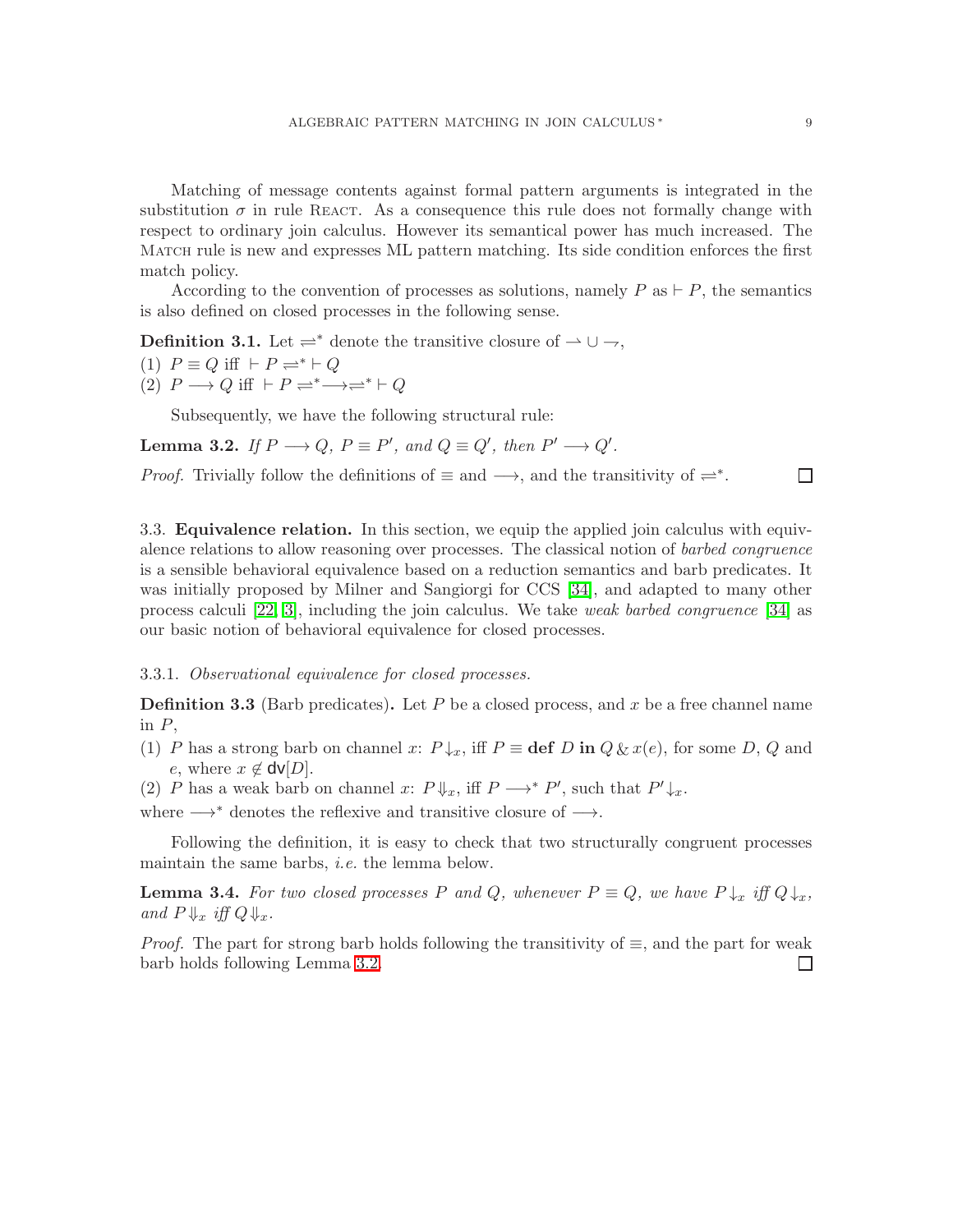<span id="page-9-0"></span>**Definition 3.5** (Weak barbed bisimulation). A binary relation  $\mathcal{R}$  on closed processes is a weak barbed bisimulation, iff whenever  $P \mathcal{R} Q$ , we have:

- (1) If  $P \longrightarrow^* P'$ , then  $\exists Q'$ , such that  $Q \longrightarrow^* Q'$  and  $P' R Q'$ , and vice versa. (R is a reduction bisimulation.)
- (2)  $P\Downarrow_x$  implies  $Q\Downarrow_x$  for any channel x, and vice versa. ( $\mathcal R$  preserves barbs.)

To make the definition easier to work with, we prove the following lemma where  $P \longrightarrow^*$ P' is replaced by  $P \longrightarrow P'$  in the first clause, and  $P \Downarrow_x$  is replaced by  $P \downarrow_x$  in the second clause.

<span id="page-9-1"></span>**Lemma 3.6.** Let  $\mathcal{R}$  be a binary relation on closed processes that satisfies the following two conditions for any processes  $P$  and  $Q$  such that  $P \mathcal{R} Q$ :

(1) If  $P \longrightarrow P'$ , then  $\exists Q'$ , such that  $Q \longrightarrow^* Q'$  and  $P' \mathcal{R} Q'$ , and vice versa.

(2)  $P \downarrow_x$  implies  $Q \Downarrow_x$  for any channel x, and vice versa.

Then  $R$  is a weak barbed bisimulation.

Proof. We check against the two clauses of Definition [3.5](#page-9-0) for one direction. The proof of the other direction is symmetric.

(1)  $\mathcal{R}$  is a reduction bisimulation, that is

$$
P \longrightarrow^* P' \implies \exists Q', \text{ s.t. } Q \longrightarrow^* Q' \text{ and } P' \mathcal{R} Q'
$$

We reason on the length of the derivation  $P \longrightarrow^* P'$ , written n.

**Base case.**  $n = 0, 1$ , trivial.

Induction case. As illustrated in the following diagram chase,



we have  $P \longrightarrow^{n-1} P_1 \longrightarrow P'$ . By induction hypothesis, we have  $\exists Q_1$ , s.t.  $Q \longrightarrow^*$  $Q_1$  and  $P_1 \mathcal{R} Q_1$ . By applying hypothesis (1) to to  $P_1$  and  $Q_1$ , we also have  $\exists Q'$ , s.t.  $Q_1 \longrightarrow^*$  $Q'$  and  $P' \mathcal{R} Q'$ . And we conclude.

(2) R preserves barbs, that is  $P \Downarrow_x \Longrightarrow Q \Downarrow_x$ . We thus assume  $P \Downarrow_x$ . That is,

 $\exists P', P \longrightarrow^* P'$  and  $P'\downarrow_x$ 

By  $(1)$  above,

$$
\exists Q', Q \longrightarrow^* Q' \text{ and } P' \mathcal{R} Q'
$$

Then by applying hypothesis (2) to P' and Q', we get  $Q' \Downarrow_x$ . Hence we have  $Q \Downarrow_x$ .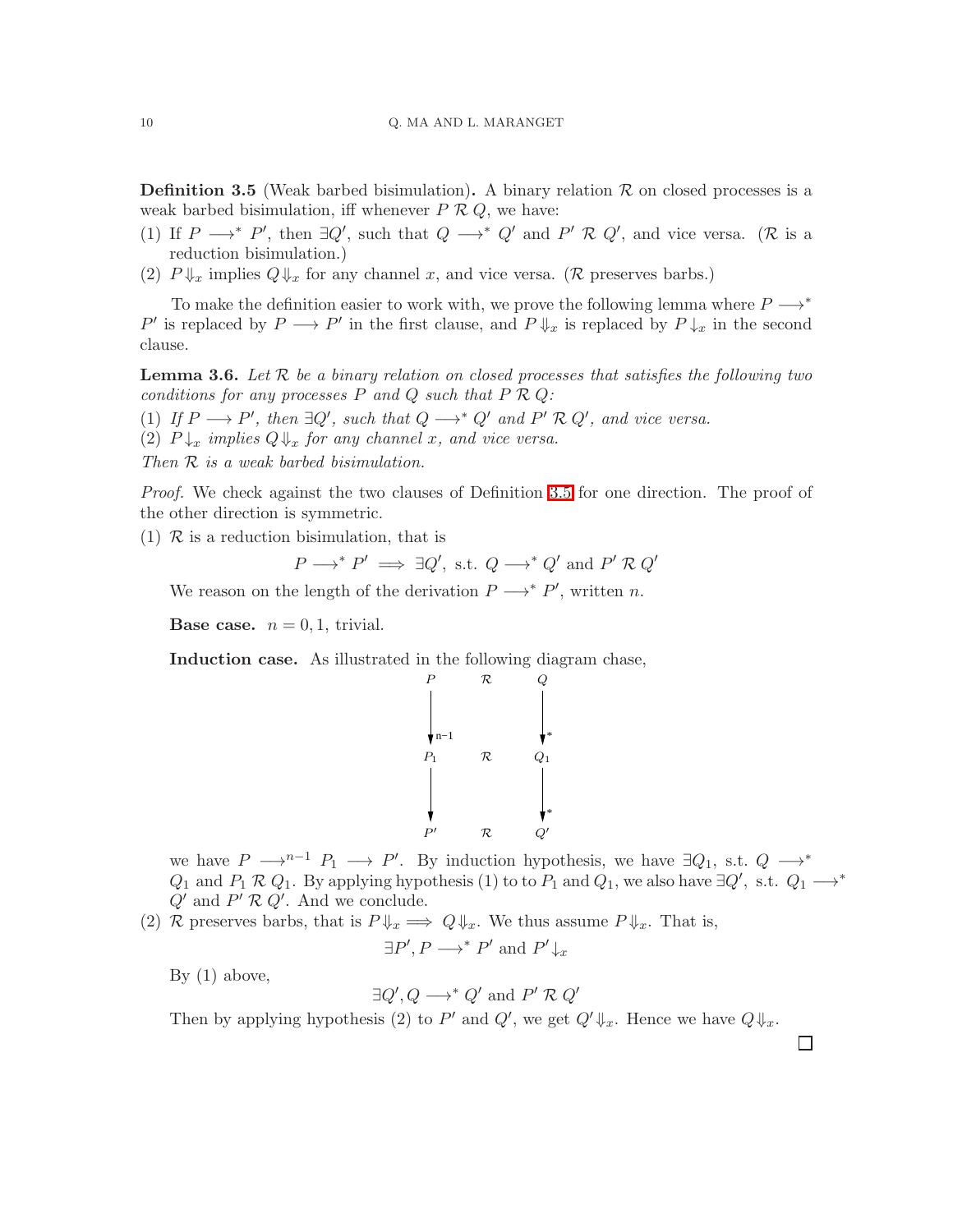In later discussion, we sometimes directly check against the two conditions of Lemma [3.6](#page-9-1) instead of the ones of Definition [3.5](#page-9-0) for weak barbed bisimulation.

We define *a context* as a term built by the grammar of process with a single process placeholder  $[\cdot]$ . An evaluation context  $E[\cdot]$  is a context in which the placeholder is not guarded. Namely:

$$
E[\cdot] \stackrel{\text{def}}{=} [\cdot] | E[\cdot] \& P | P \& E[\cdot] | \text{def } D \text{ in } E[\cdot]
$$

In addition to evaluation contexts, there are two kinds of *guarded contexts*, referred to as definition contexts (i.e. def  $J \triangleright [\cdot]$  or D in P) and pattern matching contexts (i.e. **match** e with  $\ldots$   $\pi_k \to [\cdot] \ldots$ . We say that a context is closed if all the free variables in it are of channel types.

Definition 3.7 (Weak barbed congruence). A binary relation on closed processes is a weak barbed congruence, iff it is a weak barbed bisimulation and closed by application of any closed evaluation context. We denote the largest weak barbed congruence as  $\approx$ .

The weak barbed congruence  $\approx$  is defined on the closed subset of the applied join calculus. Although the definition itself only requires the closure of evaluation contexts, it can be proved that the full congruence does not provide more discriminative power. Similarly to what Fournet has established for the pure join calculus in his thesis [\[15\]](#page-39-0), we first have the property that  $\approx$  is closed by substitution because, roughly, name substitutions may be mimicked by evaluation contexts with "forwarders".

<span id="page-10-1"></span>**Lemma 3.8.** Given two closed processes P and Q, if  $P \approx Q$ , then for any substitution  $\sigma$ ,  $P\sigma \approx Q\sigma$ . (Note that "closed" stands for "variable-closed".)

*Proof.* The main idea is to build an evaluation context  $E[\cdot]$  whose task is to forward messages from names to names according to the substitution  $\sigma$ , and to prove the equivalences  $P\sigma \approx$  $E[P]$  and  $Q\sigma \approx E[Q]$ . Because  $\approx$  is closed by evaluation contexts, we also have  $P \approx Q \implies$  $E[P] \approx E[Q]$ . Then we conclude by the transitivity of  $\approx$ . Refer to the proof of Fournet in [\[15,](#page-39-0) Lemma 4.14 of Chapter 4] for details.  $\Box$ 

<span id="page-10-2"></span>Then based on this property, the full congruence is also guaranteed considering the fact that the essence of a guarded context is substitution.

**Theorem 3.9.** Weak barbed congruence  $\approx$  is closed by application of any closed context.

Proof. Corollary of Theorem [3.19](#page-16-0) that we prove later on.

Up to now, we have defined the weak barbed congruence to express the equivalence of two closed processes. However, our purpose is to study the correctness of a static transformation. Since static transformations apply perfectly well to processes with free variables of non-channel type, restricting ourselves to the world of closed processes is not an option. In the next section, we will derive an equivalence relation for open processes. But before getting into the definition, let us first establish some up-to techniques on the closed sub-set of the calculus. Such up-to techniques will be used during the courses of proving upcoming lemmas and theorems.

<span id="page-10-0"></span>**Definition 3.10** (Weak barbed congruence up to  $\equiv$ ). A binary relation R on closed processes is a weak barbed congruence up to  $\equiv$ , iff P R Q implies:

(1) for any closed evaluation context  $E[\cdot], E[P] \equiv \mathcal{R} \equiv E[Q]$  ( $\mathcal{R}$  is closed under evaluation contexts up to  $\equiv$ );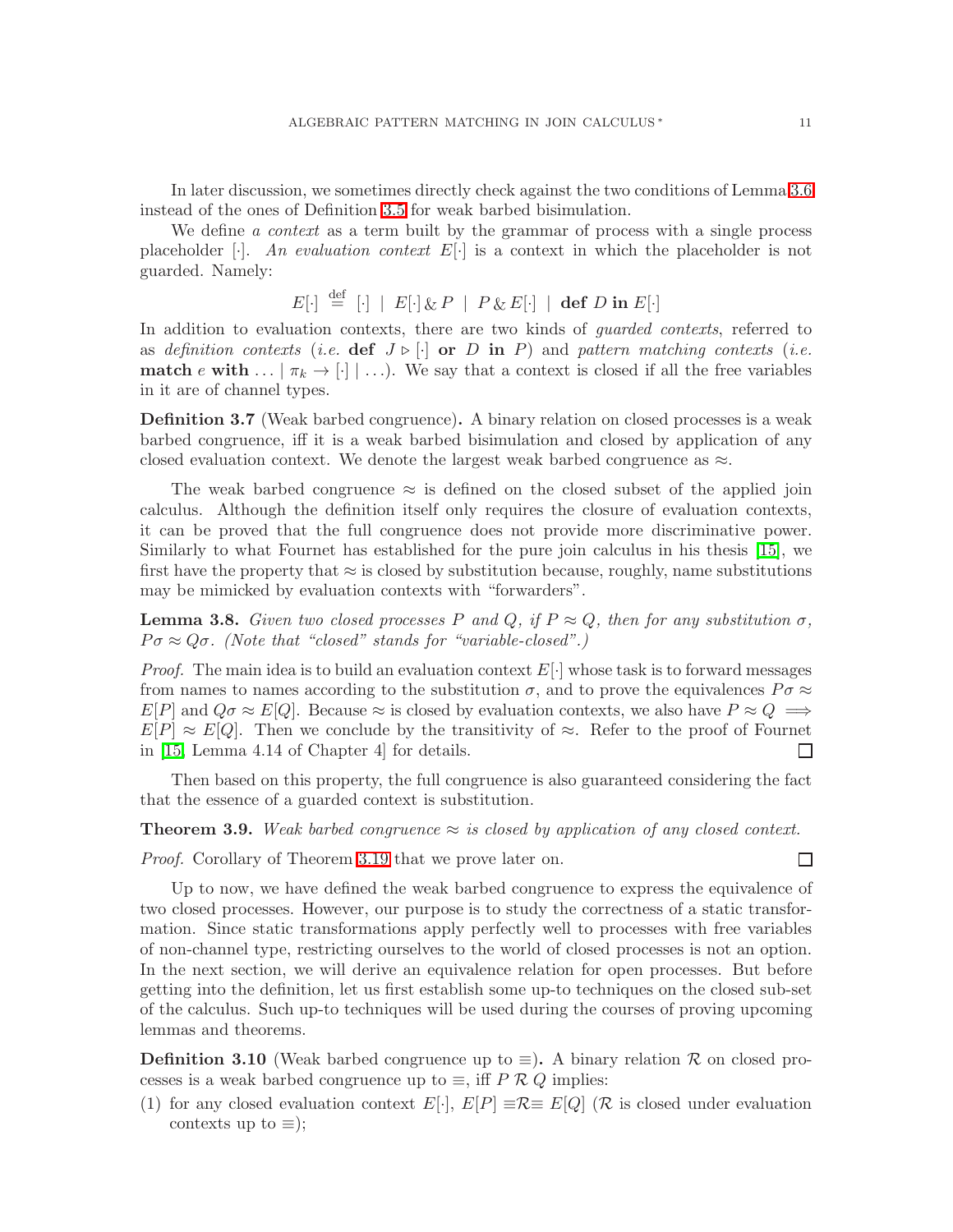- (2) whenever  $P \longrightarrow^* P'$ ,  $\exists Q'$ , such that  $Q \longrightarrow^* Q'$  and  $P' \equiv \mathcal{R} \equiv Q'$ , and vice versa  $(\mathcal{R} \text{ is a})$ reduction bisimulation up to  $\equiv$ );
- (3)  $P \Downarrow_x$  implies  $Q \Downarrow_x$  for any channel x, and vice versa. ( $\mathcal R$  preserves barbs.)

<span id="page-11-0"></span>As we did for plain weak barbed bisimulation (Definition [3.5\)](#page-9-0) in Lemma [3.6,](#page-9-1) we introduce the following weakened conditions for checking weak barbed congruence up to  $\equiv$ .

**Lemma 3.11.** Let R be a binary relation on closed processes and R that satisfies the following three conditions for any processes P and Q such that  $P \mathcal{R} Q$ :

- (1) for any closed evaluation context E[·],  $E[P] \equiv \mathcal{R} \equiv E[Q]$ ;
- (2) If  $P \longrightarrow P'$ , then  $\exists Q'$ , such that  $Q \longrightarrow^* Q'$  and  $P' \equiv \mathcal{R} \equiv Q'$ , and vice versa.
- (3)  $P\downarrow_x$  implies  $Q\downarrow_x$  for any channel x, and vice versa.

Then R is a weak barbed congruence up to  $\equiv$ .

Proof. We check against the three clauses of Definition [3.10.](#page-10-0)

- (1) The first clause is the same as clause (1) of Definition [3.10.](#page-10-0)
- (2) We show:

$$
P \longrightarrow^* P' \implies \exists Q', \text{ s.t. } Q \longrightarrow^* Q' \text{ and } P' \equiv \mathcal{R} \equiv Q'
$$

We reason on the length of the derivation  $P \longrightarrow^* P'$ , written n.

**Base case.**  $n = 0, 1$ , trivial.

Induction case. As illustrated in the following diagram chase,



we have  $P \longrightarrow^{n-1} P_1 \longrightarrow P'$ . By induction hypothesis, we have  $\exists Q_1, Q_2, P_2$ , s.t.  $Q \longrightarrow^* Q_1$  and  $P_1 \equiv P_2 \mathcal{R} Q_2 \equiv Q_1$ . Following Lemma [3.2,](#page-8-0) we have  $P_2 \longrightarrow P'$ , too. By applying hypothesis (2) to  $P_2$  and  $Q_2$ , we also have  $\exists Q'$ , s.t.  $Q_2 \longrightarrow^* Q'$  and  $P' \equiv \mathcal{R} \equiv$ Q'. Then by Lemma [3.2](#page-8-0) again, we have  $Q_1 \longrightarrow^* Q'$ , too. To conclude, we have  $\exists Q', \text{ s.t. } Q \longrightarrow^* Q' \text{ and } P' \equiv \mathcal{R} \equiv Q'.$ 

The proof of the other direction is symmetric.

(3) We show:

$$
P \Downarrow_x \implies Q \Downarrow_x
$$

We thus assume  $P \Downarrow_x$ :

$$
\exists P_1
$$
, s.t.  $P \longrightarrow^* P_1$  and  $P_1 \downarrow_x$ 

By (2) above, we get:

$$
\exists Q_1, Q_2, P_2
$$
, s.t.  $Q \longrightarrow^* Q_1$  and  $P_1 \equiv P_2 \mathcal{R} Q_2 \equiv Q_1$ 

By Lemma [3.4,](#page-8-1) we have  $P_2 \downarrow_x$ . Applying hypothesis (3) to  $P_2$  and  $Q_2$ , we get  $Q_2 \downarrow_x$ . Then by Lemma [3.4](#page-8-1) again, we have  $Q_1 \Downarrow_x$ . To conclude, we have  $Q \longrightarrow^* Q_1$  and  $Q_1 \Downarrow_x$ , *i.e.*  $Q\psi_x$ . The proof of the other direction is symmetric.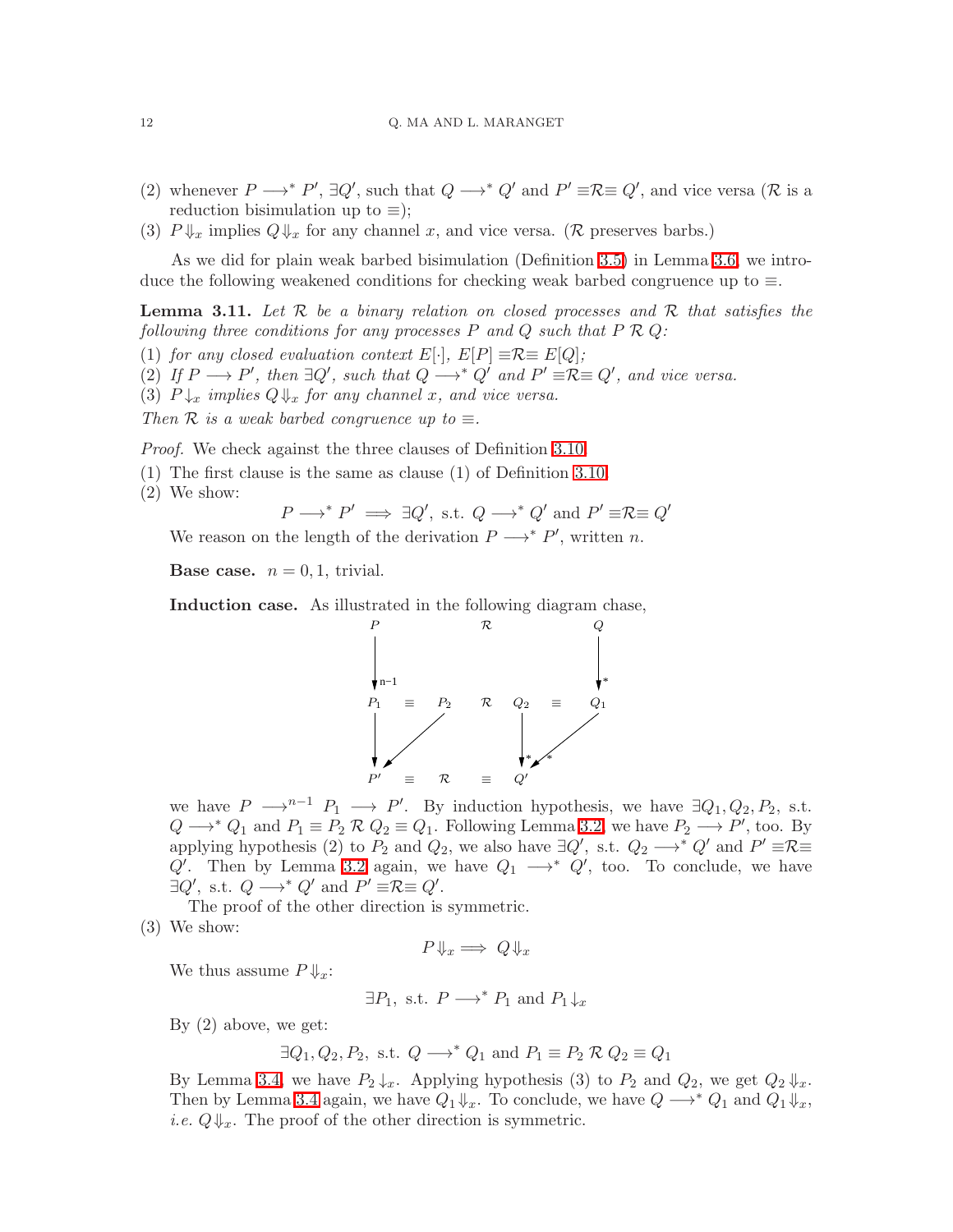$\Box$ 

 $\Box$ 

# <span id="page-12-2"></span>**Lemma 3.12.** If R is a weak barbed congruence up to  $\equiv$ , then  $\mathcal{R} \subseteq \approx$ .

*Proof.* We first show  $\equiv \mathcal{R} \equiv \subseteq \approx$ , *i.e.*  $\equiv \mathcal{R} \equiv$  is a weak barbed congruence.

- (1)  $\equiv \mathcal{R} \equiv$  is closed under evaluation contexts. Given  $P \equiv \mathcal{R} \equiv Q$ , there exist  $P_1$  and  $Q_1$  such that  $P \equiv P_1 \mathcal{R} Q_1 \equiv Q$ . Let us name two properties:
	- $(a) \equiv$  is closed under evaluation contexts;

(b) clause (1) of Definition [3.10.](#page-10-0)

Then, for any closed evaluation context  $E[\cdot]$ , we have:

$$
E[P] \stackrel{(a)}{\equiv} E[P_1] \stackrel{(b)}{\equiv} E[Q_1] \stackrel{(a)}{\equiv} E[Q]
$$

By transitivity of  $\equiv$ , we conclude:

$$
E[P] \equiv \mathcal{R} \equiv E[Q]
$$

 $(2) \equiv \mathcal{R} \equiv$  is a reduction bisimulation. We use clause (2) of Definition [3.10](#page-10-0) and then Lemma [3.2](#page-8-0) to reason by diagram chase as follows:



(3)  $\equiv \mathcal{R} \equiv$  preserves barbs. Given  $P \equiv \mathcal{R} \equiv Q$ , we have  $P \equiv P_1 \mathcal{R} Q_1 \equiv Q$ , and the following statement,

$$
P \downarrow_x
$$
<sup>Lemma 3.4</sup>  $P_1 \downarrow_x$ <sup>Def</sup>  $\stackrel{3.10}{\Longrightarrow}$ <sup>(3)</sup>  $Q_1 \downarrow_x$ <sup>Lemma 3.4</sup>  $Q \downarrow_x$ , and vice versa.

Then because  $\mathcal{R} \subseteq \equiv \mathcal{R} \equiv \subseteq \approx$ , we conclude that  $\mathcal{R} \subseteq \approx$ .

A standard proof technique is then to consider weak barbed congruence up to  $\approx$ . However, as demonstrated in [\[41\]](#page-40-5), such a technique does not work in general in weak settings. Thus, we instead define another relation, where up to  $\approx$  is performed on one side only. This new relation is sound, as shown by the forthcoming Lemma [3.15.](#page-14-0)

<span id="page-12-1"></span>**Definition [3](#page-12-0).13** (Weak barbed congruence up to  $Id$ <sup>3</sup>). A binary relation  $\mathcal{R}$  on closed processes is a weak barbed congruence up to  $Id$ , iff  $P \nsubseteq Q$  implies:

- (1) for any closed evaluation context  $E[\cdot], E[P] \equiv \mathcal{R} \equiv E[Q]$  ( $\mathcal{R}$  is closed under evaluation contexts up to  $\equiv$ );
- (2) whenever  $P \longrightarrow^* P'$ ,  $\exists Q'$ , such that  $Q \longrightarrow^* Q'$  and  $P' \mathcal{R} \approx Q'$ ;
- (3) whenever  $Q \longrightarrow^* Q'$ ,  $\exists P'$ , such that  $P \longrightarrow^* P'$  and  $P' \approx \mathcal{R} Q'$ ;

(The two clause above say that R is a reduction bisimulation up to  $Id.$ )

(4)  $P \Downarrow_x$  implies  $Q \Downarrow_x$  for any channel x, and vice versa. ( $\mathcal R$  preserves barbs.)

<span id="page-12-3"></span>Again, we first derive the following alternative conditions for checking weak barbed congruence up to Id.

<span id="page-12-0"></span><sup>3</sup> *Id* stands for the identity relation on closed processes. Note that this relation is derived from "bisimulation up to almost-weak bisimulation" in [\[41\]](#page-40-5), because *Id* is included in almost-weak bisimulation, with some adjustments to the barbed setting.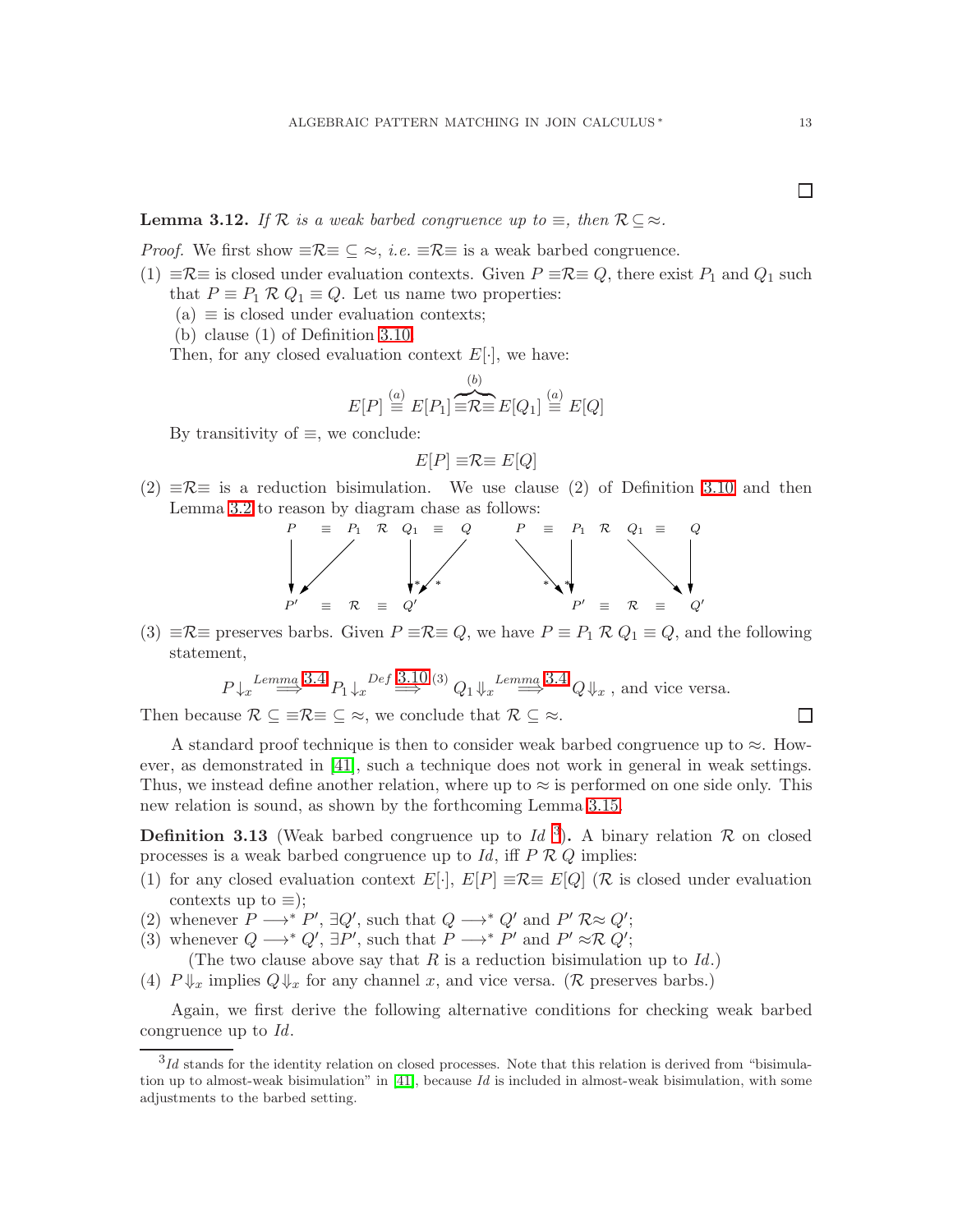**Lemma 3.14.** R is a binary relation on closed processes and R satisfies the following conditions for any processes P and Q such that  $P \mathcal{R} Q$ :

(1) for any closed evaluation context  $E[\cdot], E[P] \equiv \mathcal{R} \equiv E[Q];$ 

(2) whenever  $P \longrightarrow P'$ ,  $\exists Q'$ , such that  $Q \longrightarrow^* Q'$  and  $P' \mathcal{R} \approx Q'$ ;

(3) whenever  $Q \longrightarrow Q'$ ,  $\exists P'$ , such that  $P \longrightarrow^* P'$  and  $P' \approx \mathcal{R} Q'$ ;

(4)  $P \downarrow_x$  implies  $Q \Downarrow_x$  for any channel x, and vice versa.

Then  $R$  is a weak barbed congruence up to Id.

Proof. We check against the clauses of Definition [3.13.](#page-12-1)

- (1) The first clause is the same.
- (2) We show:

$$
P \longrightarrow^* P' \implies \exists Q', \text{ s.t. } Q \longrightarrow^* Q' \text{ and } P' R \approx Q'
$$

We reason on the length of the derivation  $P \longrightarrow^* P'$ , written n.

**Base case.**  $n = 0, 1$ , trivial.

Induction case. As illustrated in the following diagram chase,



we have  $P \longrightarrow^{n-1} P_1 \longrightarrow P'$ . By induction hypothesis, we get  $\exists Q_1$ , such that  $Q \longrightarrow^* Q_1$  and  $P_1 \mathcal{R} \approx Q_1$ . That is,  $\exists Q_2$ , such that  $P_1 \mathcal{R} Q_2 \approx Q_1$ . By applying hypothesis (2) to  $P_1$  and  $Q_2$ , we have  $\exists Q_3$  such that  $Q_2 \longrightarrow^* Q_3$  and  $P' \mathcal{R} \approx Q_3$ . Because  $Q_2 \approx Q_1$ , we also have  $\exists Q'$  such that  $Q_1 \longrightarrow^* Q'$  and  $Q_3 \approx Q'$  — remember that  $\approx$  is the largest weak barbed congruence and thus a reduction bisimulation. We conclude by transitivity of  $\approx$ .

(3) Symmetric of (2) above.

(4) We show:

$$
P\Downarrow_x \Longrightarrow Q\Downarrow_x
$$

We thus assume  $P \Downarrow_x$ . That is, we have:

$$
\exists P_1 \text{ s.t } P \longrightarrow^* P_1 \text{ and } P_1 \downarrow_x
$$

By (2) above, we get:

$$
\exists Q_1, Q_2
$$
, s.t.  $Q \longrightarrow^* Q_1$  and  $P_1 \mathcal{R} Q_2 \approx Q_1$ 

Applying hypothesis (4) to  $P_1$  and  $Q_2$ , we get  $Q_2 \Downarrow_x$ . Applying clause (2) of Defi-nition [3.5](#page-9-0) to  $Q_2$  and  $Q_1$ , we then get  $Q_1 \Downarrow_x$ . To conclude, we have  $Q \longrightarrow^* Q_1$  and  $Q_1 \Downarrow_x$ , *i.e.*  $Q \Downarrow_x$ . The proof of the other direction is symmetric.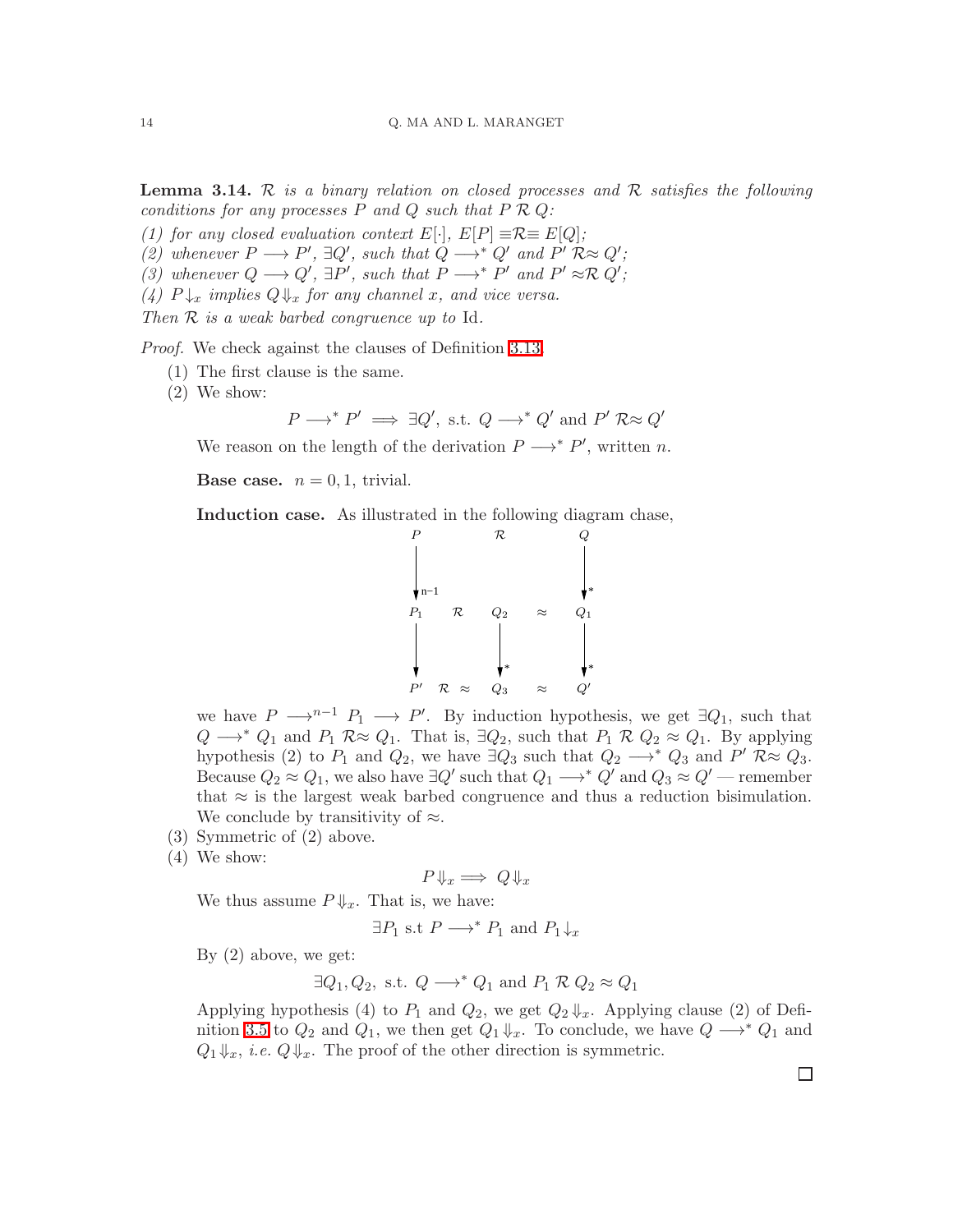<span id="page-14-0"></span>**Lemma 3.15.** If R is a weak barbed congruence up to Id, then  $R \subseteq \approx$ .

*Proof.* We first show  $\approx \mathcal{R} \approx \subseteq \approx$ , *i.e.*  $\approx \mathcal{R} \approx$  is a weak barbed congruence.

- $(1) \approx \mathcal{R} \approx$  is closed under evaluation contexts. Given  $P \approx \mathcal{R} \approx Q$ , there exist  $P_1$  and  $Q_1$  such that  $P \approx P_1 \mathcal{R} Q_1 \approx Q$ . Let us name two properties:
	- (a)  $\approx$  is closed under evaluation contexts;
	- (b) clause (1) of Definition [3.13;](#page-12-1)

Then, for any closed evaluation context  $E[\cdot]$ , we have:

$$
E[P] \stackrel{(a)}{\approx} E[P_1] \stackrel{(b)}{\equiv} \stackrel{(b)}{\approx} E[Q_1] \stackrel{(a)}{\approx} E[Q]
$$

Because  $\equiv \subseteq \approx$ , we have  $\equiv \mathcal{R} \equiv \subseteq \approx \mathcal{R} \approx$ . Hence we have:

$$
E[P] \approx E[P_1] \approx \mathcal{R} \approx E[Q_1] \approx E[Q]
$$

And we conclude, by transitivity of  $\approx$ .

(2) ≈ $\mathcal{R}$ ≈ is a reduction bisimulation. We use clause (1) of Definition [3.5,](#page-9-0) clause (2) of Definition [3.13,](#page-12-1) clause (1) of Definition [3.5,](#page-9-0) and the transitivity of  $\approx$ , in the proof sketched by the following diagram:

\* \* \* \* \* \* Q′ P R≈ <sup>1</sup> ′ P ≈ <sup>1</sup> ′ ≈ Q′ Q′ P ′ <sup>1</sup> ≈R Q′ P ′ ≈ <sup>1</sup> ≈ P ≈ P1 R Q1 ≈ Q P ≈ P1 R Q1 ≈ Q P ′ ≈ R ≈ Q′ ≈ ≈ Q′ P ′ R

(3)  $\approx \mathcal{R} \approx$  preserves barbs. Given  $P \approx \mathcal{R} \approx Q$ , we have  $P \approx P_1 \mathcal{R} Q_1 \approx Q$ , and the following statement,

$$
P \downarrow_x \stackrel{Def. 3.5. (2)}{\Longrightarrow} P_1 \downarrow_x \stackrel{Def. 3.13. (3)}{\Longrightarrow} Q_1 \downarrow_x \stackrel{Def. 3.5. (2)}{\Longrightarrow} Q \downarrow_x
$$
, and vice versa.

Then because  $\mathcal{R} \subseteq \mathbb{R} \mathbb{R} \subseteq \mathbb{R}$ , we conclude that  $\mathcal{R} \subseteq \mathbb{R}$ .

3.3.2. Observational equivalence for open processes. The approach we follow here is to lift the equivalence relation of closed processes to open processes by closing up by all substitutions, and we call the resulting relation open equivalence.

Although both are "open", our open equivalence is unrelated to the open bisimilarity of Sangiorgi in [\[40\]](#page-40-6). We use "open" to name our equivalence relation because it relates open terms. By contrast, "open" in open bisimilarity emphasizes a characteristic of the bisimulation definition, namely free names are open to equality throughout the bisimulation game. From the perspective of where and when to apply name substitutions, for open equivalence, we instantiate free names (and variables) only at the beginning before we test the resulting (closed) processes for weak barbed congruence. On the contrary, in the case of open bisimilarity, such instantiation happens at every co-inductive step.

Another way to define equivalence relations on open terms could be to adapt the semantics to symbolic transition system and to define a symbolic barbed congruence like in [\[5\]](#page-39-7). Although the symbolic method is claimed to be easier for analysis and verification, we found open equivalence to be lighter and more intuitive. As a matter of fact, it is not uncommon to define functions extensionally, i.e. by considering application to all possible arguments. Moreover, as can be seen in Section [7,](#page-24-0) our proofs remain tractable.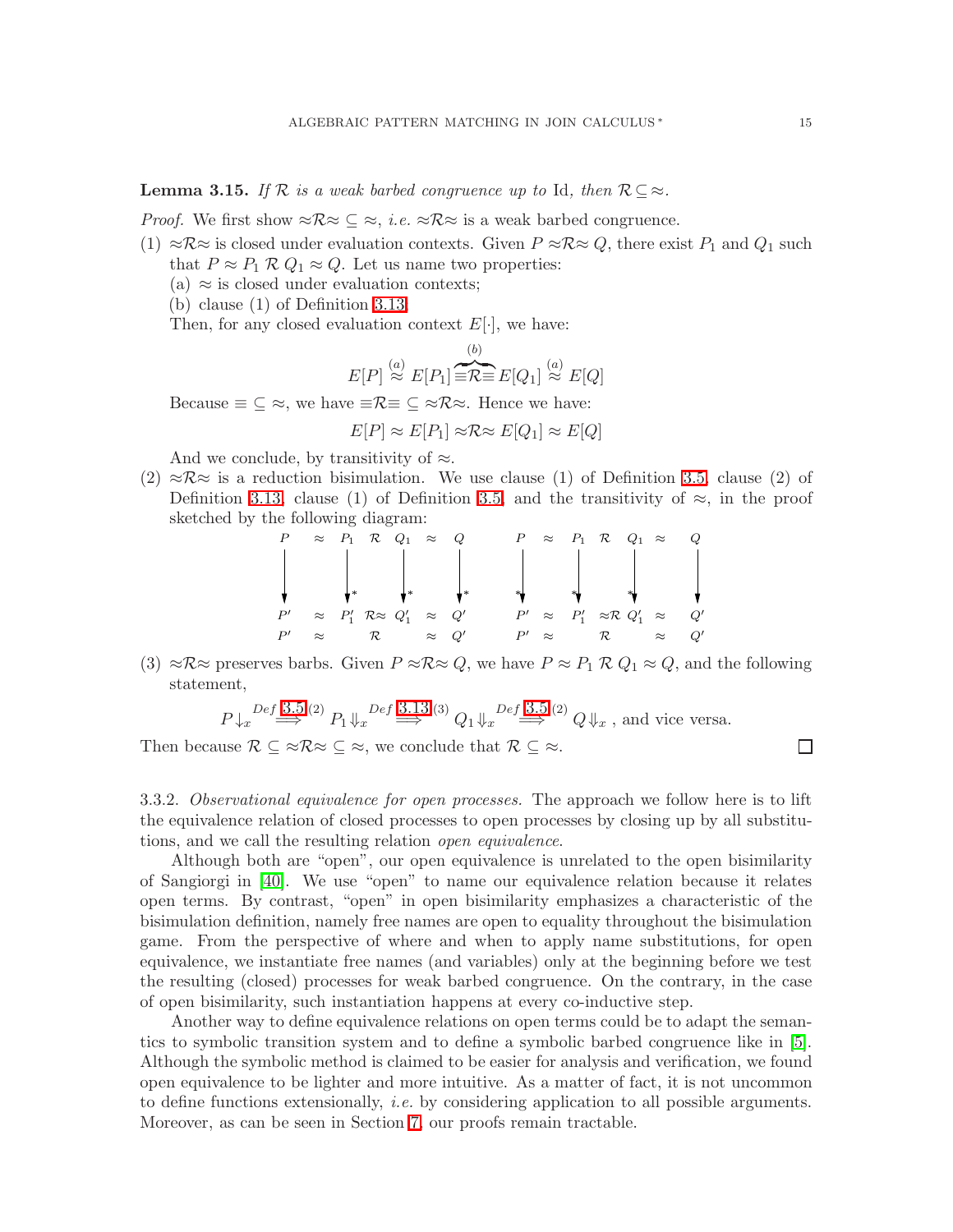**Definition 3.16** (Open equivalence  $\approx$  ). Two processes P and Q are open equivalent, written  $P \cong Q$ , iff for any substitution  $\sigma$  such that  $P\sigma$  and  $Q\sigma$  are closed, we have  $P\sigma \approx Q\sigma$ .

As a corollary,  $\Leftrightarrow$  is closed by any substitution.

<span id="page-15-0"></span>Lemma 3.17.  $P \text{ } \approx \text{ } Q \implies \forall \sigma.P\sigma \text{ } \approx \text{ } Q\sigma$ 

*Proof.* We assume  $P \cong Q$  and let  $\sigma$  be a substitution. We need to prove that  $P\sigma \cong Q\sigma$ . That is, we need to prove that, for all closing substitution  $\rho$ , we have:

$$
(P\sigma)\rho \approx (Q\sigma)\rho
$$

Thus, we need to prove that, for all closing substitution  $\rho$ , we have:

$$
P(\rho \circ \sigma) \approx Q(\rho \circ \sigma) \tag{3.1}
$$

where  $\circ$  stands for substitution composition, *i.e.*  $P(\rho \circ \sigma) \stackrel{\text{def}}{=} (P\sigma)\rho$ . It remains to observe that  $\rho \circ \sigma$  closes both processes P and Q, and to apply the definition of  $P \cong Q$ , before concluding that statement [\(3.1\)](#page-16-1) above holds.  $\Box$ 

We aim at proving that ≎ is closed by any contexts (Theorem [3.19](#page-16-0) below). To prove the theorem, we need the following rather unusual lemma, to state the fact that although we have introduced "deterministic" reduction into the process calculus by extending it with the match construct, this kind of determinism does not impact process equivalence.

<span id="page-15-1"></span>**Lemma 3.18.** We say a closed process P deterministically reduces to P', iff for all  $P''$ such that  $P \longrightarrow P''$ , we have  $P' \equiv P''$ . For any such pair of closed processes P and P', we have  $P \approx P'$ .

*Proof.* Let R be the relation  $\{(\text{def } D \text{ in } P \& Q, \text{def } D \text{ in } P' \& Q), (S, S)\}\)$  for all closed definitions  $D$ , closed processes  $Q$  and  $S$ , and all  $(P, P')$  pairs such that  $P$  deterministically reduces to P'. We prove that  $R$  is a weak barbed congruence up to  $\equiv$ .

- By definition, R is closed by evaluation contexts up to  $\equiv (i.e.$  Lemma [3.11.](#page-11-0)(1)).
- We show that R preserves barbs (*i.e.* Lemma [3.11.](#page-11-0)(3)). We omit the (trivial) discussion of pairs of identical processes  $(S, S)$  in R. We show that  $(\text{def } D \text{ in } P \& Q) \downarrow_x \Longrightarrow (\text{def } P)$ D in  $P' \& Q \Downarrow_x$ . We distinguish the cases that make (def D in  $P \& Q \downarrow_x$  hold.
	- −  $P \downarrow_x$ . Obviously reduction cannot erase a barb  $(x \notin d\mathsf{v}[D])$ , *i.e.* we have  $P' \downarrow_x$ . Hence, we have  $(\text{def } D \text{ in } P' \& Q) \downarrow_x$ .
	- $Q \downarrow_x$ . Trivial.

As to the opposite direction *i.e.* (def D in  $P' \& Q \downarrow_x \Longrightarrow$  (def D in  $P \& Q \downarrow_x$ , it holds trivially because **def** D in  $P \& Q \longrightarrow$  **def** D in  $P' \& Q$ .

- We show R to be a reduction bisimulation up to  $\equiv$  (*i.e.* Lemma [3.11.](#page-11-0)(2)). We omit the trivial case of pairs of identical processes in  $R$ , that is, we only consider process pairs of form: (def  $D$  in  $P \& Q$ , def  $D$  in  $P' \& Q$ ).
	- $-$  If the reduction of the left part is caused by a reduction on  $Q$  alone or by the interaction between D and Q, yielding **def** D in  $P \& Q'$ , then the right part can perform the same reduction step, yielding **def** D in  $P' \& Q'$ . The resulting two processes are still in relation  $R$  with  $Q$  being  $Q'$ . Vice versa.
	- $-$  If the reduction of the left part is caused by a reduction on P alone, then, because P deterministically reduces to P', the resulting process is **def** D in  $P' \& Q$  (up to  $\equiv$ ). Thus, the right part simulates with no reduction and **def** D in  $P' \& Q$  satisfies relation R with itself.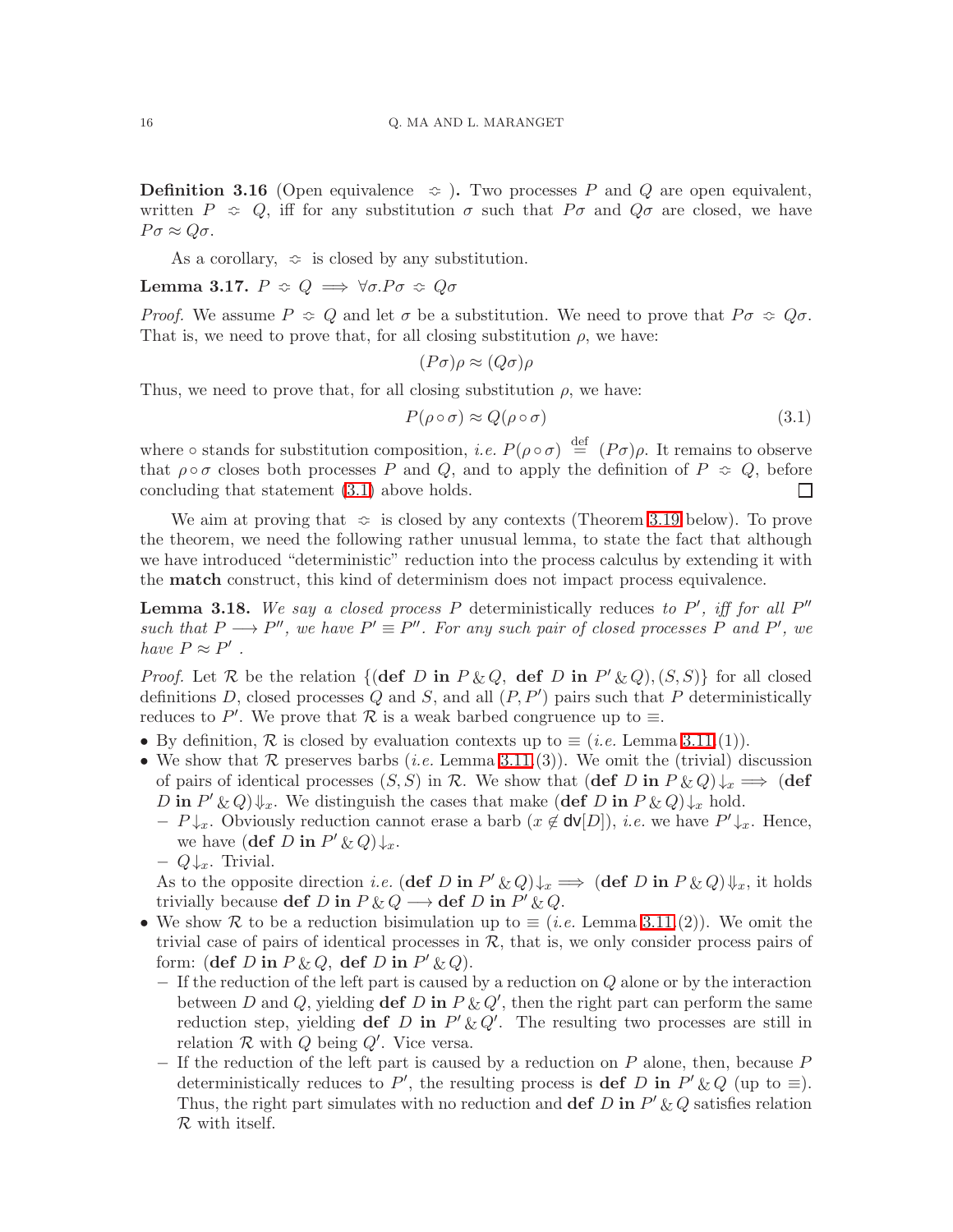- $-$  If the reduction of the left part is caused by the interaction between D and P, then we must have  $P \equiv P_0 \& J\sigma$  where  $J \triangleright G$  is a reaction rule in D and the resulting process is def D in  $P_0 \& Q \& G\sigma$ . Because  $J\sigma$  does not reduce by itself and P deterministically reduces to P', we have  $P' \equiv P'_0 \& J\sigma$  and  $P_0$  deterministically reduces to  $P'_0$ . Therefore, the right part simulates by an identical reduction and gives **def** D in  $\tilde{P}'_0 \& Q \& G\sigma$ . The resulting two processes are still in relation R with Q being  $Q \& G\sigma$ , P being  $P_0$ , and  $P'$  being  $P'_0$ .
- $-$  If the reduction of the right part is caused by a reduction on  $P'$  itself or by the interaction between  $D$  and  $P'$ , then the left part can always simulate the reduction by first reducing **def** D in  $P \& Q$  to **def** D in  $P' \& Q$ .

Following the analysis above, R is a weak barbed congruence up to  $\equiv$ . Besides we have

$$
P \equiv (\text{def } \top \text{ in } P \& 0) \mathcal{R} (\text{def } \top \text{ in } P' \& 0) \equiv P'
$$

Moreover, by the proof of Lemma [3.12,](#page-12-2) relation  $\equiv \mathcal{R} \equiv$  is a weak barbed congruence. Hence we conclude  $P \approx P'$ .  $\Box$ 

<span id="page-16-0"></span>**Theorem 3.19.** The open equivalence  $\Leftrightarrow$  is a full congruence.

*Proof.* We demonstrate  $\Leftrightarrow$  is closed by 1. evaluation contexts, 2. definition contexts, and 3. pattern matching contexts. In the proof, we locally use  $A, B, R, S, T, V, W, X, Y, Z$ to denote various processes.

1. Closed by evaluation contexts:  $E[\cdot]$ . We show:

$$
P \; \approx \; Q \; \Longrightarrow \; E[P] \; \approx \; E[Q]
$$

For any substitution  $\sigma$  such that  $(E[P])\sigma$  and  $(E[Q])\sigma$  are closed, we need to prove  $(E[P])\sigma \approx$  $(E[Q])\sigma$ . We write  $(E[P])\sigma$  as  $E\sigma[P\sigma_1]$  and  $(E[Q])\sigma$  as  $E\sigma[Q\sigma_1]$ , where  $E\sigma[\cdot]$ ,  $P\sigma_1$ ,  $Q\sigma_1$ are closed and  $\sigma_1$  is  $\sigma$  minus the (possible) bindings for the channel names bound by E in [·]. By hypothesis  $P \cong Q$ , we have  $P_{\sigma_1} \approx Q_{\sigma_1}$ . Then,  $E_{\sigma}$ [·] being a closed evaluation context, we conclude, by definition of  $\approx$ .

2. Closed by definition contexts: def  $J \triangleright [\cdot]$  or D in R. We show:

$$
P \Leftrightarrow Q \implies (\text{def } J \triangleright P \text{ or } D \text{ in } R) \Leftrightarrow (\text{def } J \triangleright Q \text{ or } D \text{ in } R)
$$

For any substitution  $\sigma$  such that (def  $J \triangleright P$  or D in  $R$ ) $\sigma$  and (def  $J \triangleright Q$  or D in  $R$ ) $\sigma$  are closed, we need to prove:

<span id="page-16-1"></span> $(\text{def }J \triangleright P \text{ or } D \text{ in } R)\sigma \approx (\text{def }J \triangleright Q \text{ or } D \text{ in } R)\sigma$ 

namely,

$$
\text{def } J \triangleright P \sigma_1 \text{ or } D \sigma_2 \text{ in } R \sigma_2 \approx \text{def } J \triangleright Q \sigma_1 \text{ or } D \sigma_2 \text{ in } R \sigma_2 \tag{3.1}
$$

where  $\sigma_2$  is  $\sigma$  minus the (possible) bindings for the channel names defined in  $J \triangleright P$  or D (*i.e.*  $\text{dv}[J \triangleright P \text{ or } D]$ , and  $\sigma_1$  is  $\sigma_2$  minus the (possible) bindings for the variables of  $\text{rv}[J]$ . Notice that, by contrast with the subcomponents  $D\sigma_2$  and  $R\sigma_2$  that are closed, the processes  $P\sigma_1$ and  $Q\sigma_1$  may not be closed, since some of the variables in  $\text{rv}[J]$  may be of an algebraic type. Nevertheless, by hypothesis  $P \text{ } \approx \text{ } Q$  and Lemma [3.17,](#page-15-0) we have  $P \sigma_1 \text{ } \approx \text{ } Q \sigma_1$ .

Then, we build the following relation  $\mathcal R$  on closed processes:

$$
\mathcal{R} = \{ (\text{def } J \triangleright S \text{ or } D \text{ in } A, \text{def } J \triangleright T \text{ or } D \text{ in } B) \mid S \rightleftarrows T \text{ and } A \approx B \}.
$$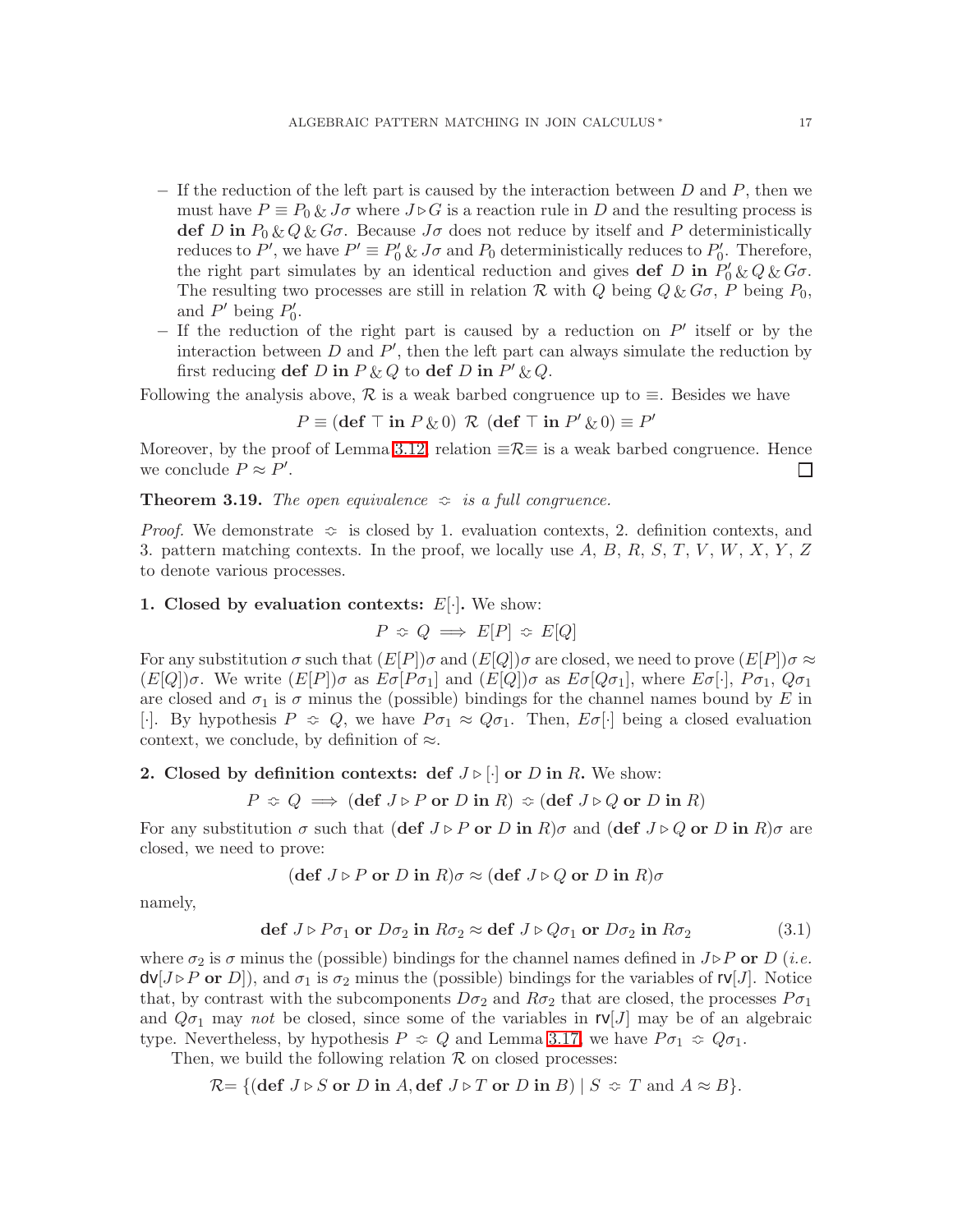We analyze the following three aspects of  $\mathcal{R}$ : closure by closed evaluation contexts; preserving barbs; and reduction bisimulation.

• R is closed by closed evaluation contexts up to  $\equiv (i.e.$  Lemma [3.14.](#page-12-3)(1)). For any closed  $E[\cdot]$ , with necessary  $\alpha$ -conversions left implicit, we have:

$$
E[\text{def } J \triangleright S \text{ or } D \text{ in } A] \equiv \text{def } J \triangleright S \text{ or } (D \text{ or } D') \text{ in } (A \& K)
$$

$$
E[\text{def } J \triangleright T \text{ or } D \text{ in } B] \equiv \text{def } J \triangleright T \text{ or } (D \text{ or } D') \text{ in } (B \& K)
$$

where  $A \& K \approx B \& K$ , because  $\approx$  is preserved by the closed evaluation context  $[\cdot] \& K$ .

• R preserves barbs (*i.e.* Lemma [3.14.](#page-12-3)(4)). We write  $\mathcal{D}[X, Y]$  for the closed process def  $J \triangleright X$  or D in Y. Since  $\mathcal R$  is a symmetric relation, we only need to prove:

$$
\mathcal{D}[S,A] \downarrow_x \implies \mathcal{D}[T,B] \Downarrow_x
$$

Because  $\mathcal{D}[S, A] \downarrow_x$  implies  $A \downarrow_x$  and  $x \notin (\text{dv}[J] \cup \text{dv}[D])$ , we also have  $\mathcal{D}[T, A] \downarrow_x$ . Moreover, because  $\mathcal{D}[T, \cdot]$  is a closed evaluation context, and by hypothesis  $A \approx B$ , we have

<span id="page-17-2"></span><span id="page-17-1"></span><span id="page-17-0"></span>
$$
\mathcal{D}[T,A] \approx \mathcal{D}[T,B] \tag{3.2}
$$

By clause (2) of Definition [3.5,](#page-9-0) we finally get  $\mathcal{D}[T, B]\Downarrow_x$ .

• R is a reduction bisimulation up to Id (i.e. Lemma [3.14.](#page-12-3)(2) and (3)). We first prove the following statement. For any two  $\mathcal{D}[S, A]$  and  $\mathcal{D}[T, A]$ , we have:

If 
$$
\mathcal{D}[S, A] \longrightarrow W
$$
, then  $\mathcal{D}[T, A] \longrightarrow V$ , and  $W \mathcal{R} V$ . (3.3)

There are three subcases, depending on the nature of the reduction to W.

- (1)  $A \longrightarrow A'$  and  $W = \mathcal{D}[S, A']$ . Then  $\mathcal{D}[T, A] \longrightarrow \mathcal{D}[T, A']$ , with obviously  $\mathcal{D}[S, A']$  R  $\mathcal{D}[T, A'],$  since  $A' \approx A'.$
- (2)  $A \equiv A_0 \& J\eta$  and  $W = \mathcal{D}[S, A_0 \& S\eta]$ . Then  $\mathcal{D}[T, A] \longrightarrow \mathcal{D}[T, A_0 \& T\eta]$ . Notice that Sη and Tη are closed. Then, from  $S \cong T$ , we get  $S\eta \approx T\eta$ , and thus  $A_0 \& S\eta \approx T$  $A_0 \& T\eta$ . That is, we get  $\mathcal{D}[S, A_0 \& S\eta] \mathcal{R} \mathcal{D}[T, A_0 \& T\eta]$ .
- (3)  $A \equiv A_0 \& J_i \eta_i$ , D has form ... or  $J_i \triangleright P_i$  or ..., and  $W = \mathcal{D}[S, A_0 \& P_i \eta_i]$ . Then  $\mathcal{D}[T, A] \longrightarrow \mathcal{D}[T, A_0 \& P_i \eta_i].$  And we conclude, as we did in case 1 above.

Moreover, from equivalence [\(3.2\)](#page-17-0) and since  $\approx$  is a bisimulation, we have:

If 
$$
\mathcal{D}[T, A] \longrightarrow V
$$
, then  $\exists V'$  s.t.  $\mathcal{D}[T, B] \longrightarrow^* V'$ , and  $V \approx V'$ . (3.4)

Combining both statements  $(3.3)$  and  $(3.4)$ , we get:

If 
$$
\mathcal{D}[S, A] \longrightarrow W
$$
, then  $\exists V'$  s.t.  $\mathcal{D}[T, B] \longrightarrow^* V'$ , and  $W \mathcal{R} \approx V'$ . (3.5)

The proof of the other direction is by symmetry.

Following the analysis above,  $\mathcal R$  is a weak barbed congruence up to Id, hence by Lemma [3.15,](#page-14-0)  $\mathcal{R} \subseteq \infty$ . Obviously, the two processes of statement [\(3.1\)](#page-16-1) are related by  $\mathcal{R}$ . Therefore,  $(3.1)$  holds. In other words,  $\Leftrightarrow$  is closed by any definition context.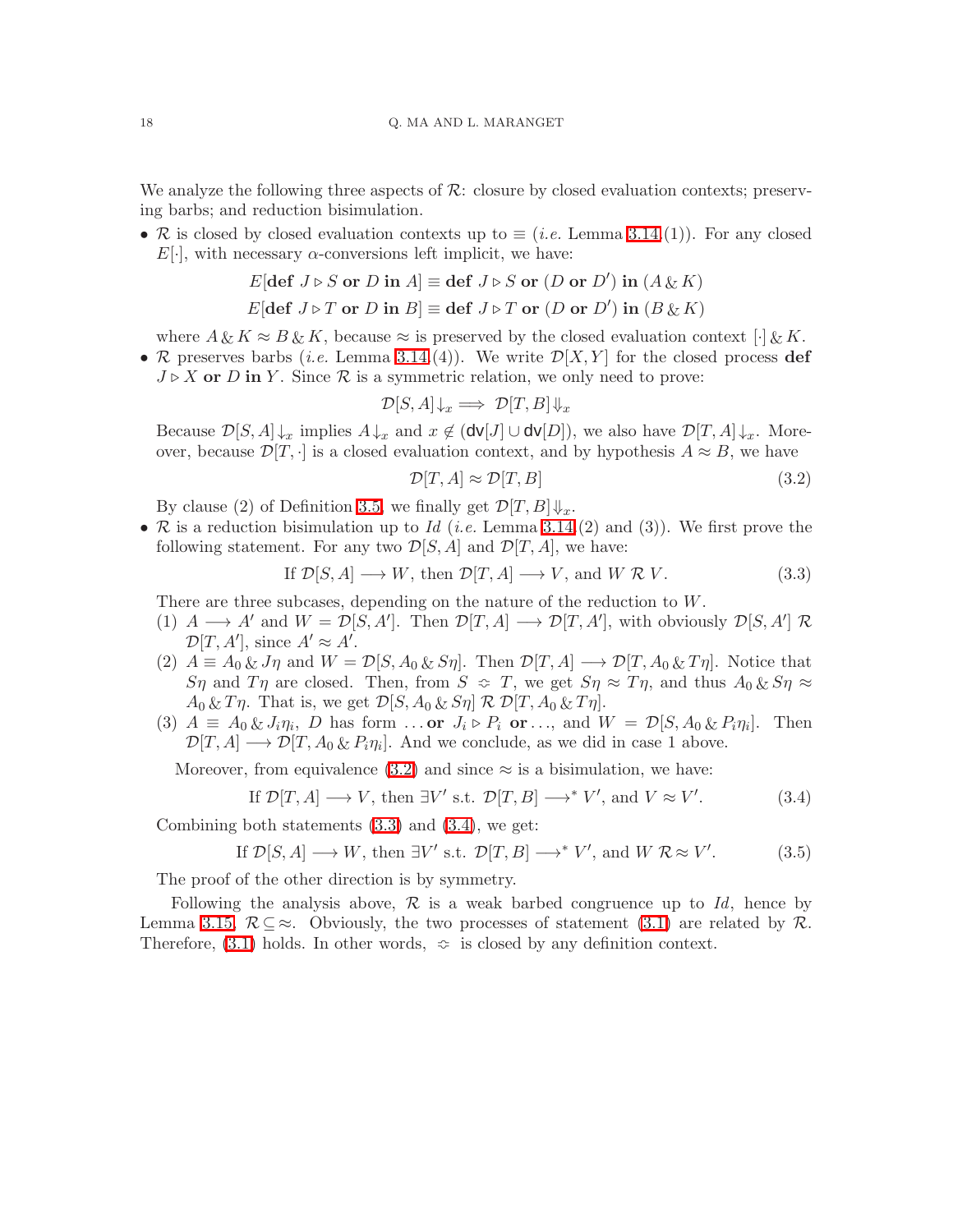# 3. Closed by pattern matching contexts: match e with  $\ldots | \pi_k \to [\cdot] | \ldots$  We show:  $P \Rightarrow Q \implies$

$$
(\text{match } e \text{ with } \dots | \pi_k \to P | \dots) \approx (\text{match } e \text{ with } \dots | \pi_k \to Q | \dots)
$$
 (3.6)

To establish the right part, we need to show:

(match e with ...  $|\pi_k \to P | ... \rangle \sigma \approx$  (match e with  $... | \pi_k \to Q | ... \rangle \sigma$ 

for all  $\sigma$ , s.t. (match e with ...  $|\pi_k \to P | \ldots \rangle \sigma$  and (match e with ...  $|\pi_k \to Q | \ldots \rangle \sigma$ are closed. Namely,

$$
\text{match } e\sigma \text{ with } \dots \mid \pi_k \to P\sigma_k \mid \dots \approx \text{match } e\sigma \text{ with } \dots \mid \pi_k \to Q\sigma_k \mid \dots \tag{3.7}
$$

where  $\sigma_k$  is  $\sigma$  minus the (possible) bindings for the variables of  $\text{rv}[\pi_k]$ . Notice that  $e\sigma$  is closed, while  $P\sigma_k$  and  $Q\sigma_k$  may not be.

By the semantics of ML pattern matching, **match**  $e\sigma$  with  $\ldots$   $\pi_k \to P\sigma_k$  ... deterministically reduces to either  $P(\eta_k \circ \sigma_k)$  or  $R_i \eta_i$ , depending on the value of  $e\sigma$ . Process  $R_i$  is the *i*th guarded process  $(i \neq k)$  in this pattern matching,  $\eta_k$  and  $\eta_i$  stand for the substitutions that originate from algebraic matching. Notice that  $P(\eta_k \circ \sigma_k)$  and  $R_i \eta_i$  now are closed processes. We have the similar statement for **match**  $e\sigma$  with ...  $\pi_k \to Q\sigma_k \mid \ldots$ Therefore, by Lemma [3.18,](#page-15-1) we have either:

<span id="page-18-5"></span><span id="page-18-2"></span><span id="page-18-1"></span>
$$
\text{match } e\sigma \text{ with } \dots \mid \pi_k \to P\sigma_k \mid \dots \approx P(\eta_k \circ \sigma_k) \tag{3.8}
$$

$$
\text{match } e\sigma \text{ with } \dots \mid \pi_k \to Q\sigma_k \mid \dots \approx Q(\eta_k \circ \sigma_k) \tag{3.9}
$$

or we have:

<span id="page-18-4"></span><span id="page-18-3"></span>
$$
\text{match } e\sigma \text{ with } \dots \mid \pi_k \to P\sigma_k \mid \dots \approx R_i \eta_i \tag{3.10}
$$

$$
\text{match } e\sigma \text{ with } \dots \mid \pi_k \to Q\sigma_k \mid \dots \approx R_i \eta_i \tag{3.11}
$$

Obviously we have  $R_i \eta_i \approx R_i \eta_i$ . Moreover, since  $P \approx Q$ , we get  $P(\eta_k \circ \sigma_k) \approx Q(\eta_k \circ \sigma_k)$ . Then, by the transitivity of  $\approx$  and, either by [\(3.8\)](#page-18-1)–[\(3.9\)](#page-18-2), or by [\(3.10\)](#page-18-3)–[\(3.11\)](#page-18-4), we conclude that the statement [\(3.7\)](#page-18-5) holds.

Additionally, in the case where  $e\sigma$  matches none of the patterns in [\(3.7\)](#page-18-5), both processes are blocked and are  $\approx$  to the null process 0. ப

There is still a good property worth noticing: for the closed subset of the applied joincalculus, the equivalences  $\approx$  and  $\approx$  coincide. This is straightforward by the definition of  $\approx$  and by Lemma [3.8.](#page-10-1) Then, Theorem [3.9](#page-10-2) follows as a corollary.

# 4. Transforming pattern arguments into ML pattern matching

<span id="page-18-0"></span>The extension of the join calculus that we have presented up to now remains quite simple, in particular as regards chemical semantics. However, an efficient implementation is more involved. Our approach is to first transform the extended join definitions into ordinary ones plus ML pattern matching, then reuse the existing implementation of join. In this section, we explain informally the key ideas of the transformation.

The extended join-pattern matching in applied join requires to test message contents against pattern arguments, while the ordinary join-pattern matching in join is only capable of testing message presence. Our idea is to separate algebraic pattern testing from join-pattern synchronization, and to perform the former operation by using ML pattern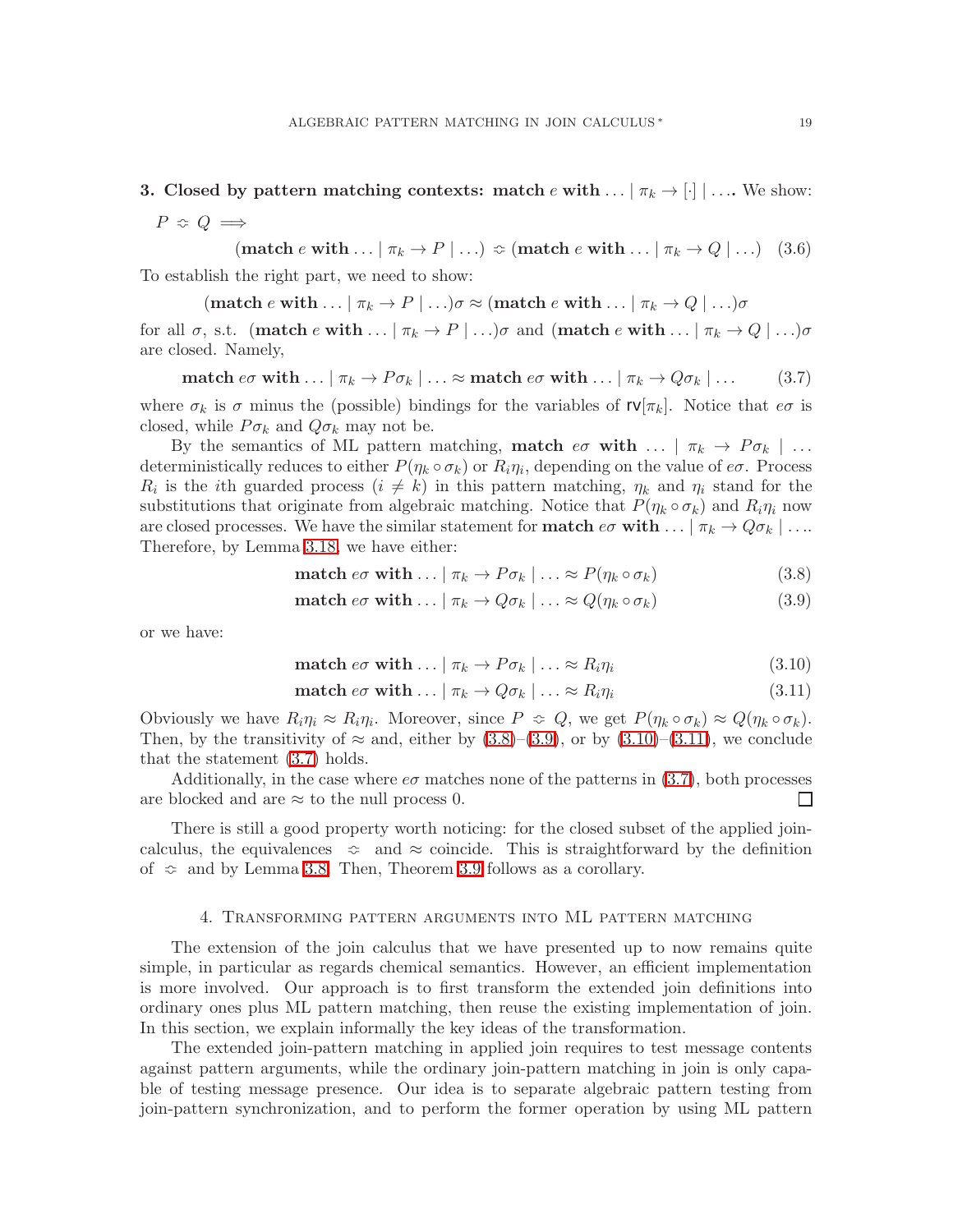matching. To avoid inappropriate message consumption, message contents are tested first. Let us consider the following join definition where channel  $x$  has two pattern arguments:

def  $x(\pi_1) \& y_1(\ldots) \triangleright P_1$ 

or  $x(\pi_2) \& y_2(\ldots) \triangleright P_2$ 

We refine channel x into more precise ones, each of which carries the instances of patterns  $\pi_1$ or  $\pi_2$ :

def  $x_{\pi_1}(\ldots) \& y_1(\ldots) \triangleright P_1$ 

or  $x_{\pi_2}(\ldots) \& y_2(\ldots) \triangleright P_2$ 

Then, we add a new reaction rule to dispatch the messages on channel x to either  $x_{\pi_1}$  or  $x_{\pi_2}$ :

or  $x(z)$  ⊳ match z with

$$
\begin{array}{ccc} \n\mid & \pi_1 \to x_{\pi_1}(\ldots) \\
\mid & \pi_2 \to x_{\pi_2}(\ldots) \\
\mid & \to 0\n\end{array}
$$

Note that the null process is used in the last matching rule to discard messages that match neither  $\pi_1$  nor  $\pi_2$ .

The simple compilation above works perfectly, as long as  $\pi_1$  and  $\pi_2$  are incompatible. Unfortunately, it falls short when  $\pi_1$  and  $\pi_2$  have common instances. Consider the situation where there is a message pending on channel  $y_2$ , none on  $y_1$ , and also a message v on x where v is a common instance of patterns  $\pi_1$  and  $\pi_2$ . Then, following the first match policy, the deterministic ML pattern matching can only dispatch  $x(v)$  to the refined channel  $x_{\pi_1}$ . As a result, the guarded process  $P_2$  is not triggered, whereas it could have been.<sup>[4](#page-19-0)</sup> To tackle this problem, further refinements are called for according to the following cases.

• If  $\pi_1 \preceq \pi_2$ , (but  $\pi_2 \npreceq \pi_1$ ), that is if all instances of  $\pi_2$  are instances of  $\pi_1$ , then, to get a chance of meeting its instances, pattern  $\pi_2$  must come first:

$$
\begin{array}{c}\n\text{or } x(z) \triangleright \text{match } z \text{ with} \\
\begin{array}{c}\n\pi_2 \rightarrow x_{\pi_2}(\dots) \\
\pi_1 \rightarrow x_{\pi_1}(\dots) \\
\hline\n-\rightarrow 0\n\end{array}\n\end{array}
$$

But now, channel  $x_{\pi_1}$  does not carry all the possible instances of pattern  $\pi_1$  any more, instances shared by pattern  $\pi_2$  are dispatched to  $x_{\pi_2}$ . As a consequence, the actual transformation of the initial reaction rules is as follows:

$$
\begin{array}{l}\n\text{def } x_{\pi_1}(\ldots) \& y_1(\ldots) \triangleright P_1 \\
\text{or } x_{\pi_2}(\ldots) \& y_1(\ldots) \triangleright P_1 \\
\text{or } x_{\pi_2}(\ldots) \& y_2(\ldots) \triangleright P_2\n\end{array}
$$

Observe that nondeterminism is now more explicit: an instance of  $\pi_2$  sent on channel x can be consumed by either the second or the third reaction rule to trigger either  $P_1$  or  $P_2$ . We can shorten the new definition a little by using  $or$  in join patterns:

def  $(x_{\pi_1}(\ldots) \text{ or } x_{\pi_2}(\ldots)) \& y_1(\ldots) \triangleright P_1$ 

or  $x_{\pi_2}(\ldots) \& y_2(\ldots) \triangleright P_2$ Here the disjunctive composition  $(J_1 \text{ or } J_2)$  in join patterns works as syntactic sugar, in the following sense:

$$
J \& (J_1 \text{ or } J_2) \triangleright P \stackrel{\text{def}}{=} (J \& J_1 \triangleright P) \text{ or } (J \& J_2 \triangleright P)
$$

<span id="page-19-0"></span>• If  $\pi_1 \equiv \pi_2$ , then matching by their representative is enough:

<sup>&</sup>lt;sup>4</sup>Given our implementation "limited fairness guarantee", it can be argued that  $P_2$  should be triggered.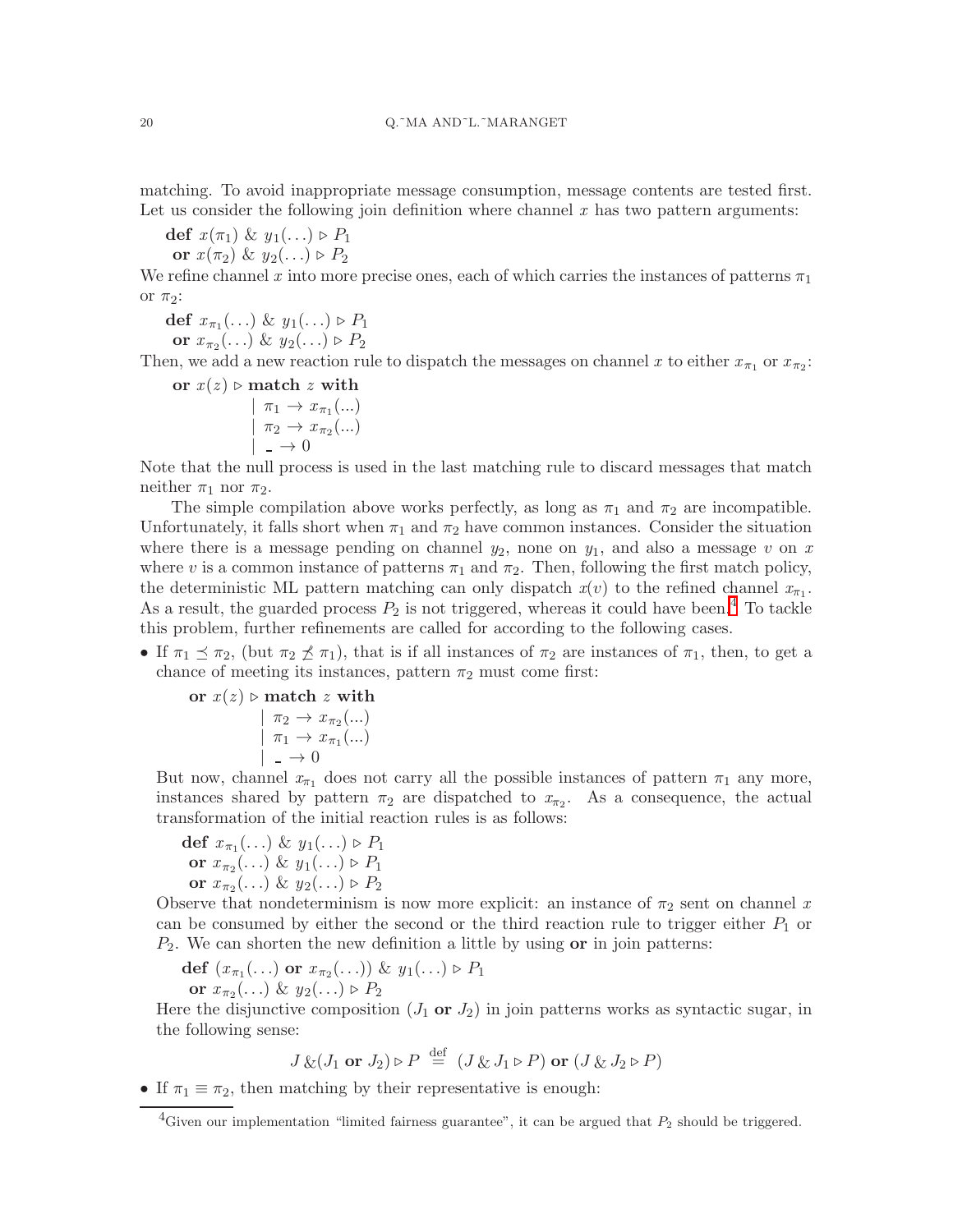```
def x_{\pi_1\updownarrow \pi_2}(\ldots) & y_1(\ldots) \triangleright P_1or x_{\pi_1\updownarrow \pi_2}(\ldots) & y_2(\ldots) \triangleright P_2or x(z) \triangleright match z with
                          \mid \pi_1 \updownarrow \pi_2 \rightarrow x_{\pi_1 \updownarrow \pi_2}(\ldots)| - \rightarrow 0
```
• Finally, if neither  $\pi_1 \preceq \pi_2$  nor  $\pi_2 \preceq \pi_1$  holds, with  $\pi_1$  and  $\pi_2$  being nevertheless compatible, then an extra matching by pattern  $\pi_1 \uparrow \pi_2$  is needed:

def 
$$
(x_{\pi_1}(\ldots)
$$
 or  $x_{\pi_1 \uparrow \pi_2}(\ldots)$ ) &  $y_1(\ldots) \triangleright P_1$   
or  $(x_{\pi_2}(\ldots)$  or  $x_{\pi_1 \uparrow \pi_2}(\ldots)$ ) &  $y_2(\ldots) \triangleright P_2$   
or  $x(z) \triangleright$  match  $z$  with  

$$
\begin{array}{c} \mid \pi_1 \uparrow \pi_2 \rightarrow x_{\pi_1 \uparrow \pi_2}(\ldots) \\ \mid \pi_1 \rightarrow x_{\pi_1}(\ldots) \mid \pi_2 \rightarrow x_{\pi_2}(\ldots) \\ \mid -\rightarrow 0 \end{array}
$$

Note that the relative order of  $\pi_1$  and  $\pi_2$  is irrelevant here.

In the transformation rules above, we paid little attention to variables in patterns, by writing  $x_{\pi}(\ldots)$ . We now show variable management by means of the concurrent stack example. Here, the relevant patterns are  $\pi_1 = ls$  and  $\pi_2 = x$ : xs and we are in the case where  $\pi_1 \preceq \pi_2$  (and  $\pi_2 \npreceq \pi_1$  because of instance empty list []). Our idea is to let dispatching focus on instance checking, and to perform variable binding after synchronization:

def pop(r) & State<sub>x::xs</sub>(z) ⊳ match z with  $x::xs \rightarrow r(x)$  & State(xs) or push(v) & (State<sub>x::xs</sub>(z) or State<sub>ls</sub>(z)) ⊳ match z with  $ls \rightarrow State(v::ls)$ or  $State(z) \triangleright \text{match } z \text{ with}$ |  $\therefore : \Rightarrow State_{x::xs}(z)$ 

 $|\rightarrow State_{ls}(z)|$ 

One may believe that the matching of the pattern  $x::xs$  needs to be performed twice (once in the dispatcher, once in the first reaction rule), but it is not necessary. The compiler should know that the matching of z against  $x::xs$  in the first reaction rule cannot fail, and as a consequence, no test needs to be performed here, only the binding of the pattern variables. See Section [8.2](#page-30-0) for details.

# 5. THE COMPILATION  $\lbrack \cdot \rbrack$

<span id="page-20-0"></span>We formalize the intuitive idea described in Section [4](#page-18-0) as a transformer  $Y_x$ , which transforms a join definition D with respect to channel x. The algorithm essentially works by constructing the meet semi-lattice of the formal pattern arguments of channel x in  $D$ , modulo pattern equivalence  $\equiv$ , with the less precise relation  $\prec$  being the partial order. Moreover, we visualize the lattice as a Directed Acyclic Graph (DAG), namely, vertices as patterns, and edges representing the partial order. If we reason more on instance sets than on patterns, this structure is quite close to the "subset graph" of [\[38\]](#page-40-7).

**Algorithm**  $Y_x$ : Given D, a join definition, where x is a channel defined by D.

#### Step 0: Preprocess.

(1) Collect all the pattern arguments of channel  $x$  into the sequence:

$$
\Pi_x = \pi_1^x; \pi_2^x; \ldots; \pi_n^x
$$

(2) Let  $\Pi'_x$  be formed from  $\Pi_x$  by replacing all variables by wildcards "<sup>"</sup> and taking the  $\updownarrow$  of all equivalent patterns; thus  $\Pi'_x$  is a sequence of pairwise nonequivalent patterns.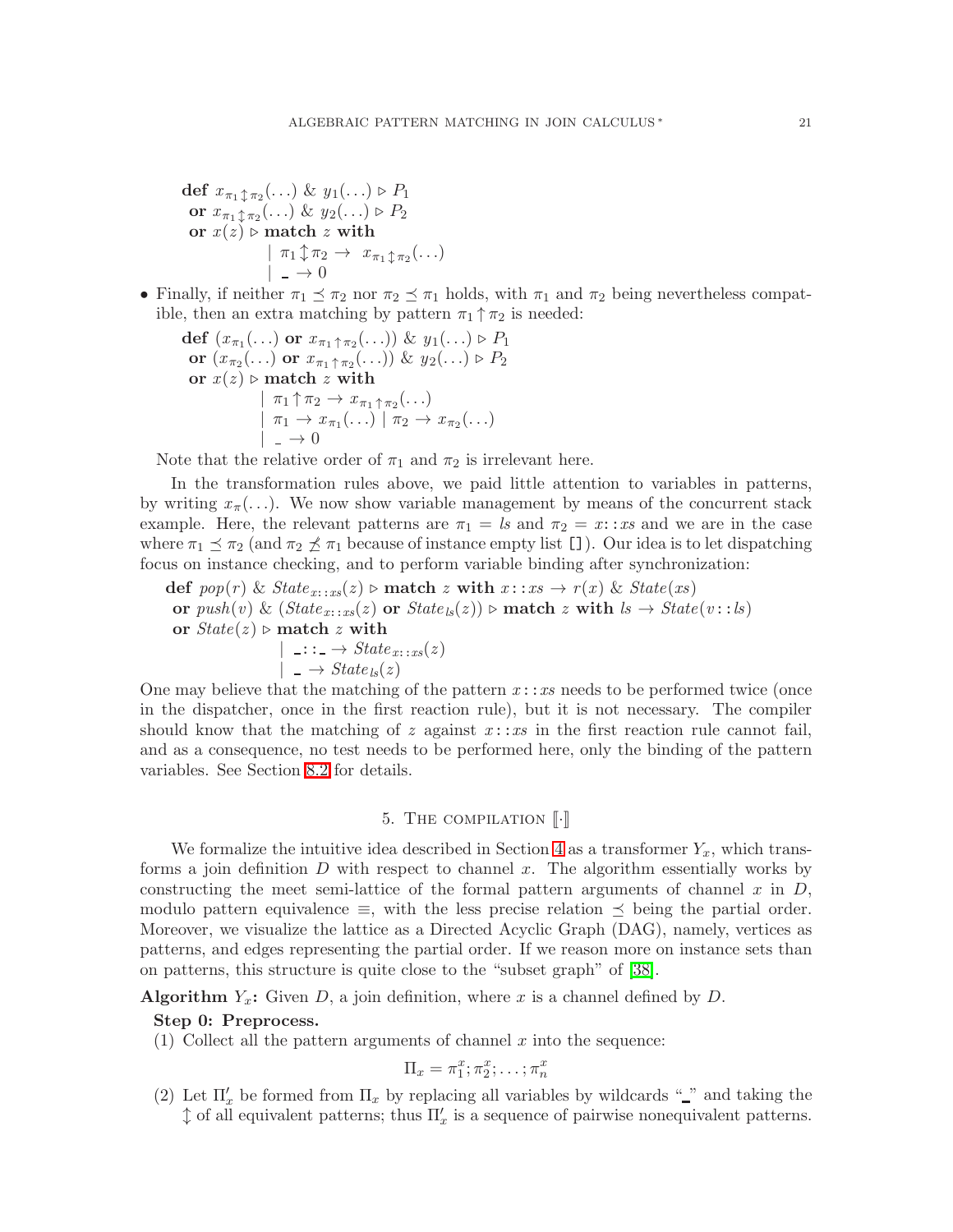- (3) Perform exhaustiveness check on  $\Pi'_x$ , if not exhaustive, issue a warning.
- (4) IF: There is only one pattern in  $\Pi'_x$ , and that  $\Pi'_x$  is exhaustive
- THEN: goto Step 5. (In that case, no dispatching is needed.)

# Step 1: Closure by least upper bound.

For any pattern  $\pi$  and pattern sequence  $\Pi = \pi_1; \pi_2; \ldots; \pi_n$ , we define  $\pi \uparrow \Pi$  as the sequence  $\pi \uparrow \pi_{i_1}; \pi \uparrow \pi_{i_2}; \ldots; \pi \uparrow \pi_{i_m}$ , where the  $\pi_{i_k}$  s are the patterns from  $\Pi$  that are compatible with  $\pi$ .

We also define function F, which takes a pattern sequence  $\Pi$  as argument and returns a pattern sequence.

IF:  $\Pi$  is empty

**THEN:**  $F(\Pi) = \Pi$ 

**ELSE:** Decompose  $\Pi$  as  $\pi$ ;  $\Pi'$  and state  $F(\Pi) = \pi$ ;  $F(\Pi')$ ;  $\pi \uparrow F(\Pi')$ 

Compute the sequence  $\Omega' = F(\Pi'_x)$ . It is worth noticing that  $\Omega'$  is the sequence of all valid patterns  $(\pi_{i_1}^{x'}$  $x'_{i_1} \uparrow \ldots (\pi^{x'}_{i_k})$  $x_{i_{k-1}}^{\prime} \uparrow \pi_{i_k}^{x^{\prime}}$  $\binom{x'}{i_k}$ ...), with  $1 \leq i_1 < i_2 < \ldots < i_k \leq n$ , and  $1 \leq k \leq n$ , where we decompose  $\Pi'_x$  as  $\pi_1^{x'}$  $x'_{1}; \pi_{2}^{x'}$  $x'_{2}; \ldots; \pi_{n}^{x'}.$ 

# Step 2: Up to equivalence.

As in Step 0.2, build  $\Omega$  by taking the  $\updownarrow$  of all equivalent patterns in  $\Omega'$ .

# Step 3: Build DAG:

Corresponding to the semi-lattice  $(\Omega, \preceq)$ , build a directed acyclic graph  $G(V, \mathcal{E})$ .

(1)  $\mathcal{V} = \emptyset, \mathcal{E} = \emptyset$ .

- (2) For each pattern  $\omega$  in  $\Omega$ , add a new vertex v into V and annotate the vertex with  $\omega$ .
- (3)  $\forall (v, v') \in \mathcal{V} \times \mathcal{V}, v \neq v'$ , with annotations  $\omega$  and  $\omega'$  respectively, if  $\omega \preceq \omega'$ , then add an edge from  $v'$  to v into  $\mathcal{E}$ .

#### Step 4: Add dispatcher.

Following one topological order, the vertices of G are indexed as  $v_1, \ldots, v_m$ , correspondingly with annotations  $\omega_1, \ldots, \omega_m$ . We extend the join definition D with a dispatcher on channel x of the form:  $x(z) \triangleright$  match z with  $\Lambda$ , where z is a fresh variable and  $\Lambda$  is built as follows:

- (1) Let j ranges over  $\{1, \ldots, m\}$ . Following the topological order above, for all vertices  $v_j$ in V append a rule " $\omega_j \to x_{\omega_j}(z)$ " to  $\Lambda$ , where  $x_{\omega_j}$  is a fresh channel name assigned to vertex  $v_i$  whose annotation is  $\omega_i$ . Such fresh channels are here for the purpose of carrying messages originally sent to  $x$  then forwarded by the dispatcher, hence are also referred to as forwarding channels.
- (2) If  $\Pi_x$  is not exhaustive, then add a rule " $\vert \rightarrow 0$ " at the end.

# Step 5: Rewrite reaction rules.

For each reaction rule defining channel x in D:  $J_i \& x(\pi_i^x) \triangleright Q_i$ , we rewrite it according to the following policy. Let  $Q'_i = \textbf{match} \ z_i \textbf{ with } \pi_i^x \to Q_i$ , where  $z_i$  is a fresh variable.

IF: coming from Step 0

**THEN:** rewrite to  $J_i \& x(z_i) \triangleright Q'_i$ 

#### ELSE:

- (1) Let  $v_{j_i}$  be the unique vertex in  $\mathcal{V}$ , s.t. its annotation  $\omega_{j_i} \equiv \pi_i^x$ .
- (2) We collect all the predecessors of  $v_{j_i}$  in G, and we record the indices of them, together with  $j_i$ , into a set that we note  $I(\pi_i^x)$ .
- (3) Rewrite to  $J_i \& \left(\bigvee$  $j\in I(\pi_i^x)$  $x_{\omega_j}(z_i)$   $\triangleright Q'_i$ , where  $\bigvee$  is the generalized **or** construct of join patterns.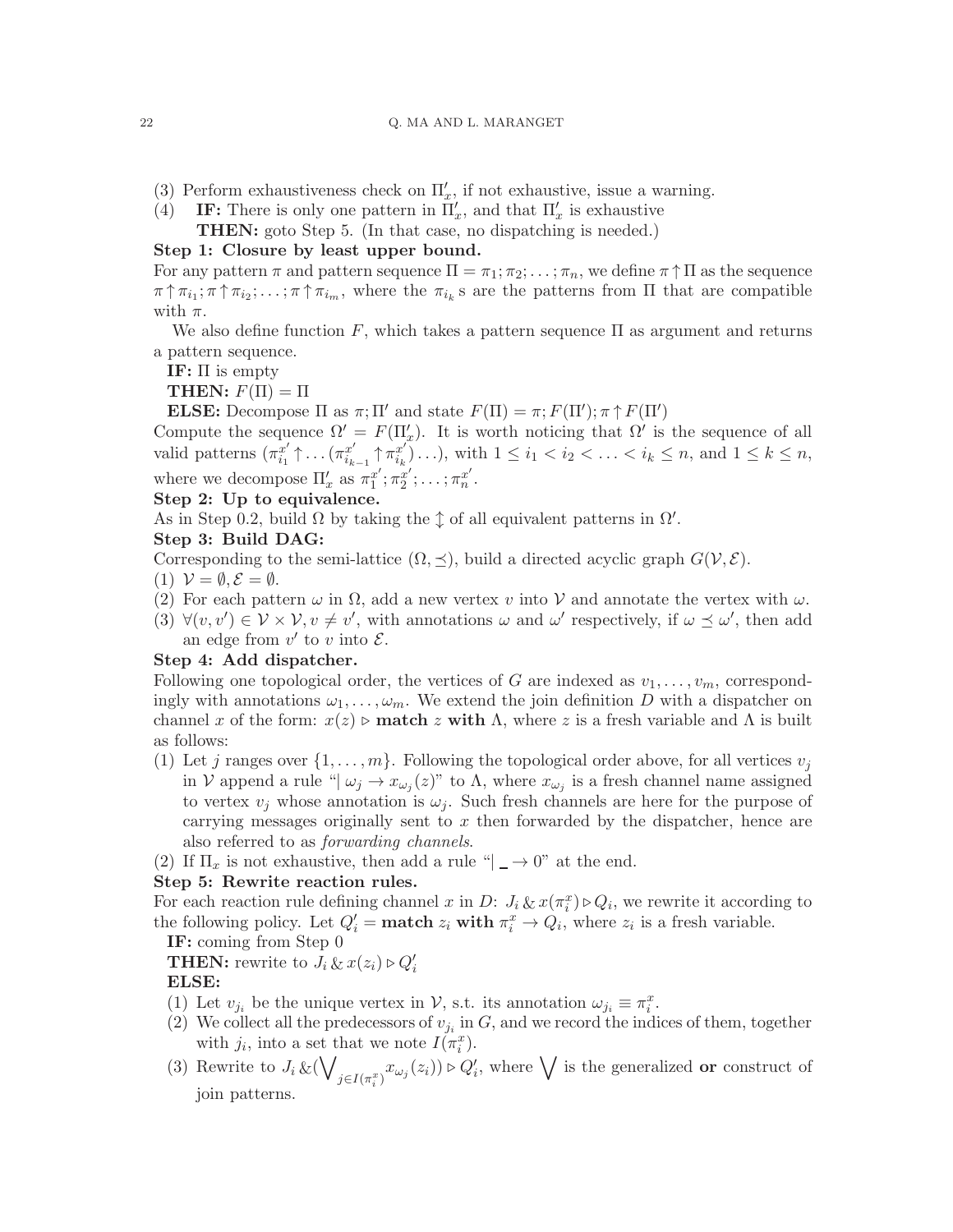Given a join definition D, we note  $d\mathbf{v}[D] = \{x_1, \ldots, x_n\}$   $(n \geq 0)$ , that is we order the channel names arbitrarily. To transform D, we apply  $Y_{x_n} \dots Y_{x_1}(D)$ . And the compilation of processes  $\lbrack \cdot \rbrack$  is inductively defined as follows:

$$
\begin{array}{rcl}\n\llbracket 0 \rrbracket & \stackrel{\text{def}}{=} & 0 \\
\llbracket x(e) \rrbracket & \stackrel{\text{def}}{=} & x(e) \\
\llbracket P_1 \& P_2 \rrbracket & \stackrel{\text{def}}{=} & \llbracket P_1 \rrbracket \& \llbracket P_2 \rrbracket \\
\llbracket \det D \text{ in } P \rrbracket & \stackrel{\text{def}}{=} & \det Y_{x_n} \dots Y_{x_1} (\llbracket D \rrbracket) \text{ in } \llbracket P \rrbracket \\
\llbracket \operatorname{match} e \text{ with} |^{i \in I} \pi_i \to P_i \rrbracket & \stackrel{\text{def}}{=} & \operatorname{match} e \text{ with} |^{i \in I} \pi_i \to \llbracket P_i \rrbracket \\
\llbracket J \triangleright P \rrbracket & \stackrel{\text{def}}{=} & J \triangleright \llbracket P \rrbracket \\
\llbracket D_1 \text{ or } D_2 \rrbracket & \stackrel{\text{def}}{=} & [D_1] \text{ or } [D_2]\n\end{array}
$$

<span id="page-22-0"></span>Observe that the compilation preserves the interface of join definitions. Namely, it only affects the join definitions, never suppressing a channel, while message sending remains the same.

# 6. Example of compilation

Given the following join definition for an enriched integer stack:

def  $push(v) \& State(ls) \triangleright State(v::ls)$ or pop(r) & State(x::xs) ⊳ r(x) & State(xs) or insert(n) & State(0::xs) ⊳ State(0::n::xs) or  $last(r) \& State([x]) \triangleright r(x) \& State([x])$ or swap() &  $State(x_1::x_2::xs) \triangleright State(x_2::x_1::xs)$ or pause(r) & State( $[1]$ ) ⊳ r() or  $resume(r) \triangleright State(\Box) \& r()$ 

The insert channel inserts an integer as the second topmost element, but only when the topmost element is 0. The last channel gives back the last element in the stack, keeping the stack unchanged. The swap channel exchange the topmost two elements in the stack. The pause channel temporarily freezes the stack when it is empty, while the *resume* channel brings the stack back into work. We now demonstrate our transformation with respect to channel State.

**Step 0:** We collect the pattern arguments of channel *State* into  $\Pi_{State}$ :

$$
\Pi_{State} = ls; x::xs; 0::xs; [x]; x_1::x_2::xs; [1; [1]
$$

We drop the last equivalent [] pattern during the up to equivalence substep 0.2, and we get:

 $\Pi'_{State} = ls; x:xs; 0:xs; [x]; x_1::x_2:xs; [1]$ 

Additionally,  $\Pi'_{State}$  is exhaustive (pattern ls alone covers all possibilities). Note that in the demonstration of this example, we sometimes keep variable names in patterns for readers' convenience. They are not necessary and are actually all replaced by "\_" in the implementation.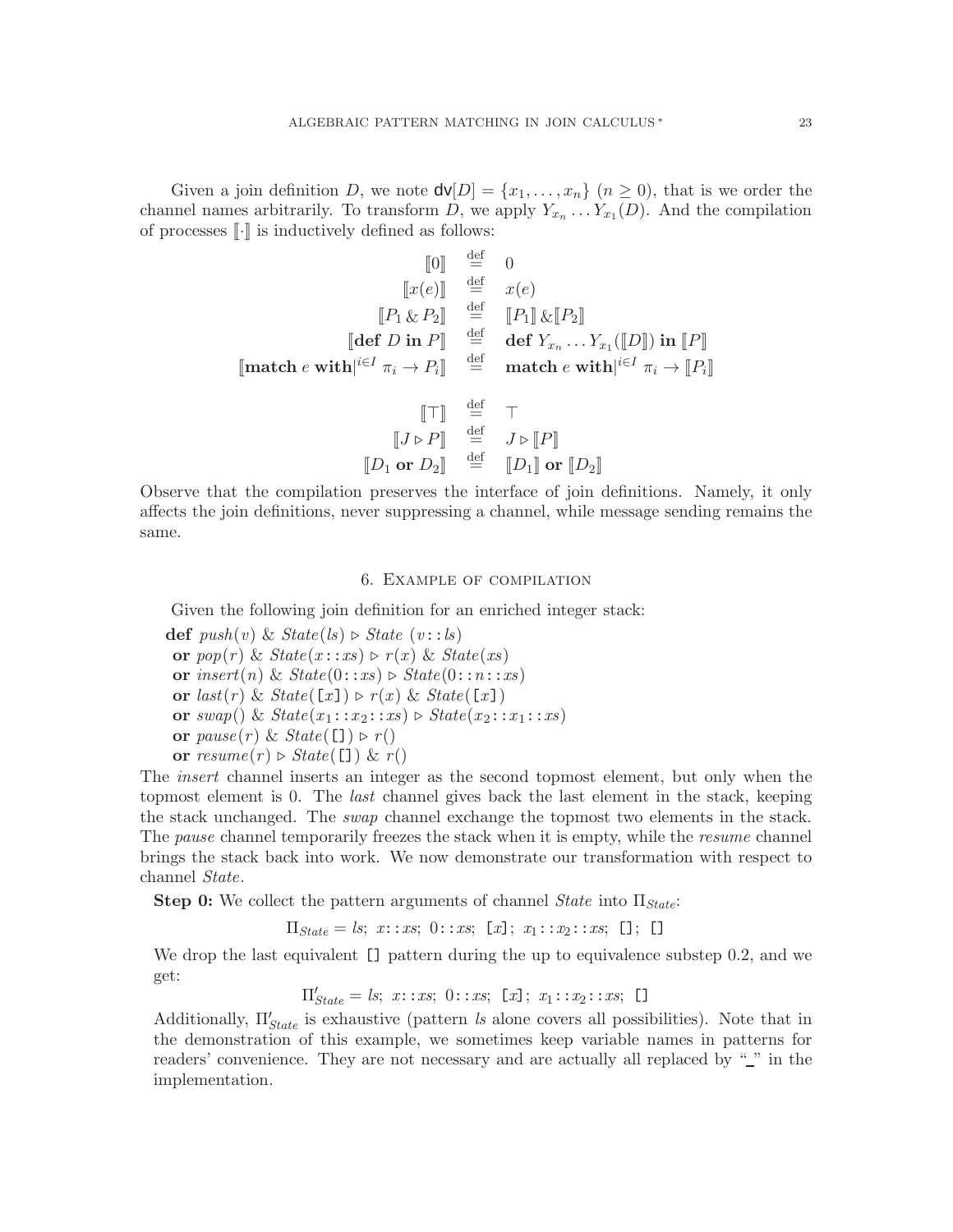Step 1,2:  $\Omega'$  extends  $\Pi'_{State}$  with all possible least upper bounds. Then we form  $\Omega$  from  $\Omega'$  by taking the  $\updownarrow$  of all equivalent patterns.

 $\Omega = ls; x::xs; 0::xs; [x]; x_1::x_2::xs; [], 0::x_2::xs; [0]$ 

Note that the last two patterns are new, where:

 $0::x_2::xs = 0::xs \uparrow x_1::x_2::xs$  $[0] = 0$ :: $xs \uparrow [x]$ 

**Step 3:** We build the semi-lattice  $(\Omega, \preceq)$ , see Figure [4.](#page-23-0)



<span id="page-23-0"></span>Figure 4: The semi-lattice of patterns and the topological order

Step 4: One possible topological order of the vertices is also given at the right of Figure [4.](#page-23-0) Following that order, we build the dispatcher on channel *State*.

or  $State(z)$  ⊳ match z with  $| 0: : \underline{\cdot}: : \underline{\cdot} \rightarrow State_1(z)$  $[0] \rightarrow State_2(z)$  $\bot : \bot : \bot \rightarrow State_3(z)$  $0:\underline{\cdot} \to State_4(z)$  $\Box \rightarrow State_5(z)$  $\Rightarrow State_6(z)$  $[] \rightarrow State_7(z)$  $\rightarrow$  State<sub>8</sub>(z)

where  $State_1, \ldots, State_8$  are the fresh forwarding channels.

Step 5: We rewrite the original reaction rules. As an example, consider the third reaction rule for the *insert* behavior: the pattern in  $State(0::xs)$  corresponds to vertex 4 with annotation  $0::xs$  in the graph, which has two predecessors: vertex 1 with annotation  $0:xy:xs$  and vertex 2 with annotation [0]. Therefore, the reaction rule is rewritten to:

insert(n) & (State<sub>1</sub>(z<sub>3</sub>) or State<sub>2</sub>(z<sub>3</sub>) or State<sub>4</sub>(z<sub>3</sub>))  $\triangleright$  match  $z_3$  with  $0::xs \rightarrow State(0::n::xs)$ where  $z_3$  is a fresh variable.

As a final result of our transformation, we get the disjunction of the following rules and of the dispatcher built in Step 4.

def  $push(v) \& (State_1(z_1)$  or ... or  $State_8(z_1))$  $\triangleright$  match  $z_1$  with  $ls \rightarrow State(v::ls)$ or  $pop(r) \& (State_1(z_2)$  or ... or  $State_6(z_2))$  $\triangleright$  match  $z_2$  with  $x::xs \rightarrow r(x) \& State(xs)$ or insert(n) & (State<sub>1</sub>(z<sub>3</sub>) or State<sub>2</sub>(z<sub>3</sub>) or State<sub>4</sub>(z<sub>3</sub>))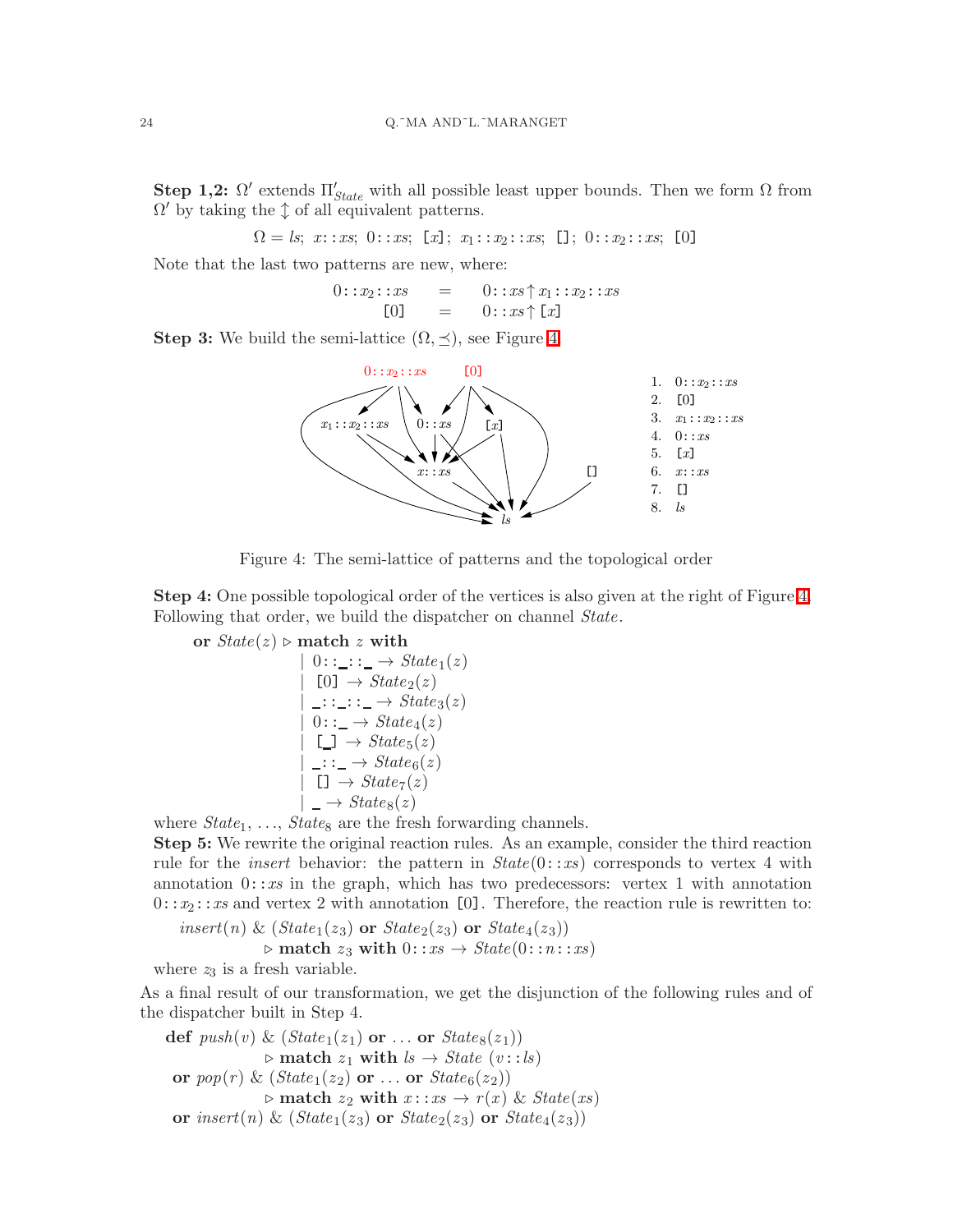$\triangleright$  match  $z_3$  with  $0::xs \rightarrow State(0::n::xs)$ or  $last(r) \& (State_2(z_4)$  or  $State_5(z_4))$  $\triangleright$  match  $z_4$  with  $[x] \rightarrow r(x) \&$  State([x]) or swap() &  $(State_1(z_5)$  or  $State_3(z_5))$  $\triangleright$  match  $z_5$  with  $x_1$ :: $x_2$ :: $xs \rightarrow State(x_2$ :: $x_1$ :: $xs)$ or pause(r) & State<sub>7</sub>( $z_6$ ) ⊳ match  $z_6$  with []  $\rightarrow r()$ or  $resume(r) \triangleright State(\Box) \& r()$ 

#### 7. Correctness

<span id="page-24-0"></span>A program written in the applied join calculus of Section [3](#page-4-0) is a process P. The compilation  $[P]$  replaces all the join definitions D in P by  $Y_{x_n} \dots Y_{x_1}(D)$ , where  $dV[D] =$  ${x_1, \ldots, x_n}$ . To guarantee the correctness, we require the programs before and after the compilation be open equivalent. Namely, the following theorem should hold.

Theorem 7.1. For any process P,  $\llbracket P \rrbracket \Rightarrow P$ .

*Proof.* By structural induction on processes. Because  $\approx$  is a full congruence and a transitive relation, it suffices to prove one step of the compilation, that is,  $Y_x$  is correct (see Lemma [7.2](#page-24-1) below). ⊔

<span id="page-24-1"></span>**Lemma 7.2.** For any join definition D, channel name  $x \in \text{dv}[D]$ , and process P, we have:

def D in  $P \cong$  def  $Y_x(D)$  in P

This lemma is crucial to the correctness of the compilation. We elaborate the proof in the coming sections. First, we recall the notations of algorithm  $Y_x$  in Section [7.1.](#page-24-2) Then, we discuss the properties of the dispatcher built by  $Y_x$  in Section [7.2.](#page-25-0) Finally, we prove Lemma [7.2](#page-24-1) in Section [7.3.](#page-25-1)

<span id="page-24-2"></span>7.1. Summary of notations. We summarize the connection between the input and the output of  $Y_x$ . For simplicity, we omit the x superscripts everywhere. According to the algorithm given in Section [5,](#page-20-0) there are two cases during the procedure of  $Y_x$ , chosen at the end of Step 0:

Case "jump". The case where Steps 1 to 4 are skipped. Then, for any reaction rule of the form  $J_i \& x(\pi_i) \triangleright Q_i$  of  $D, i = 1 \dots n$ , the pattern  $\pi_i$  is irrefutable, namely,  $\pi_i \equiv \_$ . And in  $Y_x(D)$ , we have the corresponding reaction rule  $J_i \& x(z_i) \triangleright \textbf{match}$   $z_i \textbf{ with } \pi_i \to Q_i$ , where  $z_i$  is fresh.

**Case "go through".** The general case. We recall the notations of the DAG  $G(\mathcal{V}, \mathcal{E})$  built by the algorithm. G has  $m$  vertices, and following the topological order, the vertices are indexed as  $v_1, \ldots, v_m$  with pattern annotations  $\omega_1, \ldots, \omega_m$ . Each vertex is also assigned a fresh forwarding channel, written  $x_{\omega_j}$ .

For any reaction rule of the form  $J_i \& x(\pi_i) \triangleright Q_i$  of  $D, i = 1 \dots n$ , there exists a unique vertex in G called  $v_{j_i}$ , such that its annotation  $\omega_{j_i} \equiv \pi_i$ . We use  $I(\pi_i)$  to record the indices of the predecessors of  $v_{j_i}$  as well as  $j_i$ . Note that we have  $\pi_i \preceq \omega_j$  iff  $j \in I(\pi_i)$ . In  $Y_x(D)$ , we have a corresponding reaction rule as  $J_i \& (\bigvee x_{\omega_j}(z_i)) \triangleright \textbf{match} \; z_i \textbf{ with } \pi_i \to Q_i, \text{ where }$  $j\in I(\pi_i)$ 

the variable  $z_i$  is fresh. Moreover, we add a dispatcher on channel x into  $Y_x(D)$  as: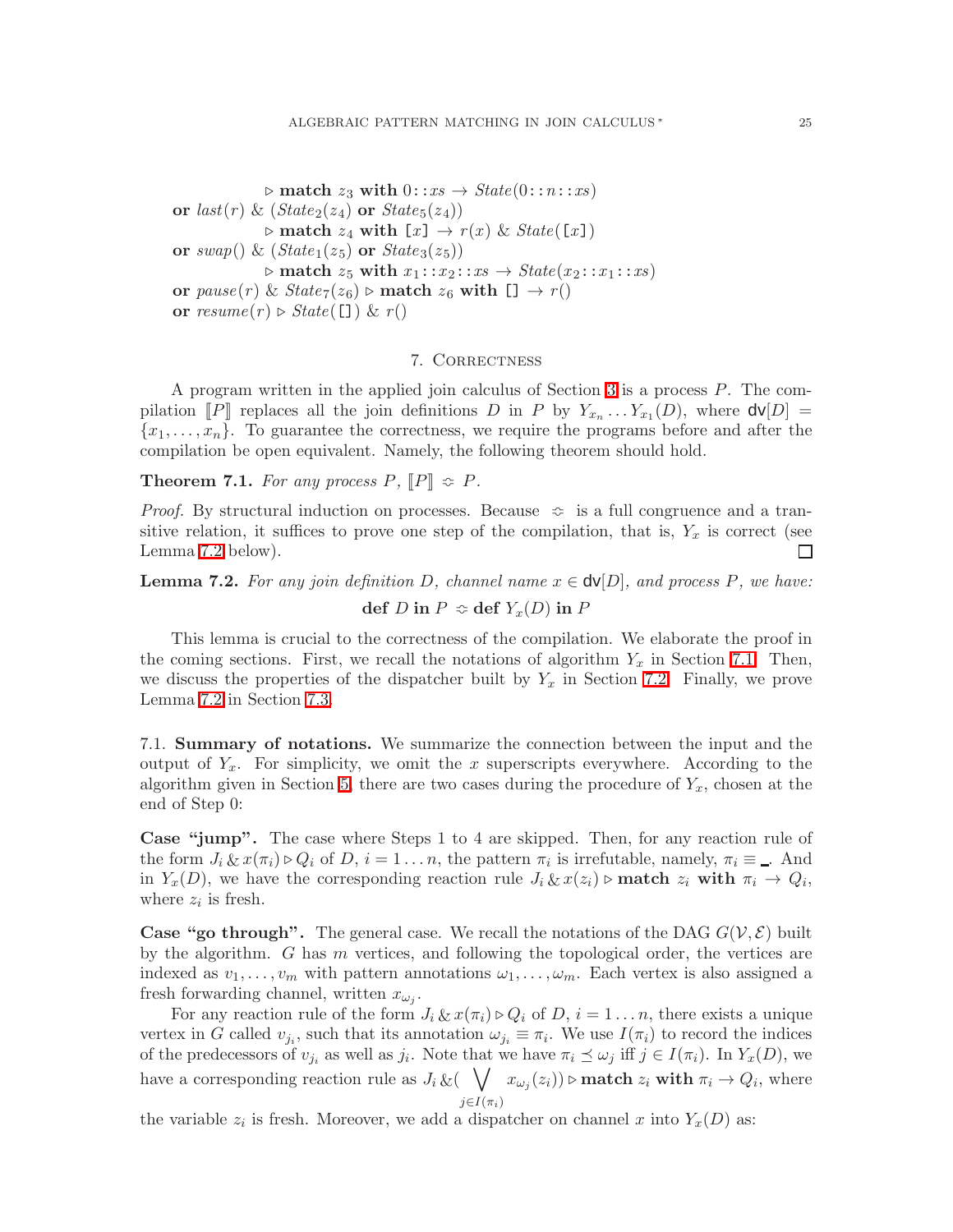$x(z) \triangleright$  match z with  $| \omega_1 \rightarrow x_{\omega_1}(z)$  $\vert \, \ldots$  $| \omega_m \to x_{\omega_m}(z)$  $\lim_{n \to \infty} \frac{1}{n}$  (\* if non-exhaustive \*) where z is a fresh variable.

<span id="page-25-0"></span>7.2. Property of the dispatcher. We go on to discuss the property of the dispatcher built

during the transformation on channel x. Let u range over closed expressions, that is over values. Modulo pattern equivalence  $\equiv$ , the patterns of the dispatcher  $(\omega_i, j = 1, \ldots, m)$ are all the least upper bounds of the pattern arguments of channel  $x$  in the original  $D$  $(\pi_i, i = 1, \ldots, n)$ . Thus, the  $\pi_i$ s and the  $\omega_j$ s admit the same instances:  $\bigcup_{1 \leq i \leq n} \overline{\mathsf{Ins}}(\pi_i) =$  $\bigcup_{1 \leq j \leq m}$  lns $(\omega_j)$ . As an immediate consequence, on one hand, for the set of values that do not match any of the original  $\pi_i$ s, written  $\aleph = \{u \mid \forall i, u \notin \textsf{Ins}(\pi_i)\}\$ , the values of  $\aleph$  do not match any  $\omega_i$  either, and those values are silently eaten by the dispatcher. On the other hand, given any value u such that there exists at least one  $\pi_i$  with  $u \in \text{Ins}(\pi_i)$ , then the dispatcher must forward  $u$  onto one of the forwarding channels. More precisely, the following lemma holds.

<span id="page-25-2"></span>**Lemma 7.3.** For any value u that is an instance of some original pattern argument  $\pi_i$ , the dispatcher forwards u to the forwarding channel assigned to a vertex in  $G$ , whose index belongs to  $I(\pi_i)$ .

*Proof.* We thus assume  $u \in \text{Ins}(\pi_i)$ . Let K be the set of indices  $\{k \mid u \in \text{Ins}(\pi_k)\}\$  and  $\Pi_K = {\pi_k \mid k \in K}$ . Let  $\omega$  be the least upper bound of the patterns in  $\Pi_K$ , written  $\uparrow \Pi_K$ ( $\omega$  exists, since  $\Pi_K$  is non-empty). By steps 1–3 of the compilation algorithm  $Y_x$ , there must exist some vertex denoted by  $v_{j_K}$  in G with annotation  $\omega_{j_K} \equiv \omega$ . The dispatcher forwards message u onto the forwarding channel  $x_{\omega_{j_K}}$ , for the following two reasons.

- (1) Value u is an instance of  $\omega_{j_K}$ .
- (2) No pattern of the dispatcher that appears before  $\omega_{jK}$  admits u as an instance. Namely, any pattern of the dispatcher  $\omega_j$ ,  $1 \leq j \leq m$ , such that  $u \in \text{Ins}(\omega_j)$  must be the least upper bound of a subset of  $\Pi_K$ . Then, since the patterns of the dispatchers are ordered topologically (with precision order  $\preceq$ ),  $\omega_{j_K}$  must be the foremost pattern in the dispatcher which has u as an instance. Namely, precision order  $\preceq$  applied to least upper bounds is reverse set inclusion applied to instance sets.

Moreover, because  $\pi_i \in \Pi_K$  and  $\omega_{j_K} \equiv \omega = \uparrow \Pi_K$ , we have  $\pi_i \preceq \omega_{j_K}$ . Thus, by definition of  $I(\pi_i)$ , we have  $j_K \in I(\pi_i)$ .  $\Box$ 

In the following, given some value  $u$ , we write  $x_u$  for the forwarding channel to which  $u$  is sent by the dispatcher. Using the new notation, Lemma [7.3](#page-25-2) is reformulated as follows: if  $u \in \text{Ins}(\pi_i)$ , then  $x_u$  exists and we have  $x_u \in \{x_{\omega_j} \mid j \in I(\pi_i)\}.$ 

#### <span id="page-25-1"></span>7.3. Proof of Lemma [7.2.](#page-24-1)

*Proof.* Following the definition of  $\Rightarrow$ , we should prove (def D in P) $\sigma \approx$  (def  $Y_x(D)$  in P) $\sigma$ , for any closing substitution  $\sigma$ . In other words, since  $Y_x(D)\sigma = Y_x(D\sigma)$ , we should prove:

<span id="page-25-3"></span>
$$
\text{def } D\sigma \text{ in } P\sigma_1 \approx \text{def } Y_x(D\sigma) \text{ in } P\sigma_1 \tag{7.1}
$$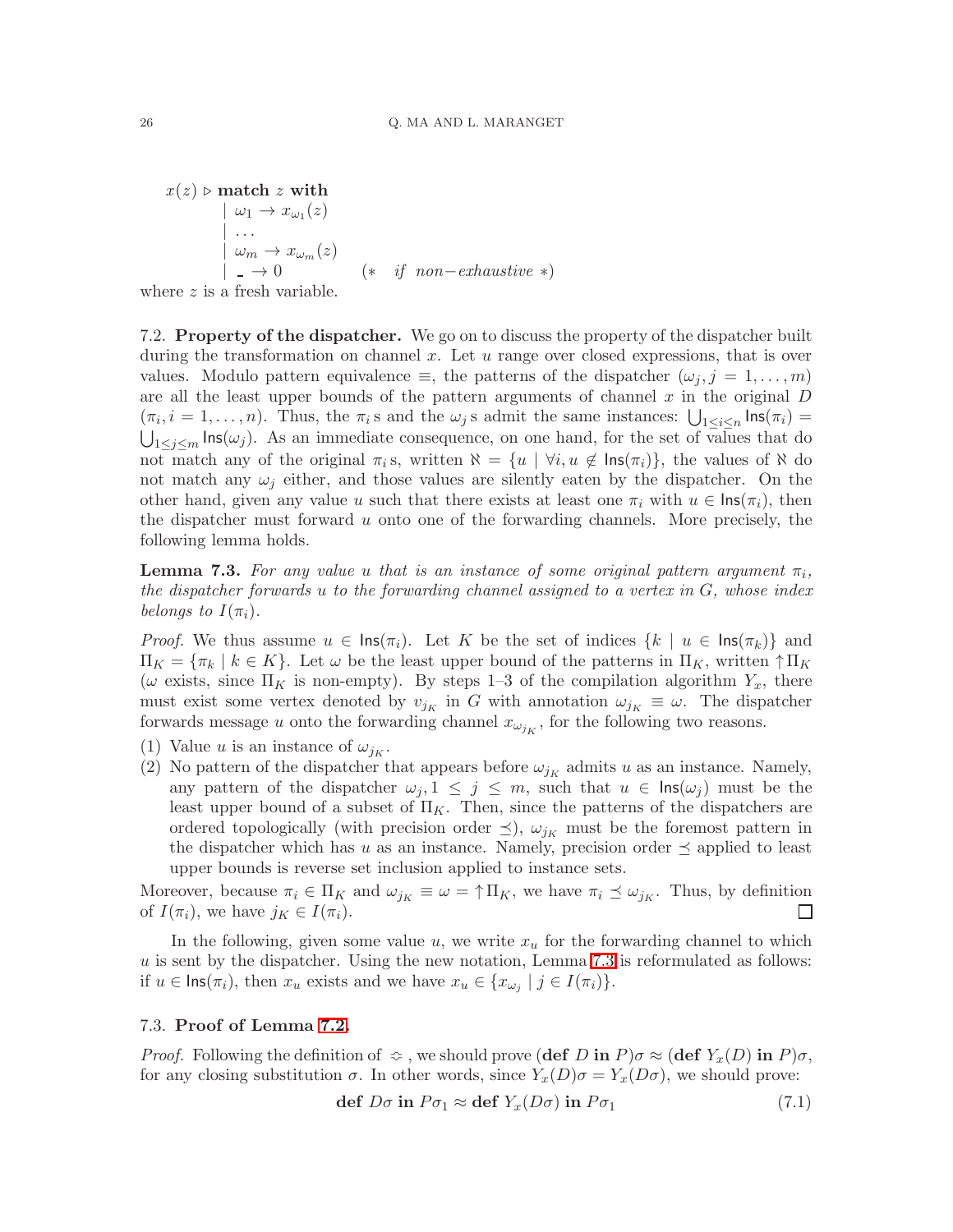where  $\sigma_1$  is  $\sigma$  minus the (possible) bindings of the variables of  $d\nu[D]$ . Notice that all subcomponents  $D\sigma$ ,  $Y_x(D\sigma)$  and  $P\sigma_1$  are closed. Hence, to prove [\(7.1\)](#page-25-3), it suffices to prove that  $Y_x$  is correct for closed terms (Lemma [7.4](#page-26-0) below).  $\Box$ 

<span id="page-26-0"></span>**Lemma 7.4.** For any closed join definition D, channel name  $x \in \text{dv}[D]$ , and closed process P, we have:

$$
\text{def } D \text{ in } P \approx \text{def } Y_x(D) \text{ in } P
$$

Proof. There are two subcases.

**Case "go through".** We construct the following relation  $\mathcal{R}$ :

$$
\mathcal{R} = \{ (\mathbf{def}\ D\ \mathbf{in}\ (P \ \&\ Q),\ \mathbf{def}\ Y_x(D)\ \mathbf{in}\ (P \ \&\ Q))\}
$$

Above, process  $P$  and definition  $D$  range respectively over closed processes and closed definitions; while  $Q$  and  $\widehat{Q}$  are particular. Dissect the structure of  $D$  as:

$$
D = \dots \text{ or } J_i \& x(\pi_i) \triangleright Q_i \text{ or } \dots
$$

We define Q and  $\widehat{Q}$  to be:

$$
\begin{aligned} Q &= (\prod\nolimits_{\delta \in \Delta} x(\pi_i \delta)) \ \& \ (\prod\nolimits_{\psi \in \Psi} Q_i \psi) \ \& \ (\prod\nolimits_{u \in U} x(u)) \\ \widehat{Q} &= (\prod\nolimits_{\delta \in \Delta} x_{\pi_i \delta}(\pi_i \delta)) \ \& \ (\prod\nolimits_{\psi \in \Psi} \textbf{match} \ \pi_i \psi_{\pi_i} \ \textbf{with} \ \pi_i \rightarrow Q_i \psi_{J_i}) \end{aligned}
$$

We note  $\prod$  the generalized parallel composition. Note that processes Q and  $\widehat{Q}$  are (implicitly) parameterized by the multisets of substitutions  $\Delta$  and  $\Psi$ , and by the multiset of values U. In the definition of  $\mathcal{R}, \Delta, \Psi$  and U range over all appropriate multisets. More precisely, given any reaction rule  $J_i \& x(\pi_i) \triangleright Q_i$  from D, we note  $\delta$  any (closed) substitution on domain  $\mathsf{rv}[\pi_i]$ . Then,  $\Delta$  stands for any multiset of such substitutions  $\delta$ . Similarly, let  $\psi$  be a (closed) substitution on domain  $\text{rv}[J_i] \uplus \text{rv}[\pi_i]$ . Moreover, for any such  $\psi$ , let  $\psi_{\pi_i}$  be  $\psi \restriction \mathsf{rv}[\pi_i]$  (the restriction of  $\psi$  on domain  $\mathsf{rv}[\pi_i]$ ), and  $\psi_{J_i}$  be  $\psi \restriction \mathsf{rv}[J_i]$ . Because  $\text{rv}[\pi_i] \cap \text{rv}[J_i] = \emptyset$ , the substitution  $\psi$  is the sum of  $\psi_{\pi_i}$  and  $\psi_{J_i}$ , written  $\psi = \psi_{\pi_i} \oplus \psi_{J_i}$ , and we further require  $\psi_{\pi_i} \circ \psi_{J_i} = \psi_{J_i} \uplus \psi_{\pi_i}$ . Then,  $\Psi$  is any multiset of such substitutions  $\psi$ . Finally,  $U$  is a multiset of elements from  $\aleph$ .

Intuitively, we use Q and Q to bridge the differences caused by D and  $Y_x(D)$ . More specifically: a message  $x(\pi_i\delta)$  may be forwarded to  $x_{\pi_i\delta}(\pi_i\delta)$  by the dispatcher in  $Y_x(D)$ ; furthermore, if a guarded process  $Q_i\psi$  is triggered from D, then from  $Y_x(D)$ , we have the corresponding guarded process **match**  $\pi_i \psi_{\pi_i}$  with  $\pi_i \to Q_i \psi_{J_i}$  triggered; finally, a message on channel x with a non-matching content, that is from  $\aleph$ , will be eaten by  $Y_x(D)$ .

We analyze the following three aspects of  $\mathcal{R}$ : closure by (closed) evaluation contexts; reduction bisimulation; and preservation of barbs.

• R is closed by closed evaluation contexts up to  $\equiv (i.e.$  Lemma [3.11.](#page-11-0)(1)). For any closed evaluation context  $E[\cdot]$ , we have:

$$
E[\text{def }D\text{ in }(P\&Q)] \equiv \text{def }D\text{ or }D'\text{ in }(P\&P'\&Q)
$$

$$
E[\text{def } Y_x(D) \text{ in } (P \& \widehat{Q})] \equiv \text{def } Y_x(D) \text{ or } D' \text{ in } (P \& P' \& \widehat{Q})
$$

where  $\mathsf{dv}[D] \cap \mathsf{dv}[D'] = \emptyset$ , so that  $Y_x(D)$  or  $D' = Y_x(D$  or  $D')$ . Therefore, we have E[def D in  $(P \& Q)$ ]  $\equiv \mathcal{R} \equiv E$ [def  $Y_x(D)$  in  $(P \& Q)$ ].

• R is a reduction bisimulation (*i.e.* a special case of Lemma [3.11.](#page-11-0)(2) because the identity in included in  $\equiv$ ). We only detail the nontrivial cases.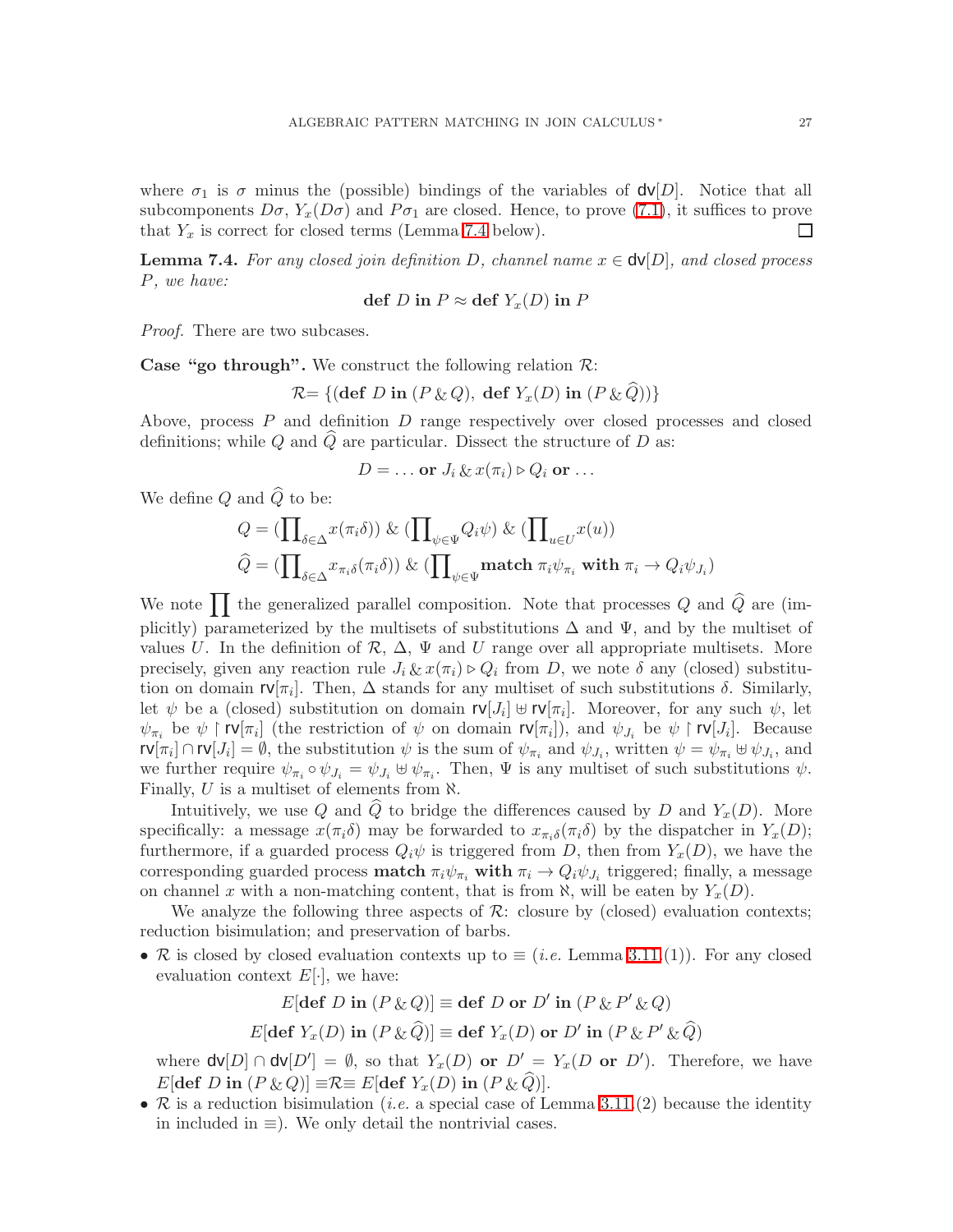

<span id="page-27-1"></span>Figure 5: Reduction chasing in case "go through"

- (1) If there is a message  $x(\pi_i \delta')$  in P, the right part can forward it to a message  $x_{\pi_i \delta'}(\pi_i \delta')$ by the dispatcher in  $Y_x(D)$ . This reduction is simulated in the left part by no reduction, and we add the new substitution  $\delta'$  into  $\Delta$ .
- <span id="page-27-0"></span>(2) Similarly, if there is a message  $x(u')$  in P, for some  $u' \in \aleph$ , the right part can eat the message by the dispatcher in  $Y_x(D)$ . This reduction is simulated by no reduction in the left part and we add  $u'$  into  $U$ .
- (3) If a reduction according to the reaction rule  $J_i \& x(\pi_i) \triangleright Q_i$  consumes a molecule  $J_i\eta \& x(\pi_i\delta)$  in the left part, for some  $\delta \in \Delta$  (*i.e.*  $x(\pi_i\delta)$  occurs in Q) and  $J_i\eta$  from P, with  $\text{dom}(\eta) = \text{rv}[J_i]$ ; it can be simulated by consuming  $J_i \eta \& x_{\pi_i \delta}(\pi_i \delta)$  in the right part, using the corresponding reaction rule  $J_i \& (\bigvee \quad x_{\omega_j}(z_i)) \triangleright \textbf{match} \ z_i \textbf{ with } \pi_i \rightarrow$  $j\in I(\pi_i)$

 $Q_i$ , because  $x_{\pi_i\delta} \in \{x_{\omega_j} \mid j \in I(\pi_i)\}\$  (Lemma [7.3\)](#page-25-2). The derivatives are still in  $\mathcal{R}$ , with  $\Delta$  shrinking to  $\Delta \setminus {\delta}$ , and  $\Psi$  expanding to  $\Psi \cup {\eta \oplus \delta}$ . We assume  $\alpha$ -conversion when necessary to guarantee  $\delta \circ \eta = \eta \oplus \delta$ . Vice versa.

- (4) Similar to the previous case but this time the left part consumes a molecule  $J_i \eta \& x(\pi_i \delta'),$ where  $\delta'$  is not from  $\Delta$ . Then, the right part simulates this reduction by first forwarding the message  $x(\pi_i \delta')$  to the message  $x_{\pi_i \delta'}(\pi_i \delta')$  as in case [?2,](#page-27-0) then consuming the molecule  $J_i \eta \& x_{\pi_i \delta'}(\pi_i \delta')$ .  $\Psi$  expands to  $\Psi \cup {\eta \oplus \delta'}$ .
- (5) The **match**  $\pi_i \psi_{\pi_i}$  with  $\pi_i \to Q_i \psi_{J_i}$  in Q of the right part can be reduced to  $(Q_i \psi_{J_i}) \psi_{\pi_i}$  by the semantic rule MATCH. Because we have  $\psi_{\pi_i} \circ \psi_{J_i} = \psi_{J_i} \oplus \psi_{\pi_i}$ , the result of the reduction equals to  $Q_i(\psi_{J_i} \oplus \psi_{\pi_i})$ , that is  $Q_i \psi$ . This reduction is simulated by no reduction in the left part. However, the process P becomes  $P \& Q_i \psi$ , and  $\Psi$  shrinks to  $\Psi \setminus {\psi}.$
- (6) If a reduction involves  $Q_i\psi$  from Q of the left part, for some  $\psi \in \Psi$ , it can be simulated by first reducing the correspondent **match**  $\pi_i \psi_{\pi_i}$  with  $\pi_i \to Q_i \psi_{J_i}$  from  $Q$  into  $Q_i \psi$ as in the previous case.

Figure [5](#page-27-1) summarizes the various cases we just examined, where thick lines express the R relation.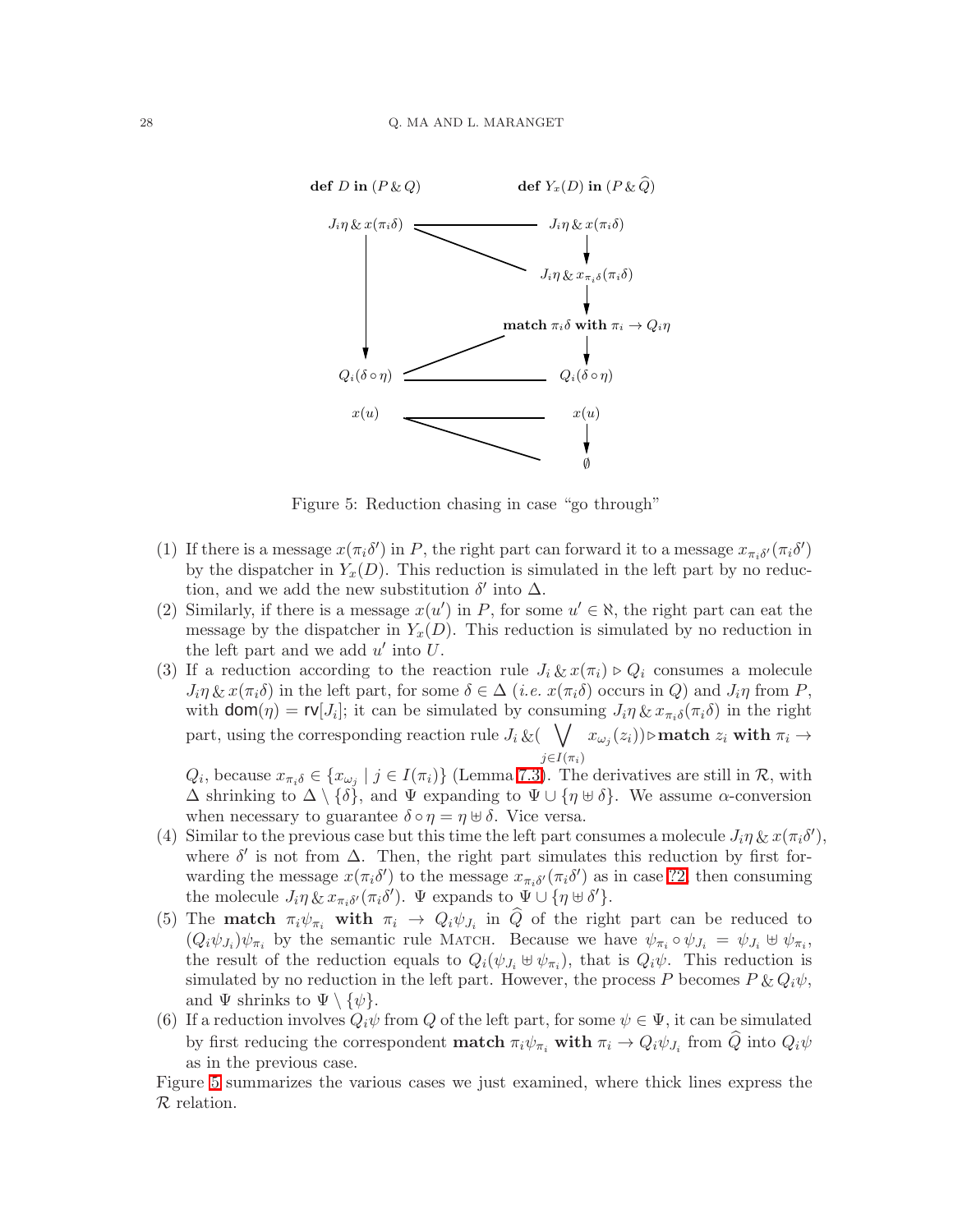

<span id="page-28-1"></span>Figure 6: Reduction chasing in case "jump"

- R preserves barbs (i.e. Lemma [3.11.](#page-11-0)(3)). We demonstrate def D in  $(P \& Q) \downarrow_y \implies$ def  $Y_x(D)$  in  $(P \& Q) \Downarrow_y$  and vice versa. We distinguish the cases that make def D in  $(P \& Q) \downarrow_y$  hold.
	- (1)  $Q \downarrow_{y}$ . We have  $y \notin dV[D]$ . Because all variables in  $dV[Y_x(D)] \setminus dV[D]$  are fresh, we also have  $y \notin \text{dv}[Y_x(D)]$ . According to the structure of Q, we must have  $Q_i\psi \downarrow_y$ for some  $\psi \in \Psi$ . Then in Q, we have **match**  $\pi_i \psi_{\pi_i}$  with  $\pi_i \to Q_i \psi_{J_i}$  reduces to  $Q_i\psi$  and  $Q_i\psi\downarrow_y$ . That is, (match  $\pi_i\psi_{\pi_i}$  with  $\pi_i \to Q_i\psi_{J_i}$ )  $\Downarrow_y$ , *i.e.*  $Q\Downarrow_y$ , *i.e.* def  $Y_x(D)$  in  $(P \& \hat{Q}) \Downarrow_y$ .
	- (2)  $P \downarrow_y$ . Obvious.

The proof of the other direction, *i.e.* def  $Y_x(D)$  in  $(P \& \hat{Q}) \downarrow_y \Longrightarrow$  def D in  $(P \& Q) \Downarrow_y$ , is obvious since the only case for def  $Y_x(D)$  in  $(P \& \hat{Q}) \downarrow_y$  is when  $P \downarrow_y$ .

Following the analysis above,  $\mathcal R$  is a weak barbed congruence up to  $\equiv$ . By Lemma [3.12,](#page-12-2) we have  $\mathcal R$  is a weak barbed congruence.

Let  $\Delta$ ,  $\Psi$  and U be empty sets. We have the two processes of Lemma [7.4](#page-26-0) satisfy relation  $\mathcal{R}$ , hence  $\approx$ . That is, we proved that Lemma [7.4](#page-26-0) holds for case "go through".

**Case "jump".** We build another relation  $\mathcal{R}$ , with  $Q$  and  $\widehat{Q}$  defined as follows:

$$
\begin{aligned} Q &= \prod_{\psi \in \Psi} Q_i \psi \\ \widehat{Q} &= \prod_{\psi \in \Psi} \text{match} \; \pi_i \psi_{\pi_i} \; \text{with} \; \pi_i \rightarrow Q_i \psi_{J_i} \end{aligned}
$$

<span id="page-28-0"></span>and we summarize the property of reduction bisimulation by the diagram of Figure [6.](#page-28-1)  $\Box$ 

#### 8. Implementing applied join

We carried out the practical implementation work of the applied join calculus as an extension of the JoCaml system. The extended system is publicly released [\[31\]](#page-40-8). The release includes a tutorial that makes extensive use of algebraic patterns in join patterns. In this section, we first sketch out the structure of the extended JoCaml compiler, pointing out where the transformation should take place. Then some optimizations of our algorithm  $Y_x$ are reported.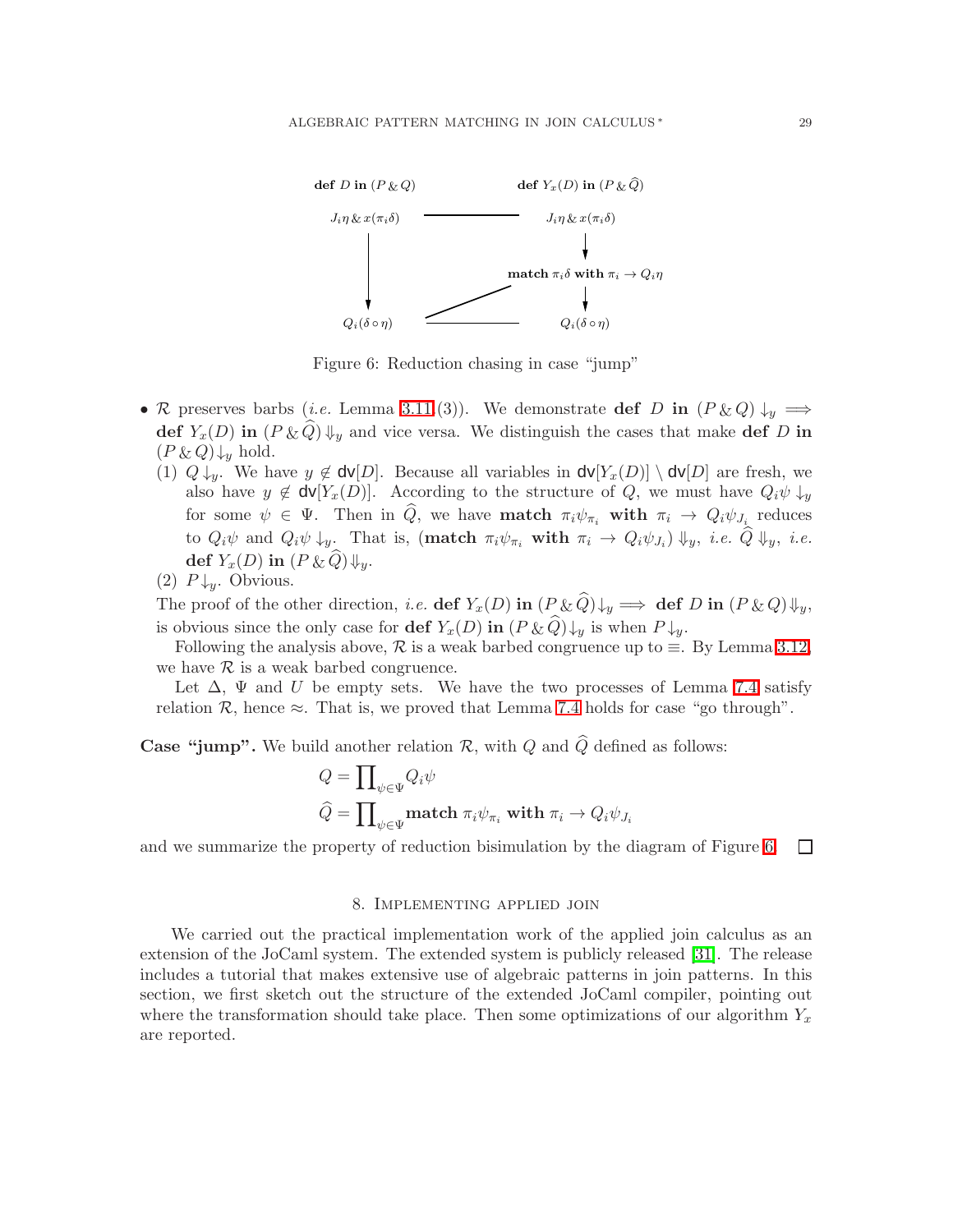8.1. Front end of the (extended) JoCaml compiler. The JoCaml compiler is an extension of the OCaml compiler, as the JoCaml language is an extension of the OCaml language. Extensions are confined to the first four phases of the compiler.

More precisely, there are additional tokens in the lexer (such as the keyword def). Then, all the constructs of Figure [1](#page-5-0) are parsed and rendered as specific constructs in the abstract syntax tree. Typed syntax undergoes a similar extension. Amongst those first three compiler phases, only the typer significantly differs from the original OCaml compiler, since the JoCaml compiler has to deal with the specific rules for typing the join calculus polymorphically [\[18\]](#page-39-4). Finally, the typed syntax is translated to lambda-code, which basically is  $\lambda$ -calculus enriched with primitive types and calls to the runtime library. All constructs specific to JoCaml disappear, being replaced by calls to specific primitives in a "Join" library, built on top of one of the OCaml thread libraries. In the following, we denote as "the JoCaml runtime", the ordinary (thread aware) OCaml runtime, plus the thread library, plus the Join library. To summarize, extending the OCaml system to the JoCaml system amounts to modifying the front end of the compiler, and to writing the **Join** library.



<span id="page-29-0"></span>Figure 7: The extended JoCaml compiler front end

Extending JoCaml to handle pattern arguments in join definitions requires further modifications. Figure [7](#page-29-0) shows the structure of the extended JoCaml compiler. With respect to plain JoCaml (without algebraic pattern matching in join definitions), the parser and the typer have to be modified to take pattern arguments in channel definitions into account. However these extensions are mechanical. The critical modification manifests itself as an extra sub-phase (enclosed in the dashed polygon) between the typing phase and the translation phase. Not surprisingly, the additional phase carries out the transformation from extended join definitions to plain ones, by implementing the compilation scheme  $\llbracket \cdot \rrbracket$  of Section [5.](#page-20-0) Once this new transformation is performed, all join definitions in the typed trees are plain ones (without pattern arguments). Then, the translator to lambda-code and, more importantly, the JoCaml runtime system need not be changed, with respect to the ones of the original JoCaml system.

We in fact also slightly extended the translator, for the sake of performing a few optimizations (see Section [8.2\)](#page-30-0) and of avoiding excessive duplications of guarded processes (see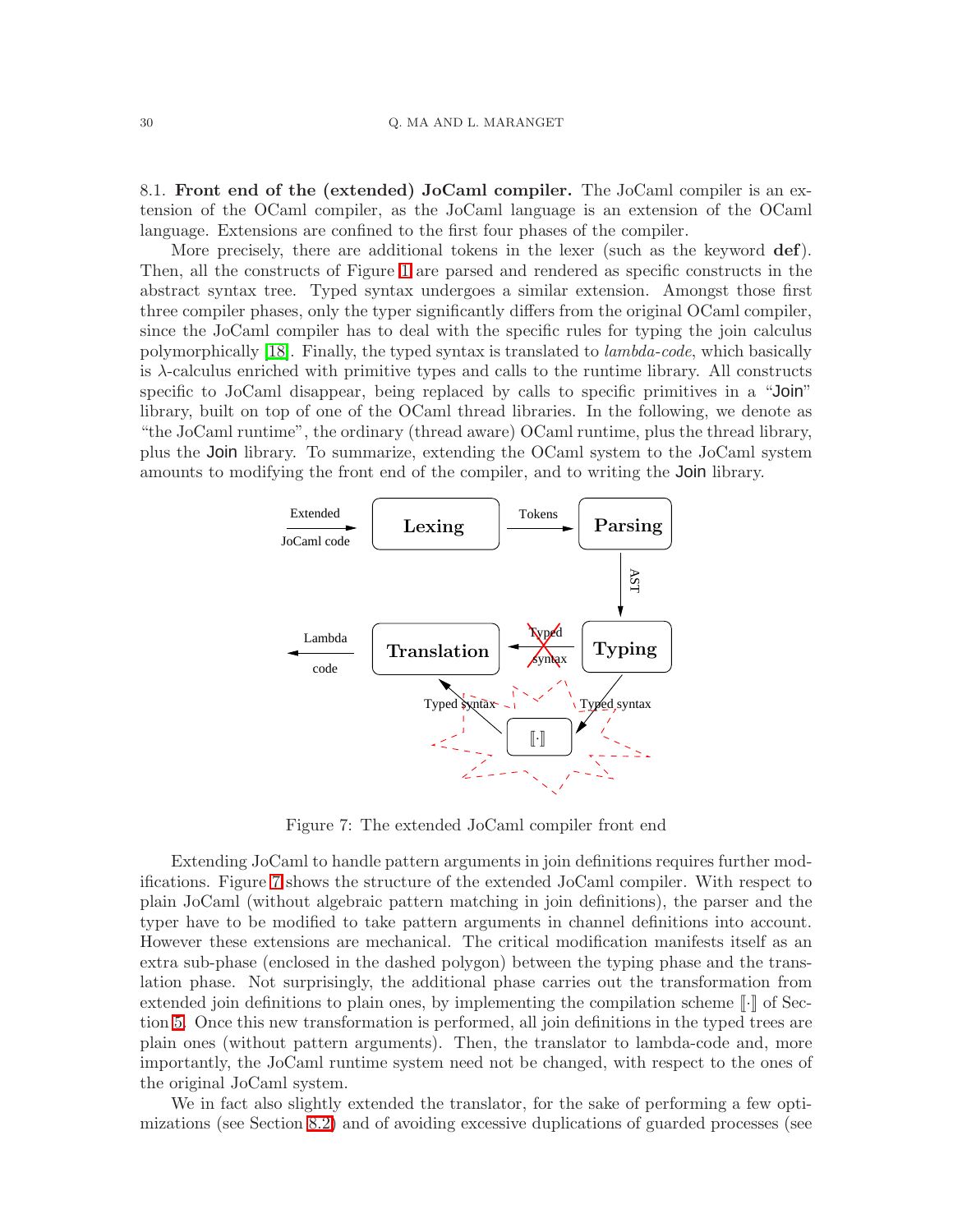Section [8.3\)](#page-32-0). The optimizations we perform make use of the sophisticated pattern matching compiler and analyzer that are already present in the standard OCaml compiler.

### <span id="page-30-0"></span>8.2. Matching optimizations.

8.2.1. Avoiding redundant matchings. As discussed at the end of Section [4,](#page-18-0) the compilation introduces redundant matchings. For instance, in the stack example, we get:

def pop(r) &  $State_{x::xs}(z)$  ⊳ match z with  $x::xs \rightarrow r(x)$  &  $State(xs)$ 

. . . or  $State(y) \triangleright \textbf{match}$  y with  $|\quad \cdots \rightarrow State_{x::xs}(y)$ . . .

A pop operation apparently involves matching the *State* argument twice: once in the dispatcher, to select the appropriate forwarding channel  $State_{x::xs}$ , and again in the reaction rule, to perform the bindings of variables x and xs to the head and tail of the cons-cell  $z$ .

However, by construction, the value of argument  $z$  is guaranteed to be an instance of the pattern  $x:xs.$  This remark is general (see Lemma [7.3\)](#page-25-2): for any matching **match**  $z_i$  with  $\pi_i \to Q_i$  introduced in reaction rules by Step 5 of algorithm  $Y_x$ , the value of  $z_i$ always matches the pattern  $\pi_i$ . In other words, the matching **match**  $z_i$  with  $\pi_i \to Q_i$  never fails, hence no test need to be performed at all. As a consequence, in the case of the pattern  $x::xs$ , we aim at getting the the following lambda-code:<sup>[5](#page-30-1)</sup>

let  $x = \text{field } 0 \text{ z in}$ let  $xs = field 1 z$  in . . .

Primitives "field 0  $z$ " and "field 1  $z$ " extract the head and tail from the cons-cell  $z$ .

The requirement is then to write a specific matching compiler that does not issue tests when test outputs can be predicted at compile time. In fact, such a matching compiler is already present in the OCaml compiler: as it stands, the optimizing pattern matching compiler of [\[26\]](#page-39-3) can output such code, provided it is informed that the compiled matching has only one clause and never fails, which is exactly the case for all the matchings **match**  $z_i$  with  $\pi_i \to Q_i$  introduced in reaction rules by Step 5 of algorithm  $Y_x$ . Incidentally, the condition "the matching can never fail" is expressed simply as "the matching is exhaustive". We also rely on a later phase of the OCaml compiler to inline **let**-bindings when appropriate.

As a final remark, it is worth observing that, when the original pattern does not contain variables, the compilation of **match**  $z_i$  with  $\pi_i \to \cdots$  yields no code: neither test, nor binding.

8.2.2. Avoiding useless forwarding channels. Simple analysis of the dispatcher matching enables use to spare some of the forwarding channels. Let us first re-consider the example of the complete stack. Our transformer Y applied to channel State yields the following dispatcher:

<span id="page-30-1"></span><sup>5</sup> In examples, we show lambda-code as OCaml code, enriched with a few primitives.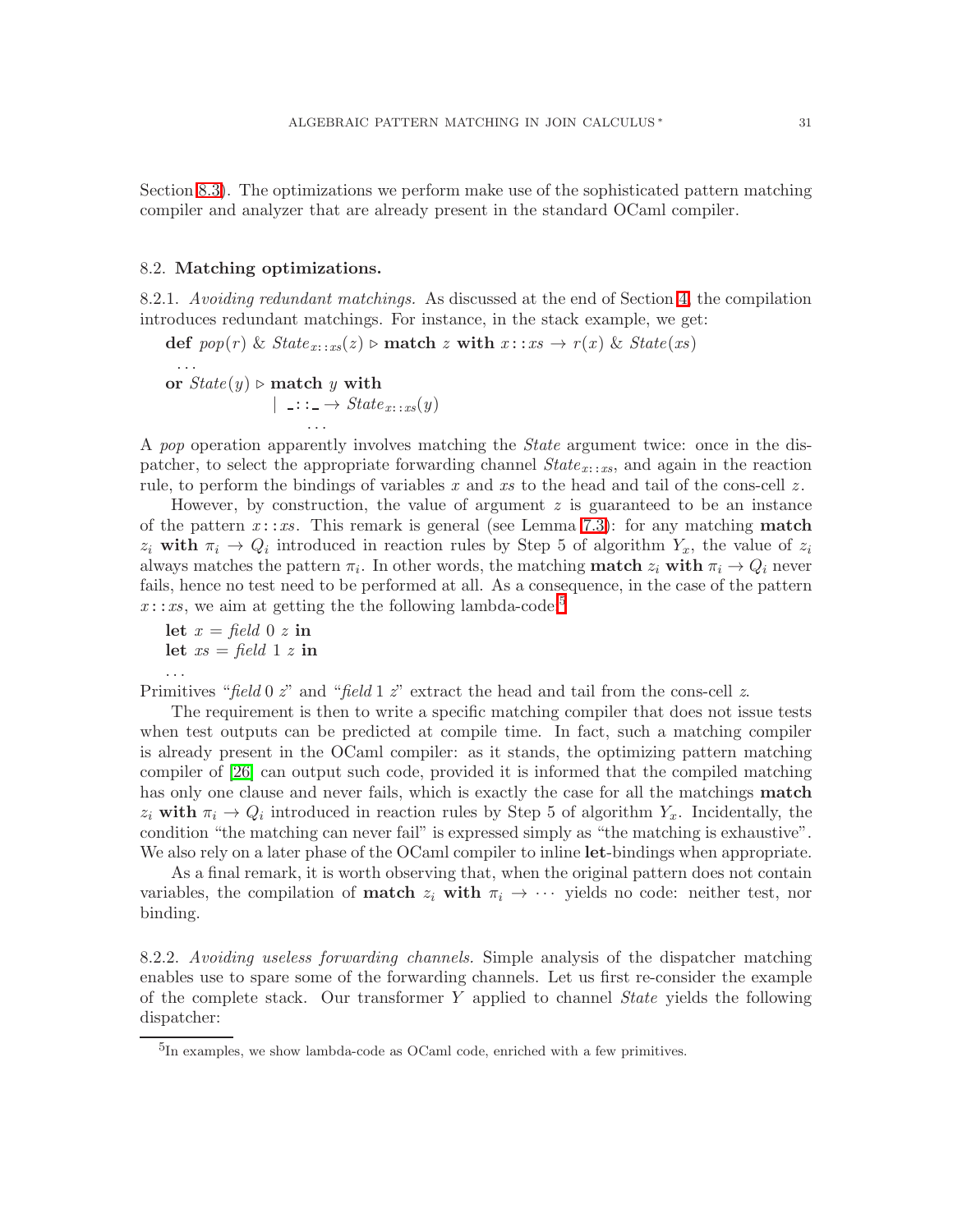$$
\begin{array}{c} \textbf{or}~\textit{State}(z) \triangleright \textbf{match}~z~\textbf{with}\\ |~0::\ldots: \_ \rightarrow \textit{State}_1(z)\\ |~\textbf{[0]} \rightarrow \textit{State}_2(z)\\ |~\ldots: \ldots \rightarrow \textit{State}_3(z)\\ |~0::\_\rightarrow \textit{State}_4(z)\\ |~\textbf{[1]} \rightarrow \textit{State}_5(z)\\ |~\ldots \rightarrow \textit{State}_6(z)\\ |~\textbf{[1]} \rightarrow \textit{State}_7(z)\\ |~\ldots \rightarrow \textit{State}_7(z)\\ |~\ldots \rightarrow \textit{State}_8(z)\\ \end{array}
$$

In the matching above, some clauses are never matched at runtime. For instance, the last clause " $\rightarrow State_8(z)$ " is useless, because of the two immediately preceding clauses " $: : \rightarrow \dots$ " and "[]  $\rightarrow \dots$ " that obviously match all the lists. As a consequence, the forwarding channel  $State_8$  never carries any message hence it is also useless. Similarly, channels  $State_4$  and channel  $State_6$  are useless. We can optimize by removing both the useless clauses from the dispatcher and all occurrences of useless channels from the rewritten join patterns.

To summarize, by applying the optimizations discussed so far, the stack example after compilation looks as follows:

def push(v) & (State<sub>1</sub>(z<sub>1</sub>) or State<sub>2</sub>(z<sub>1</sub>) or State<sub>3</sub>(z<sub>1</sub>) or State<sub>5</sub>(z<sub>1</sub>) or State<sub>7</sub>(z<sub>1</sub>))  $\triangleright$  State  $(v::z_1)$ or pop(r) &  $(State_1(z_2)$  or  $State_2(z_1)$  or  $State_3(z_1)$  or  $State_5(z_1))$  $\triangleright$  r(field 0 z<sub>2</sub>) & State(field 1 z<sub>2</sub>) or insert(n) & ( $State_1(z_3)$  or  $State_2(z_3)$ )  $\triangleright$  State(0::n::field 1  $z_3$ ) or last(r) & (State<sub>2</sub>( $z_4$ ) or State<sub>5</sub>( $z_4$ ))  $\rhd$  let  $x = \text{field } 0 \ z_4$  in  $r(x) \ \& \ \text{State}(\llbracket x \rrbracket)$ or swap() &  $(State_1(z_5)$  or  $State_3(z_5))$  $\triangleright$  let  $m = \text{field} 1 z_5$  in  $State(\text{field} 0 m:: \text{field} 0 z_5:: \text{field} 1 m)$ or pause(r) & State<sub>7</sub>( $z_6$ ) ⊳ r() or  $resume(r) \triangleright State(\Box) \& r()$ or  $State(z) \triangleright \text{match } z \text{ with}$  $| 0 \cdots \cdots \cdots \rightarrow State_1(z)|$  $\vert$  [0]  $\rightarrow$  State<sub>2</sub>(*z*)  $|\;\_\colon : \_\colon : \_\to \mathit{State}_3(z)$  $\Box \rightarrow State_5(z)$  $\Box \rightarrow State_7(z)$ 

Thanks to the optimization, three cases are spared from the dispatcher, three channels are not allocated, and the size of the or join-patterns decrease significantly.

To integrate this optimization into the implementation, we modify the algorithm  $Y_x$ , as regards dispatcher construction (Step 4) and rewriting of reaction rules (Step 5). In Step 4, after the topological sort, we check the usefulness of each vertex. More specifically, to check whether vertex  $v_k$  is useful or not, with respect to the preceding vertices  $v_1, \ldots, v_{k-1}$ in the topological order, we check the usefulness of pattern  $\omega_k$  with respect to patterns  $\omega_1, \ldots, \omega_{k-1}$ , where  $\omega_i$  is the annotation pattern of vertex  $v_i$ . For that purpose, we use the standard usefulness checker of OCaml [\[30\]](#page-40-3), of which we present a simplified version in Section [2.1.](#page-2-2) Then, in Step 5 of the algorithm we retain only the  $v_k$ 's that are useful.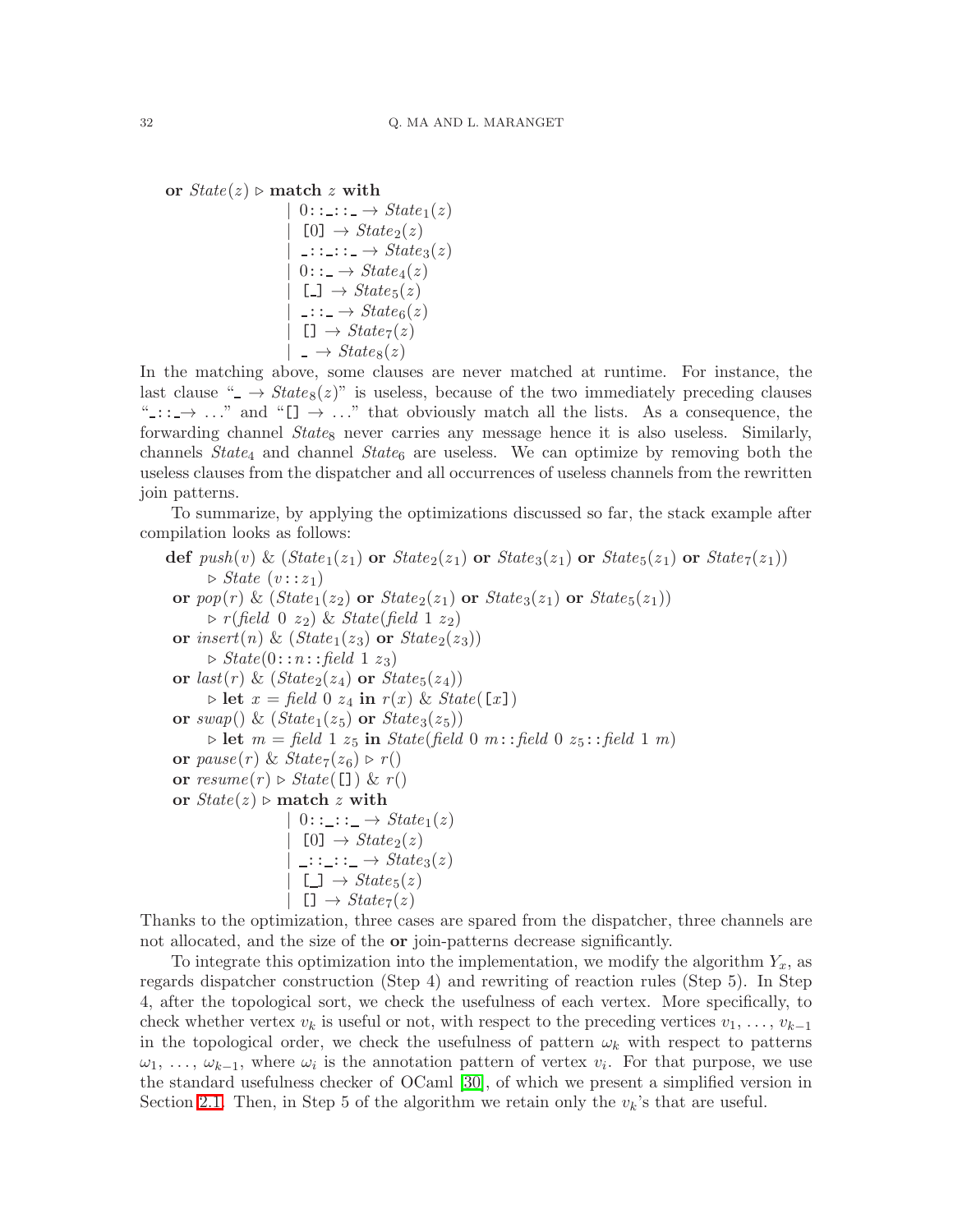<span id="page-32-0"></span>8.3. Compiling or in join patterns. The compilation scheme  $\|\cdot\|$  introduces disjunctive composition into join patterns, a construct that JoCaml did not support before the introduction of pattern argument in join definitions. In this section, we describe our extensions to the JoCaml compiler so as to integrate this new feature.

When we introduced **or** in join patterns, we claimed that it is syntactic sugar. That is, we define this new construct by distributing  $\&$  over  $\mathbf{or}$ , until  $\mathbf{or}$  reaches the reaction rule level, where we finally duplicate the reaction rules themselves.

$$
(J_1 \text{ or } J_2 \text{ or } \cdots \text{ or } J_n) \triangleright P \stackrel{\text{def}}{=} (J_1 \triangleright P) \text{ or } (J_2 \triangleright P) \text{ or } \cdots \text{ or } (J_n \triangleright P)
$$

The whole process of distributing  $\&$  over or and of duplicating the rules can be summarized as "expansion of or in join patterns".

It is not difficult to see that the above mentioned expansion easily produces an exponential number of reaction rules. For instance, consider the definition:

def  $a^1$ (true) ⊳  $P_1$  or  $a^2$ (true) ⊳  $P_2$  ... or  $a^n$ (true) ⊳  $P_n$ 

or  $a^1($ ) &  $a^2($ ) &  $\cdots$  &  $a^n($ )  $\triangleright P_0$ 

For each channel  $a^i$  there are two forwarding channels  $a^i_{\text{true}}$  and  $a^i$ . As a consequence, after rewriting, the last reaction rule from the definition above becomes:

or  $(a^1_{\mathbf{true}}(z_1)$  or  $a^1_-(z_1))$  &  $(a^2_{\mathbf{true}}(z_2)$  or  $a^2_-(z_2))$  &  $\cdots$  &  $(a^n_{\mathbf{true}}(z_n)$  or  $a^n_-(z_n)) \triangleright P_0$ And the expansion of  $\overline{\text{or}}$  in join patterns finally yields  $2^n$  reaction rules.

The extended JoCaml compiler indeed performs the expansion of or in join patterns as sketched above, except for one point: the guarded processes  $(P_0$  in example) is not duplicated. Instead, guarded processes are compiled into (lambda-code) closures and duplication of guarded processes is performed by duplication of pointers to those closures.

We will illustrate two successive refinements of the idea of sharing guarded processes. But before that, let us first examine how guarded processes are compiled and triggered in the general case.

def  $a(x) \& b(y) \triangleright P$ 

or  $a(x) \& c(y) \triangleright Q$ 

The above join definition defines three channels organized in two reaction rules. Target lambda-code can be sketched as follows:

```
1 let jdef =2 . . . . . .
 3 let g_{\{a,b\}} = \text{fun } jdef \rightarrow<br>4 let x = Jolet x = Join.get\_queue jdef i_a in
 5 let y = Join.get\_queue jdef i_b in
 6 Join.unlock jdef;
 7 Join.spawn (fun () \rightarrow [P]\rightarrow) in
8 let g_{\{a,c\}} = \text{fun } jdef \rightarrow<br>9 let x = Jolet x = Join.get\_queue jdef i_a in
10 let y = Join.get\_queue jdef i_c in
11 Join.unlock jdef;
12 Join.\,spam\ (fun\ () \rightarrow ||Q||_{\lambda}) in
13
```
The presented lambda-code only describes the compilation of guarded processes to closures  $g_{\{a,b\}}$  and  $g_{\{a,c\}}$ . Those *guarded closures* are subparts of the complete compilation of the join definition. They appear as local bindings in the more complete definition  $\hat{\mathit{qdef}}$ , which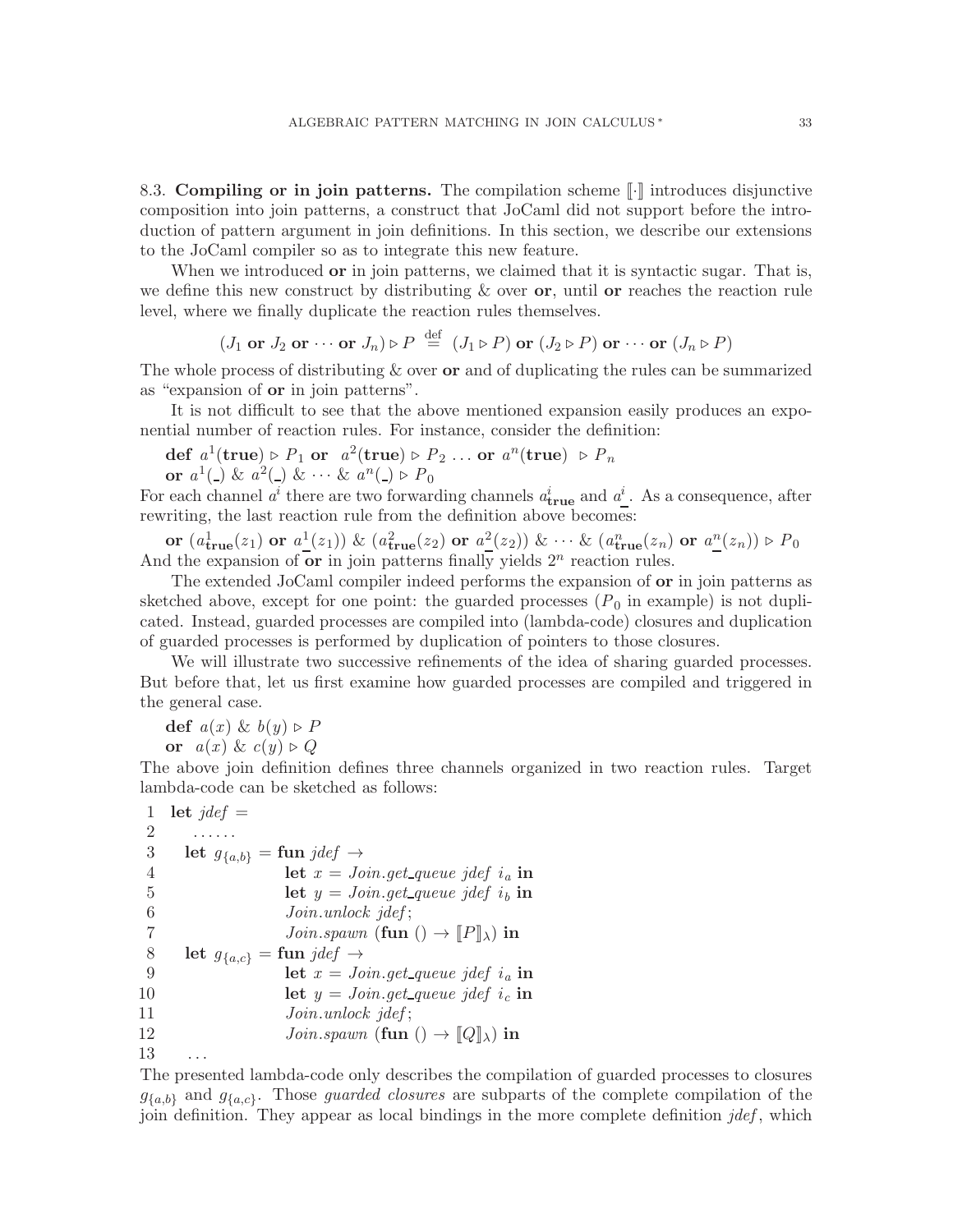is not shown. We refer to [\[25\]](#page-39-8) for a full explanation about how the JoCaml compiler deals with join definitions and guarded processes. Nevertheless, we give a brief description, based upon the example. Join definitions are compiled into vector-like structures, and channels are pairs of a pointer to such a structure and of a *channel slot* (written  $i_a$  etc. above). Channel slots are small integers. Here, we assume  $i_a$  to be 0,  $i_b$  to be 1, and  $i_c$  to be 2. Based upon channel slots, join patterns are compiled into bitsets. In this example, we have 110 for pattern "a(x) & b(y)" and 101 for "a(x) & c(y)". The join definition runtime structure holds a list of pairs made of such a bitset and of a pointer to a guarded closure  $([110, g_{a,b}] ; (101, g_{a,c})]$  in our example). This join matching list can be seen as the result of reaction rules compilation. The definition structure also holds a mutex, an array of queues (indexed by channel slots), and an internal bitset that describes the current status of queues. In response to message sending over a channel, specific code from the Join library first locks the mutex, alters the internal bitset, stores the message in the appropriate queue, and then attempt a match. In case a match is found, the corresponding closure  $(g_{a,b}$  or  $g_{\{a,c\}}$  above) is called, with the definition itself as an argument.

Notice that the closures  $g_{\{a,b\}}$  or  $g_{\{a,c\}}$  have the responsibility to bind formal arguments  $x$  and  $y$  to the appropriate actual arguments, which are extracted from the appropriate queues (lines  $4-5$ ) and  $9-10$ ), and to release the mutex (lines [6](#page-32-1) and [11\)](#page-32-1). The guarded process is finally triggered by the means of the primitive Join.spawn that takes a closure as argument (lines [7](#page-32-1) and [12\)](#page-32-1) and creates a new thread to run that closure. Here,  $\|P\|_{\lambda}$  and  $\llbracket Q \rrbracket$  represent the compilation to lambda-code of P and Q respectively. It is to be noticed that formal parameters may occur free in  $P$  and  $Q$ .

Now let us consider the compilation of join definitions with or in their join patterns, such as this one: def  $a(x) \& (b(y) \text{ or } c(y)) \triangleright P$ . Target lambda-code can be sketched as follows:

<span id="page-33-0"></span>1 let jdef  $=$ 2 . . . . . . 3 let  $p = \text{fun}$  jdef  $x, y \rightarrow$ 4 *Join.unlock jdef*; 5  $Join.\,spam\ (fun\ () \rightarrow [P]_{\lambda})\ in$ 6 let  $g_{\{a,b\}} = \text{fun } jdef \rightarrow$ <br>7 let  $x = Jc$ let  $x = Join.get\_queue$  jdef  $i_a$  in 8 let  $y = Join.get_queue_jdef \,i_h$  in 9  $p \cdot \text{y} \cdot \text{y} \cdot \text{y} \cdot \text{y}$ 10 let  $g_{\{a,c\}} = \textbf{fun} \text{~~jdef} \rightarrow$ 11 **let**  $x = Join.get\_queue~jdef~i_a$  in 12 **let**  $y = Join.get\_queue~jdef~i_c$  in 13 p jdef x y in 14 . . . . . .

As a consequence of the expansion of the disjunctive pattern " $b(y)$  or  $c(y)$ ", the join matching list is  $[(110, g_{a,b}] ; (101, g_{a,c})]$ , like in the previous example. The two guarded closures  $g_{\{a,b\}}$  and  $g_{\{a,c\}}$  are different, because the value bound to the formal argument y has to be extracted either from the queue of channel  $b$  or from the queue of channel  $c$ , depending upon the matched join pattern being "a(x) &  $b(y)$ " or "a(x) &  $c(y)$ ". However, the task of unlocking the mutex and of triggering the process  $P$  is common to both and is performed by a third closure p (lines [3–5\)](#page-33-0), which is called by the two guarded closures  $g_{\{a,b\}}$  and  $g_{\{a,c\}}$ at lines [9](#page-33-0) and [13](#page-33-0) respectively. As a result, duplication of most of the guarded process code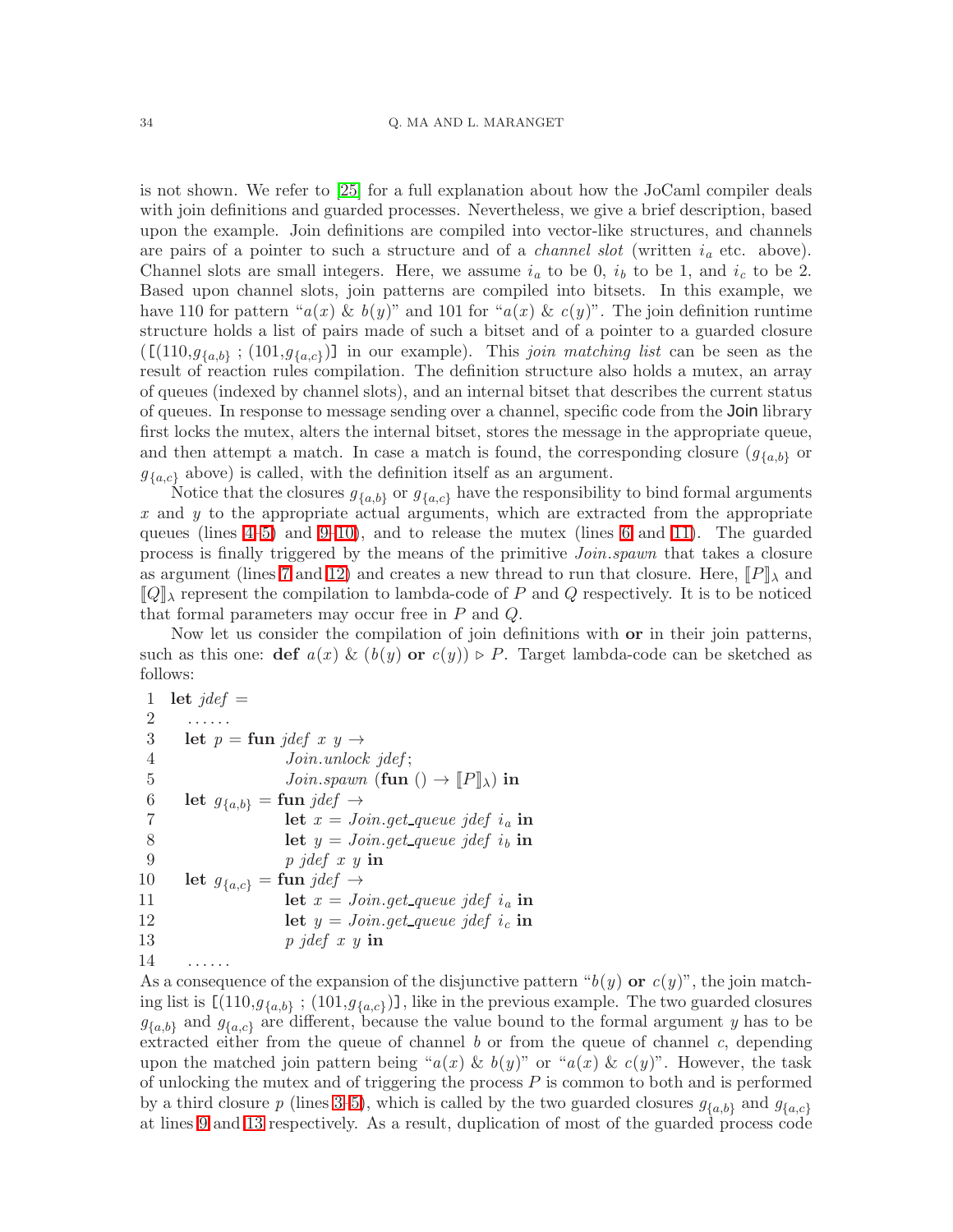is avoided and a reasonable amount of sharing is achieved. One should observe that the interface between the library code that performs join matching and the guarded closures is preserved: guarded closures are still functions that take a join structure as argument.

It is in fact possible for the compiler to completely share guarded closures between reactions rules that originate from or pattern expansion. But then, guarded closure code must be abstracted further with respect to the exact join pattern that is matched. The idea of dictionary can be used for this purpose. A dictionary is an array built by the compiler. Dictionaries represent mappings from formal parameters to channel slots and the compilation of a join pattern now yields a pair of a bitset and of a dictionary. More significantly, disjunctive patterns are now compiled into a series of such pairs. For instance, the pattern " $a(x) \& (b(y) \text{ or } c(y))$ " is now compiled into the two pairs " $(110, [0; 1]$ " and " $(101, [0; 2])$ ", where for instance the dictionary component " $[0; 2]$ " expresses that the formal parameters x and y are to be bound to messages sent on channels  $\alpha$  (at slot 0) and  $c$  (at slot 2) respectively. The compiler then generates guarded closures abstracted with respect to dictionaries.

let  $g_{\{a,(b|c)\}} = \textbf{fun}$  jdef dict  $\rightarrow$ let  $x = Join.get\_queue$  jdef (field 0 dict) in let  $y = Join.get_queue$  jdef (field 1 dict) in Join.unlock jdef ;  $Join.\text{spam } (\textbf{fun }() \rightarrow \llbracket P \rrbracket_{\lambda})$ 

where "field i dict" returns the ith element of the dictionary "dict". The join matching list now becomes the following list of triples:

 $[ (110, [0; 1] \, , g_{a,(b|c)} ) ; (101, [0; 2] \, , g_{a,(b|c)} ) ]$ In case a join-pattern bitset is matched, the corresponding closure in the triple is called, with the join definition structure and additionally the dictionary in the triple as arguments.

Adding one dictionary component is the price we should pay to achieve complete sharing of guarded closures. However, such a dictionary is not necessary for reaction rules whose pattern is not disjunctive. In that case, the compiler can avoid the extra "field i dict" calls and replace them by the appropriate channel slots, which are known at compile time. However, for the sake of keeping an uniform structure of the join matching list, guarded closures should always accept the extra "dict" argument, even when not needed. A simple solution is to consider a dummy dictionary, to be passed to such guarded closures that do not need a dictionary.

The current implementation of JoCaml does not use dictionaries. We are still lacking experience to be able to assert whether they are worth the price or not.

# 9. Related work

Applied join is "impure" in the sense of Abadi and Fournet's applied  $\pi$ -calculus [\[1\]](#page-38-0). We too extend an archetypal name passing calculus with pragmatic constructs, in order to provide a full semantics that handles realistic language features without cumbersome encodings. It is worth noticing that like in [\[1\]](#page-38-0), we distinguish between variables and names (only variables of channel type are treated as names), a distinction that is seldom made in pure calculi. Since we aim to prove a program transformation correct, we define the equivalence on open terms, those that contain free variables. Abadi and Fournet are able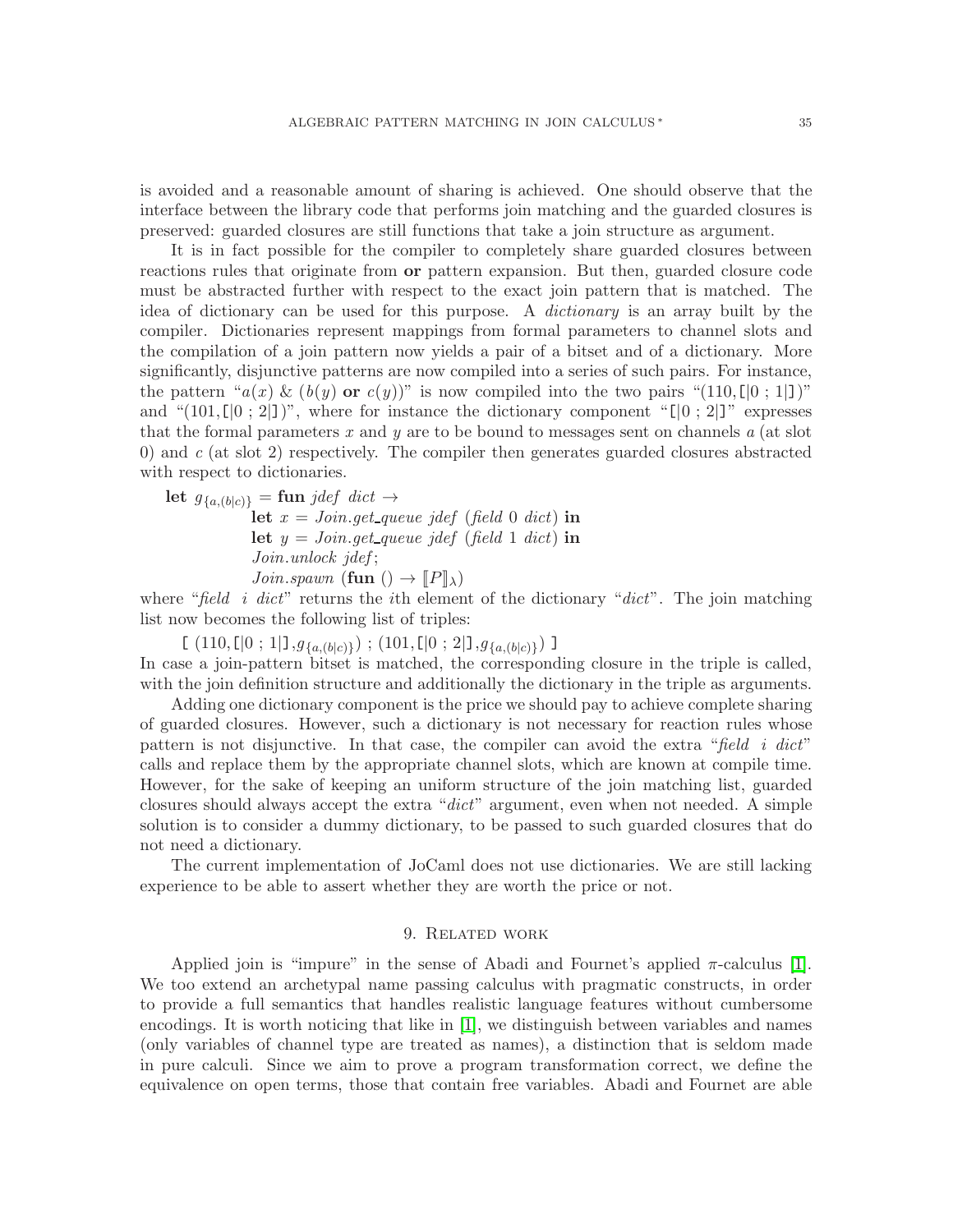to require their terms to have no free variables, since their goal is to prove properties of program execution, namely the correctness of security protocols.

Our compilation scheme presented in Section [5](#page-20-0) can be seen as the combination of two basic steps: refining channels and forwarding by dispatcher. The desired property of the forwarding behavior (Lemma [7.3\)](#page-25-2) constitutes the core of the correctness proof of the compilation scheme, which essentially stems from pattern matching theory. There are other work that perform the formal treatments of forwarders, for instance [\[32,](#page-40-9) [19\]](#page-39-9), but in different contexts. Our forwarder demultiplexes messages into separate channels according to the pattern of the messages, while [\[32,](#page-40-9) [19\]](#page-39-9) use plain channel-to-channel linear forwarders to achieve the locality property, i.e. reception on a given channel takes place on an unique site. It is to be noticed that the equivalence proof of [\[19\]](#page-39-9) is with respect to ordinary barbed congruence and by the means of a labelled transition system. Yet another example is the correctness proof of the compilation of join patterns to smooth orchestrators in [\[24\]](#page-39-10). The compilation of [\[24\]](#page-39-10) is less involved than ours since it basically amounts to inserting forwarders.

We established the correctness of our compilation scheme by showing the programs before and after compilation to be behavioral congruent. It is usual practice in the literature to prove correctness of program transformations by showing semantics preservation. ([\[11\]](#page-39-11) is a survey). Here, variations are numerous: they consist in different connections between source and target formalism (two independent languages, or with the target being a sub-set of the source), different semantics (denotational vs. operational), different equivalence relations (observational equivalence, refinement relation, simulation, etc.), and different settings (sequential, concurrent, parallel, object-oriented, etc.), Consequently, proof techniques also differ. For example, recent work of Blazy *et al.* [\[9\]](#page-39-12) reports the formal verification of a C compiler front-end in the Coq proof assistant. It handles two independent source and target languages, both with big-step operational semantics. The major difficulty of the correctness proof resides in relating the different memory states and evaluation environments of the two languages. A simulation relation is demonstrated from target code to source code by induction on evaluation derivation and case study over the last applied evaluation rule. Closer to our work, [\[12\]](#page-39-13) shows the correctness of an optimizing translation that compiles away pattern matching in Scala. Proof techniques analogous with ours are applied, *i.e.* they also tackle contexts explicitly by proving congruence and define observational equivalence on open terms based on the one between closed terms and closing up by substitutions. Moreover, specific to its extractor-base pattern matching, extractors are required to always terminate without exception in order to achieve the correctness.

We now review some programming languages that support concurrency and examine how our work can be related to those. Languages whose model for concurrency directly stems from the join calculus should benefit from our work. More precisely, if a language already offers à la ML pattern matching and join definitions, then its authors can implement our ideas in their framework, and their implementation effort would be small. An early example of a language based upon the join calculus is Funnel [\[13\]](#page-39-14). Funnel later evolved into Scala [\[14\]](#page-39-15), where à la ML pattern matching is supported and join style concurrency is provided in terms of a library [\[20\]](#page-39-16). Another similar work is [\[42\]](#page-40-10), which introduces join style concurrency in Haskell. We believe that extending the two settings above with algebraic patterns as formal arguments can be made by direct application of our techniques. Smooth orchestrators [\[24\]](#page-39-10) differ from join definitions in rather subtle ways: an orchestrator is syntactically similar to a join definition and can be seen as defining competing reaction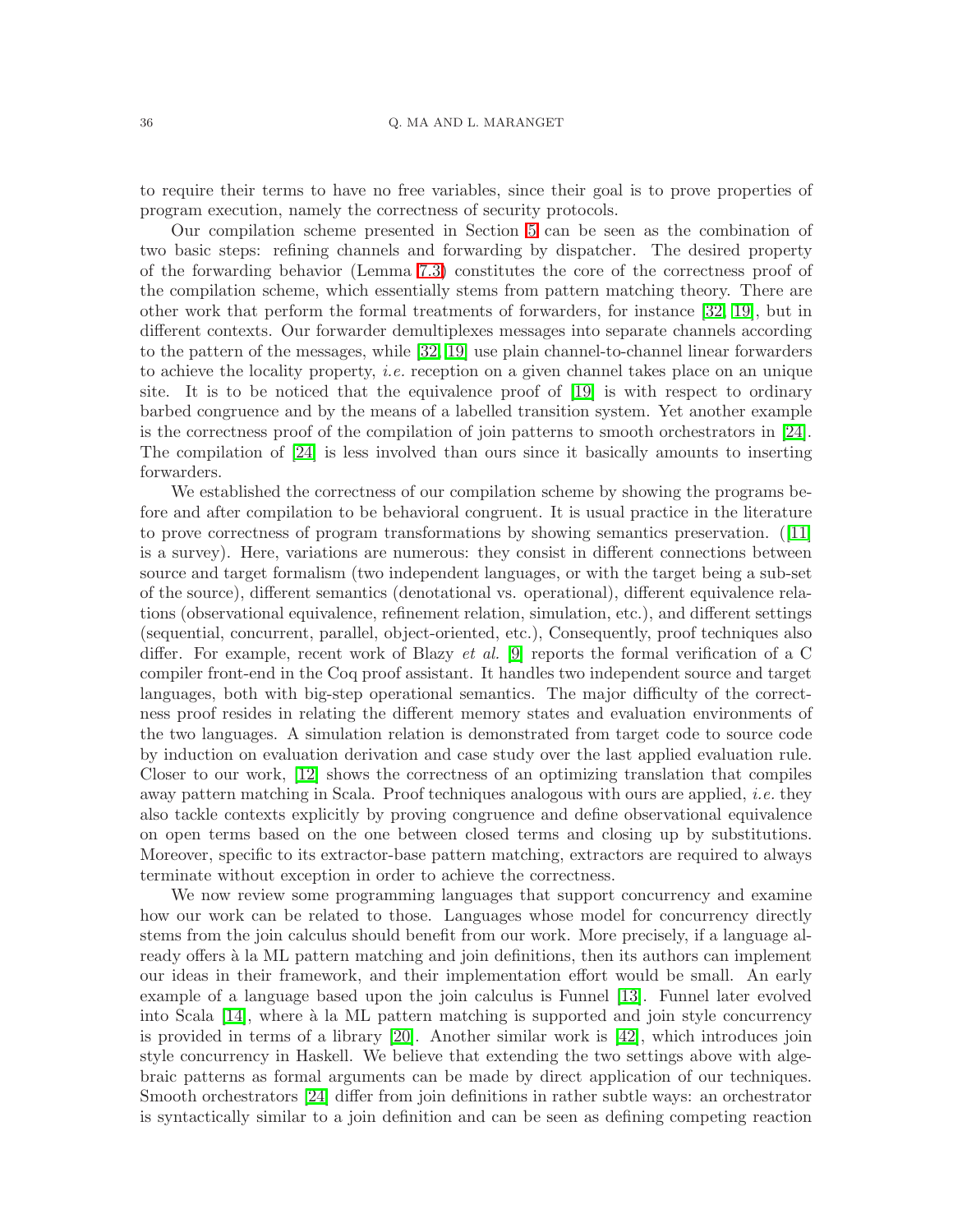rules; however, (1) once a reaction rule of an orchestrator is selected and continuation fired, the whole orchestrator (together with other non-selected competing rules) gets expired and discarded; and (2) the definitions of channels and of orchestrators that synchronize them are separated. Point (2) above is quite subtle: one can orchestrate receptions on channels whose definitions are unknown, provided all the orchestrated channels are defined on the same site. Nevertheless, orchestrators are controlled by finite automata that extends the ones of [\[25\]](#page-39-8) for join definitions. Thus, the adaptation of our techniques to orchestrators looks feasible.

In addition, there is a sustained interest in integrating join calculus into object-oriented languages : polyphonic  $C^{\sharp}$  and its successor  $C\omega$  [\[7\]](#page-39-2) for  $C^{\sharp}$ ; and JoinJava [\[23\]](#page-39-17) for Java. Unfortunately, the issue here is the lack of pattern matching, which neither  $C^{\sharp}$  nor Java offers. A detailed discussion on the introduction of à la ML pattern matching in objectoriented languages would be out of scope. Briefly, proposed solutions are either by the means of preprocessing  $[6]$ , or by tighter language integration  $[14, 39]$  $[14, 39]$ . As our compilation scheme requires precise information on pattern semantics (e.g. to decide the precision relation  $\prec$ ), we think that solutions of the second kind would facilitate the extension of the introduced pattern matching to join patterns.

Erlang [\[4\]](#page-38-2) features both pattern matching and concurrency. However, concurrency in Erlang is based upon the actor model  $[21, 2]$  $[21, 2]$ . In this model, messages are sent to *actors* and actors manage a queue of messages. Moreover, the reception behavior of an actor can be specified by the receive  $m$  construct. This construct is similar to ML pattern matching match v with m, except for the value matched v, which is left implicit. The semantics of receive  $m$  can be described as follows: attempt a match in the actor's queue, scanning it from the oldest to the most recent message, stopping when a match is found. This simple combination of message passing and pattern matching proves convenient, as witnessed by the success of Erlang. However, Erlang in general misses a simple and efficient handling of synchronization between actors as join patterns offer. Lacking necessary knowledge of Erlang internals, it is difficult for us to assess whether the selection of messages from actors queues can benefit from our techniques or not. In any case, difference in semantics is outstanding and we conjecture that an adaption of our technique would not be immediate. In particular, the existence of one message queue per receiving agent is central to Erlang model, while a join definition naturally handles several message queues.

Finally, we discuss the transplantation of our compilation scheme to a language whose semantics for concurrency is based upon the original  $\pi$ -calculus of [\[33\]](#page-40-0), like for instance Pict [\[37\]](#page-40-12), or PiDuce [\[10\]](#page-39-20) without orchestrators. Such a task is apparently impossible. Namely, on the one hand, we propose a *compilation* scheme, and we thus need to isolate all the instances of reception on a given channel from program source ; while, on the other hand, the  $\pi$ -calculus features unrestricted input capability. More precisely, in the  $\pi$ -calculus, any process that knows of some channel x can input on it. As a channel name  $x$  can be passed via messages, reception on  $x$  may occur anywhere. The join calculus originates from a radical solution to the distributed implementation issue: channels and reception behaviors are defined by a synthetic construct, and input on channels cannot occur anywhere else. However, there are other solutions that retain the  $\pi$ -calculus as a basis while restricting input capability, such as the localized  $\pi$ -calculus [\[32\]](#page-40-9). Moreover, the located channels of Nomadic Pict [\[43\]](#page-40-13) allows to lift such solutions to a distributed setting. Given such frameworks, we shall assume that all receptors on a given channel are known statically. Then, we can extend the input construct  $x(y)$ . P as  $x(\pi)$ . P, where  $\pi$  is pattern, and expect to be able to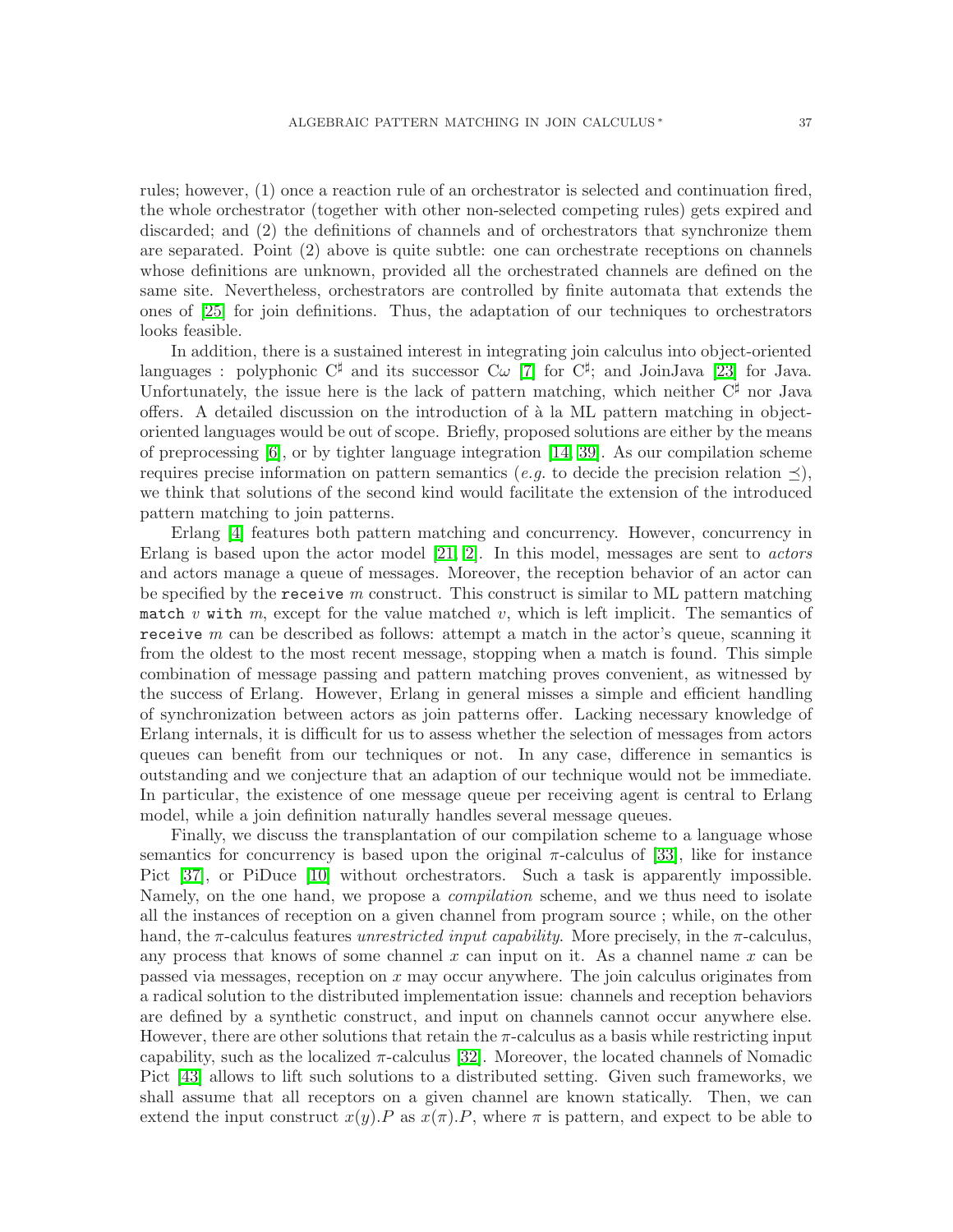translate this extended language into ordinary  $\pi$ -calculus. In that process, we see at least one additional complication. Let  $\pi_1$  and  $\pi_2$  be two patterns that are compatible (*i.e.* that have instances in common), and let us consider the following program, an analog of the simple examples of Section [4.](#page-18-0)

$$
x(\pi_1).P_1 \mid x(\pi_2).P_2
$$

The above process significantly differs from a join definition, since a successful input does not discard the other input. A tentative translation in the spirit of ours would be the parallel composition of a dispatcher:

$$
\exists x(z) \text{.match } z \text{ with } \pi_1 \uparrow \pi_2 \to x_{\pi_1 \uparrow \pi_2}(z) \perp \pi_1 \to x_{\pi_1}(z) \perp \pi_2 \to x_{\pi_2}(z)
$$

and of the following process:

$$
(x_{\pi_1 \uparrow \pi_2}(z).Q_1 + x_{\pi_1}(z).Q_1) \mid (x_{\pi_1 \uparrow \pi_2}(z).Q_2 + x_{\pi_2}(z).Q_2)
$$

Where  $Q_i$  is match z with  $\pi_i \to P_i$ , and "+" is internal choice that we use here to express input-guarded choice. Thus, we need input-guarded choice. This is a noticeable complication, even though input-guarded choice can be expressed in the  $\pi$ -calculus without choice [\[35\]](#page-40-14). Another concern is the usage of the replication operator "!" in the dispatcher. Clearly, the adaptation of our technique to a  $\pi$ -calculus setting is not immediate.

# 10. Conclusion and future work

This paper is part of our effort to develop a practical concurrent programming language with firm semantical foundations. In our opinion, a programming language is more than an accumulation of features. That is, features interact sometimes in unexpected ways, especially when intimately entwined. Here, we have studied the interaction between pattern matching and concurrency. The framework we have used was the applied join calculus an extension of the join calculus with algebraic data types. Applied join inherits its capabilities of communication and concurrency from join and supports value passing. More significantly, it allows algebraic pattern matching in both formal arguments of channel definitions and guarded processes. Compared with join, applied join provides a more convenient (or "pragmatic"), precise and realistic language model to programmers. From that perspective, pattern matching and join calculus appear to live well together, with mutual benefits. The result of this work reinforces our interest in using à la ML pattern matching as a general purpose programming paradigm, and join calculus as the basic paradigm for concurrency.

Exploiting the fact that JoCaml already had an efficient implementation for both ML pattern matching and join primitives, we have designed the implementation of applied join as defining a practical compilation scheme that transforms extended join definitions into ordinary ones plus ML pattern matching. We have solved the non-determinism problem during the design of this compilation scheme. Moreover, we have actually integrated it into the JoCaml system with several optimizations. It is worth observing that a direct implementation of extended join-pattern matching at the runtime level would significantly complicate the management of message queues, which would then need to be scanned in search of matching messages before consuming them. As we remarked, our compilation technique may yield code of exponential size. However, we expect such blowup not to occur in practice, an expectation which is apparently confirmed by our preliminary experiments in the JoCaml system. Should this prove wrong in the future, we could face the issue in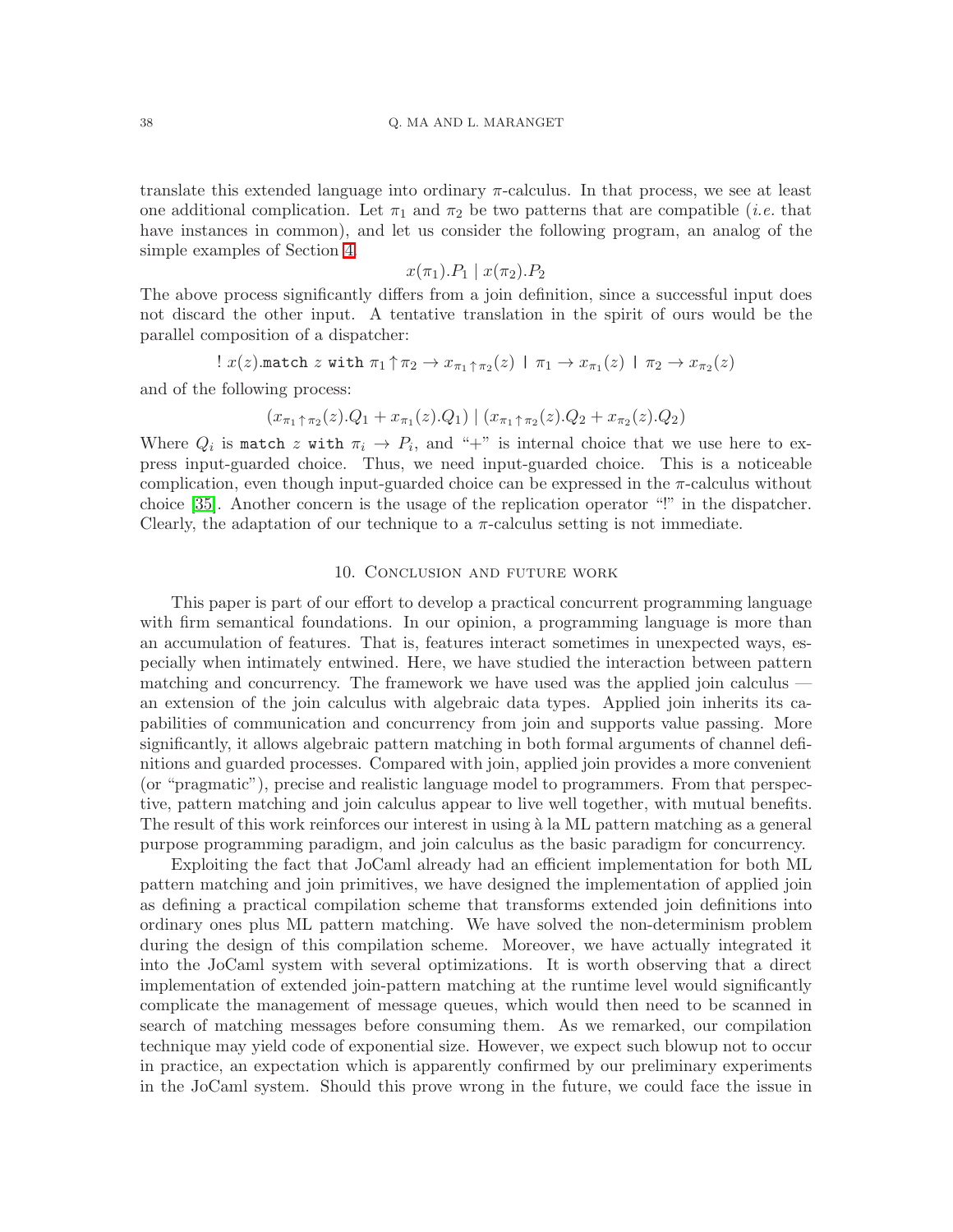two manners : either complicate the runtime system as sketched above, or design a direct implementation of or in join patterns.

A theory of process equivalence has also been developed in applied join in order to assess the correctness of our compilation scheme. In archetypal name passing calculi, where every free variable is of channel type, it is sufficient to only consider terms closed in our sense, *i.e.* terms without free variables of non-channel type, when defining equivalence relations. By contrast, applied join supports real values and its static transformations should apply to open processes with free variables of non-channel type. To tackle this problem, we have first defined a weak barbed congruence to express the equivalence of two closed processes, then we have lifted the equivalence relation to open processes by closing up by all substitutions. The resulting relation is called "open equivalence". We have demonstrated it is also a full congruence and have proved our compilation scheme correct by showing that the processes before and after transformation are open equivalent. The proof technique we have used, which can be summarized as "full abstraction", stems from pattern matching theory and the fact that inserting an internal forwarding step in communications does not change process behavior.

In previous work, we have designed an object-oriented extension of the join calculus [\[17,](#page-39-21) [27,](#page-39-22) [29\]](#page-40-15), which appeared to be more difficult. The difficulties reside in the refinement of the synchronization behavior of objects by using the inheritance paradigm. We solved the problem by designing a delicate way of rewriting join patterns at the class level. However, the introduction of algebraic patterns in join patterns impacts this class-rewriting mechanism. The interaction is not immediately clear. Up to now, we are aware of no object-oriented language where the formal arguments of methods can be patterns. We thus plan to investigate such a combination of pattern matching and inheritance, both at the calculus and language level.

Another interesting future work would be to extend our framework with more sophisticated patterns for XML data. As a matter of fact, the authors of Scala have already extended the notion of pattern matching to the processing of XML data with the help of regular expression patterns (a similar system is PiDuce [\[10\]](#page-39-20)). Their extension makes Scala suitable for developing web service applications. Our model of pattern matching in join calculus works with general algebraic data types. At the moment, we do not see any particular barrier that prevent our model from also working with XML trees.

# **ACKNOWLEDGEMENT**

The authors wish to thank James Leifer and Jean-Jacques Lévy for fruitful discussions and comments. We also thank the anonymous referees for their suggestions.

#### **REFERENCES**

- <span id="page-38-0"></span>[1] Mart´ın Abadi and C´edric Fournet. Mobile values, new names, and secure communication. In *Proceedings of the28th ACM SIGPLAN-SIGACT Symposium on Principles of Programming Languages (POPL'01)*, pages 104–115, 2001.
- <span id="page-38-3"></span><span id="page-38-1"></span>[2] Gul Agha. *Actors: A Model of Concurrent Computation in Distributed Systems*. MIT Press, 1986.
- [3] Roberto M. Amadio, Ilaria Castellani, and Davide Sangiorgi. On bisimulations for the asynchronous π–calculus. *Theoretical Computer Science*, 195(2):291–324, 1998.
- <span id="page-38-2"></span>[4] Joe Armstrong, Robert Virding, Claes Wikström, and Mike Williams. *Concurrent programming in ERLANG (2nd ed.)*. Prentice Hall, 1996.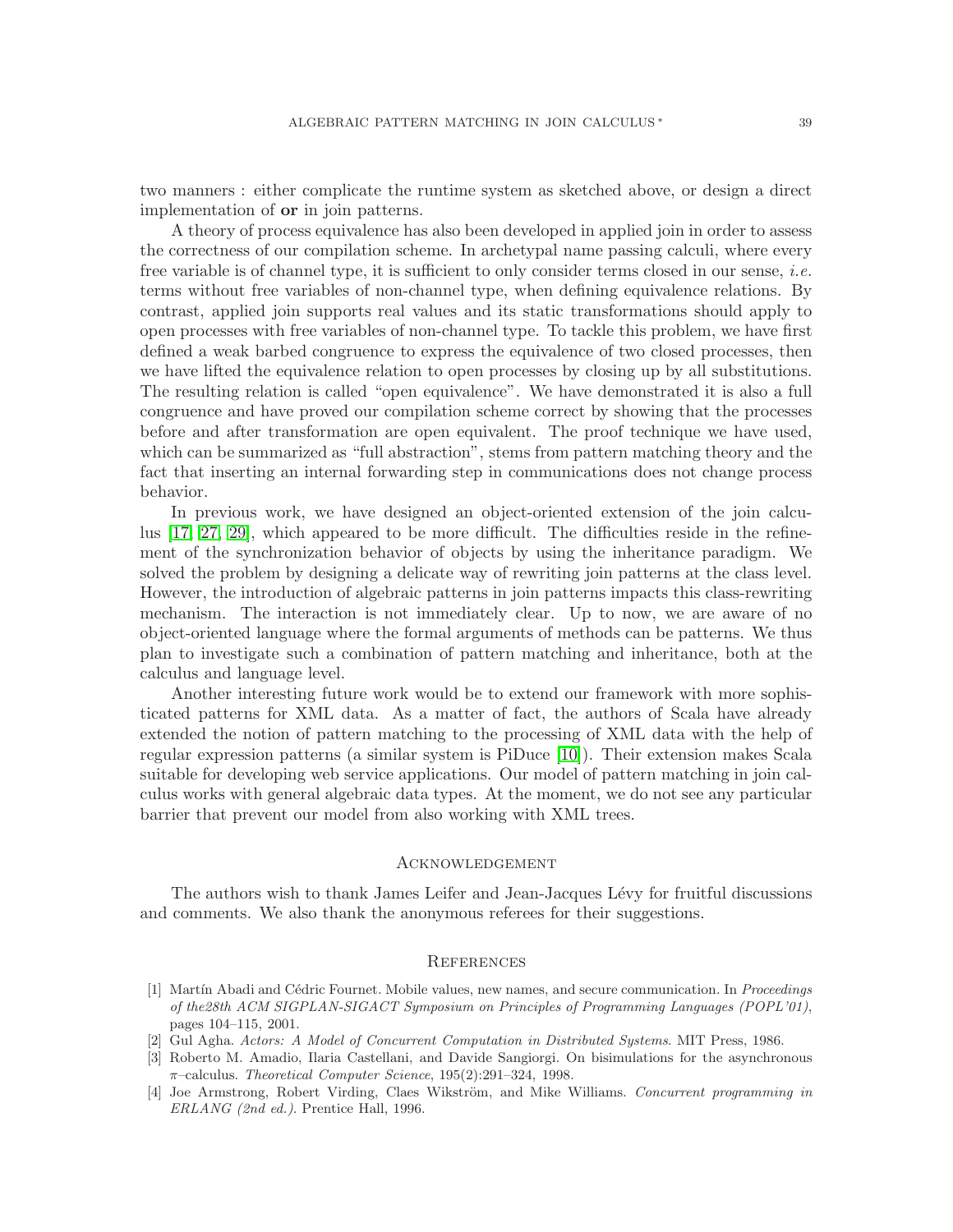#### 40 Q. MA AND L. MARANGET

- <span id="page-39-7"></span>[5] Paolo Baldan, Andrea Bracciali, and Roberto Bruni. Bisimulation by unification. In *Proceedings of the9th International Conference on Algebraic Methodology and Software Technology (AMAST'02)*, LNCS 2422, pages 254–270, 2002.
- <span id="page-39-18"></span>[6] Emilie Balland, Paul Brauner, Radu Kopetz, Pierre-Etienne Moreau, and Antoine Reilles. Tom: Piggybacking rewriting on java. In *Proceedings of the18th Conference on Rewriting Techniques and Applications (RTA'07)*, LNCS 4533, pages 36–47, 2007.
- <span id="page-39-2"></span>[7] Nick Benton, Gavin Bierman, Luca Cardelli, Erik Meijer, Claudio Russo, and Wolfram Schulte. The Comega Language. <http://research.microsoft.com/comega/>, 2005.
- <span id="page-39-5"></span>[8] G´erard Berry and G´erard Boudol. The chemical abstract machine. *Theoretical Computer Science*, 96(1):217–248, 1992.
- <span id="page-39-12"></span>[9] Sandrine Blazy, Zaynah Dargaye, and Xavier Leroy. Formal verification of a C compiler front-end. In *Proceedings of the14th International Symposium on Formal Methods (FM'06)*, LNCS 4085, pages 460–475, 2006.
- <span id="page-39-20"></span>[10] Allen L. Brown, Cosimo Laneve, and L. Gregory Meredith. Piduce, a process calculus with native xml datatypes. In *Proceedings of the2nd International Workshop on Web Services and Formal Methods (WS-FM'05)*, LNCS 3670, pages 18–34, 2005.
- <span id="page-39-11"></span>[11] Maulik A. Dave. Compiler verification: A bibliography. *SIGSOFT Software Engineering Notes*, 28(6):2– 2, 2003.
- <span id="page-39-13"></span>[12] Burak Emir, Qin Ma, and Martin Odersky. Translation correctness for first-order object-oriented pattern matching. In *Proceedings of the5th ASIAN Symposium on Programming Languages and Systems (APLAS'07)*, 2007. to appear in LNCS.
- <span id="page-39-15"></span><span id="page-39-14"></span>[13] Martin Odersky *et al.*. The FUNNEL language. <http://lamp.epfl.ch/funnel/>, 2000.
- <span id="page-39-0"></span>[14] Martin Odersky *et al.*. The Scala Language. [http://lamp.epfl.ch/](http://lamp.epfl.ch/~odersky/scala/)<sup>∼</sup>odersky/scala/, 2002.
- [15] C´edric Fournet. *The Join-Calculus: a Calculus for Distributed Mobile Programming*. PhD thesis, Ecole Polytechnique, November 1998.
- <span id="page-39-1"></span>[16] Cédric Fournet and Georges Gonthier. The reflexive chemical abstract machine and the join-calculus. In *Proceedings of the23rd ACM SIGPLAN-SIGACT Symposium on Principles of Programming Languages (POPL'96)*, pages 372–385, 1996.
- <span id="page-39-21"></span><span id="page-39-4"></span>[17] Cédric Fournet, Cosimo Laneve, Luc Maranget, and Didier Rémy. Inheritance in the join calculus. *Journal of Logic and Algebraic Programming*, 57(1-2):23–69, 2003.
- [18] Cédric Fournet, Luc Maranget, Cosimo Laneve, and Didier Rémy. Implicit typing à la ML for the joincalculus. In *Proceedings of the8th International Conference on Concurrency Theory (CONCUR'97)*, LNCS 1243, pages 196–212, 1997.
- <span id="page-39-9"></span>[19] Philippa Gardner, Cosimo Laneve, and Lucian Wischik. Linear forwarders. In *Proceedings of the14th International Conference on Concurrency Theory (CONCUR'03)*, LNCS 2761, pages 415–430, 2003.
- <span id="page-39-16"></span>[20] Philipp Haller and Tom Van Cutsem. Implementing joins using extensible pattern matching. Technical Report LAMP-REPORT-2007-004, EPFL, 2007.
- <span id="page-39-19"></span>[21] Carl Hewitt, Peter Bishop, and RIchard Steiger. A universal modular ACTOR formalism for artificial intelligence. In *Proceedings of the3rd International Joint Conference on Artificial Intelligence (IJCAI'73)*, pages 235–245, 1973.
- <span id="page-39-6"></span>[22] Kohei Honda and Nobuko Yoshida. On reduction-based process semantics. *Theoretical Computer Science*, 151(2):437–486, 1995.
- <span id="page-39-17"></span>[23] G Stewart Itzstein and David Kearney. Join Java: An alternative concurrency semantics for Java. Technical Report ACRC-01-001, University of South Australia, 2001.
- <span id="page-39-10"></span>[24] Cosimo Laneve and Luca Padovani. Smooth orchestrators. In *Proceedings of the9th International Conference on Foundations of Software Science and Computation Structures (FoSSaCS'06)*, LNCS 3921, pages 32–46, 2006.
- <span id="page-39-8"></span>[25] Fabrice Le Fessant and Luc Maranget. Compiling join-patterns. In *Proceedings of the3rd International Workshop on High-Level Concurrent Languages (HLCL'98)*, ENTCS 16(3), 1998.
- <span id="page-39-3"></span>[26] Fabrice Le Fessant and Luc Maranget. Optimizing pattern-matching. In *Proceedings of the 2001 International Conference on Functional Programming*. ACM Press, 2001.
- <span id="page-39-22"></span>[27] Qin Ma and Luc Maranget. Expressive synchronization types for inheritance in the join calculus. In *Proceedings of the1st Asian Symposium on Programming Languages and Systems (APLAS'03)*, LNCS 2895, pages 20–36, 2003.